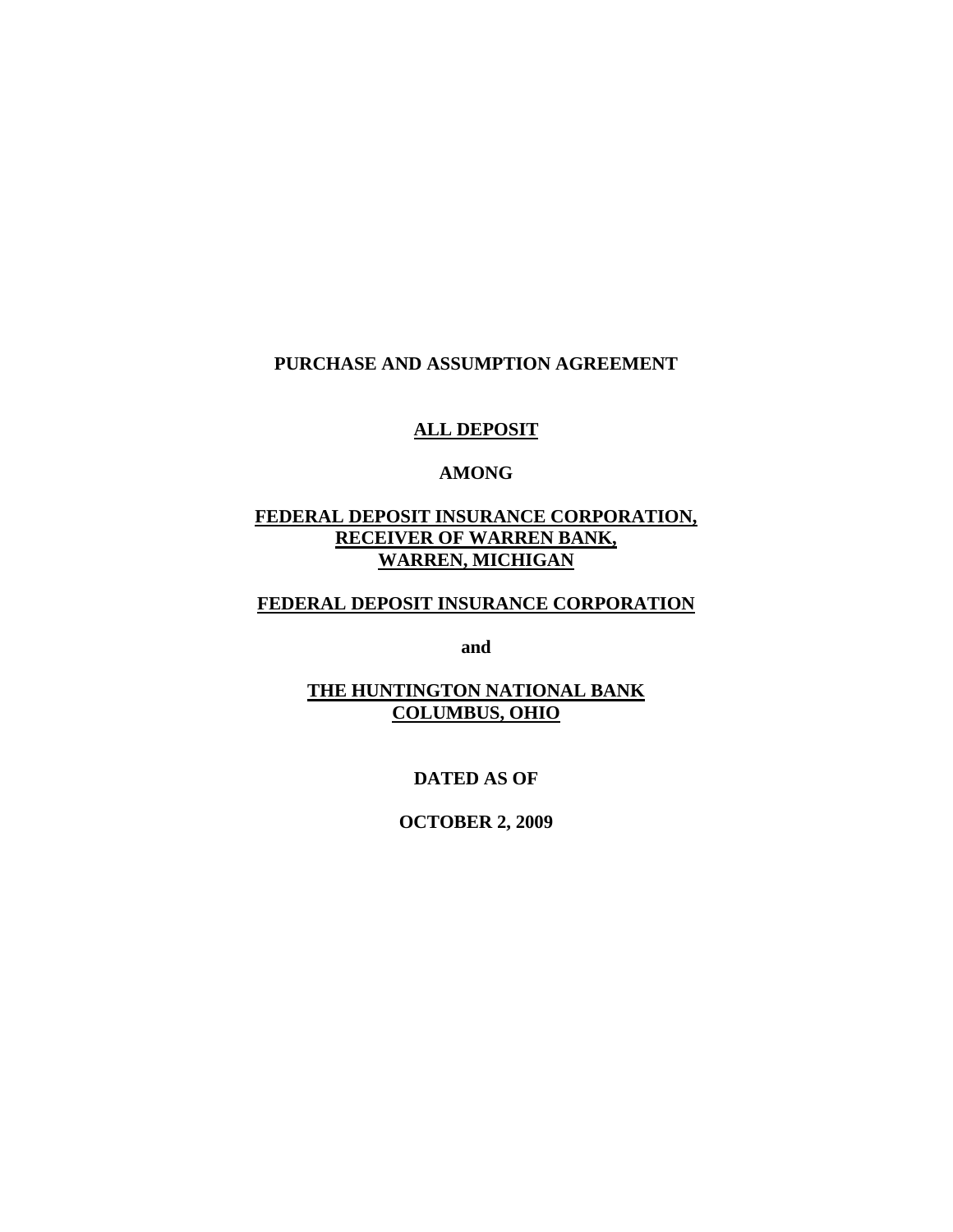# **TABLE OF CONTENTS**

| <b>ARTICLE I</b>   |                                                            |  |
|--------------------|------------------------------------------------------------|--|
| <b>ARTICLE II</b>  |                                                            |  |
| 2.1                |                                                            |  |
| 2.2                |                                                            |  |
| 2.3                |                                                            |  |
| 2.4                |                                                            |  |
| <b>ARTICLE III</b> |                                                            |  |
| 3.1                |                                                            |  |
| 3.2                |                                                            |  |
| 3.3                | Manner of Conveyance; Limited Warranty;                    |  |
|                    |                                                            |  |
| 3.4                |                                                            |  |
| 3.5                |                                                            |  |
| 3.6                |                                                            |  |
| <b>ARTICLE IV</b>  | <b>ASSUMPTION OF CERTAIN DUTIES AND OBLIGATIONS 17</b>     |  |
| 4.1                |                                                            |  |
| 4.2                |                                                            |  |
| 4.3                |                                                            |  |
| 4.4                |                                                            |  |
| 4.5                |                                                            |  |
| 4.6                |                                                            |  |
| 4.7                | Agreement with Respect to Leased Data                      |  |
|                    |                                                            |  |
| 4.8                | Agreement with Respect to Certain                          |  |
|                    |                                                            |  |
| 4.9                |                                                            |  |
| 4.10               |                                                            |  |
| 4.11               |                                                            |  |
| 4.12               | Agreement with Respect to Continuation of                  |  |
|                    | Group Health Plan Coverage for                             |  |
|                    |                                                            |  |
| 4.13               | Agreement with Respect to Interim Asset Servicing 24       |  |
| 4.14               | Agreement with Respect to Option to Purchase Loan Pools 24 |  |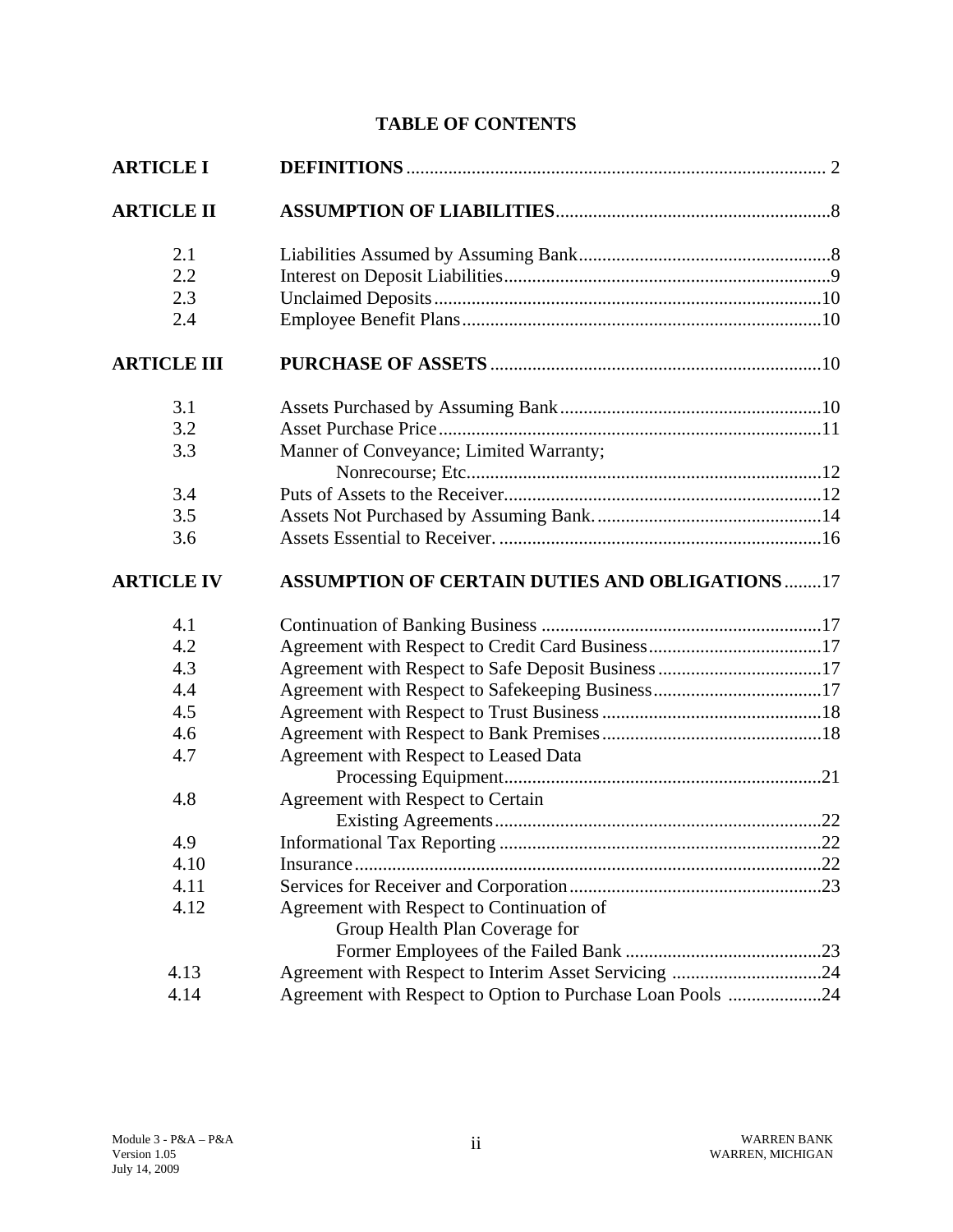| <b>ARTICLE V</b>    | <b>DUTIES WITH RESPECT TO DEPOSITORS</b>              |  |
|---------------------|-------------------------------------------------------|--|
|                     |                                                       |  |
| 5.1                 |                                                       |  |
| 5.2                 |                                                       |  |
| 5.3                 |                                                       |  |
| <b>ARTICLE VI</b>   |                                                       |  |
| 6.1                 |                                                       |  |
| 6.2                 |                                                       |  |
| 6.3                 |                                                       |  |
| 6.4                 |                                                       |  |
| <b>ARTICLE VII</b>  |                                                       |  |
| <b>ARTICLE VIII</b> |                                                       |  |
| 8.1                 |                                                       |  |
| 8.2                 | Correction of Errors and Omissions; Other Liabilities |  |
| 8.3                 |                                                       |  |
| 8.4                 |                                                       |  |
| 8.5                 |                                                       |  |
| <b>ARTICLE IX</b>   |                                                       |  |
| 9.1                 |                                                       |  |
| 9.2                 |                                                       |  |
| 9.3                 |                                                       |  |
| 9.4                 |                                                       |  |
| 9.5                 |                                                       |  |
| 9.6                 | Proceedings with Respect to Certain Assets            |  |
| 9.7                 |                                                       |  |
|                     |                                                       |  |
| <b>ARTICLE X</b>    |                                                       |  |
| <b>ARTICLE XI</b>   | REPRESENTATIONS AND WARRANTIES OF THE                 |  |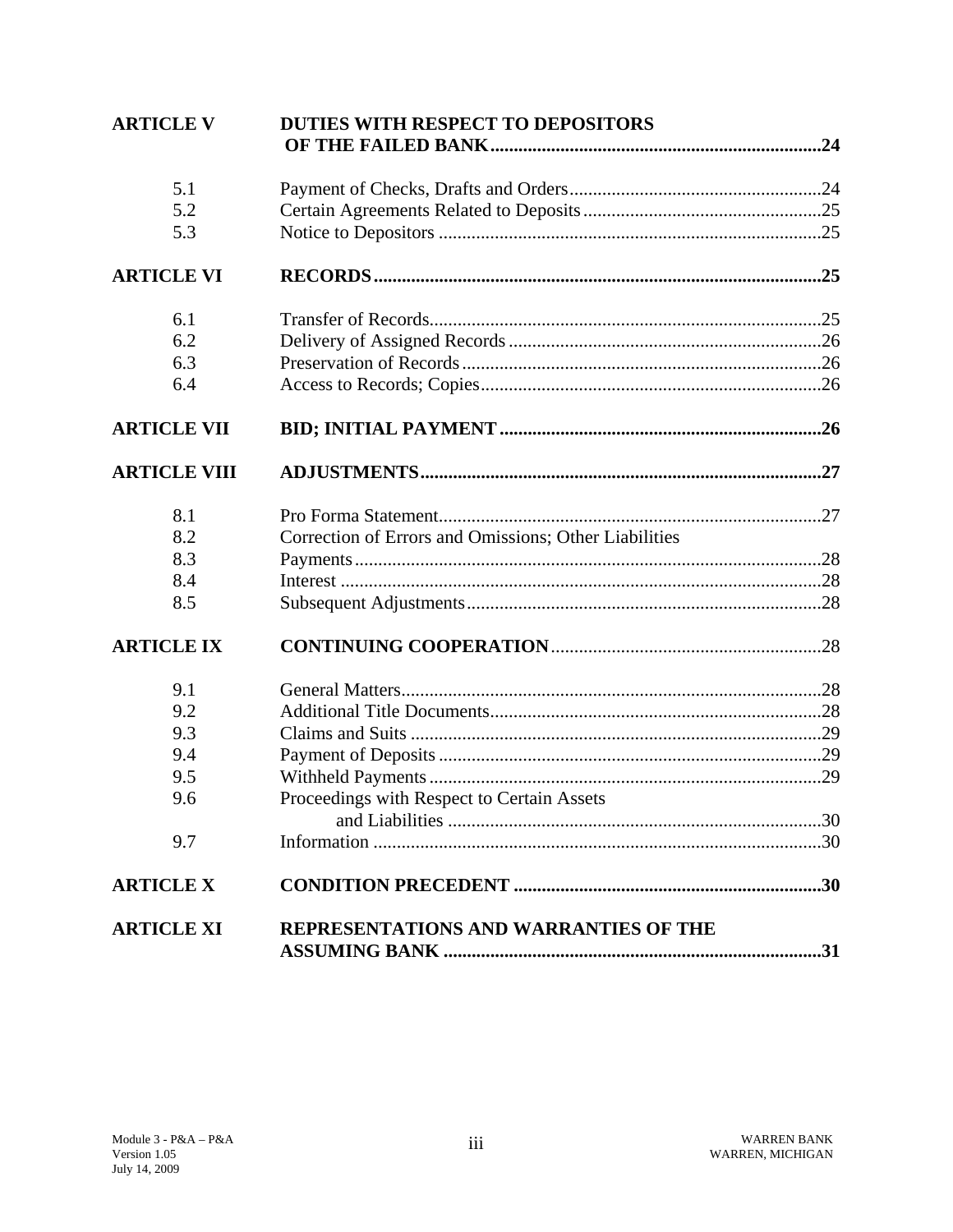| <b>ARTICLE XII</b>  |  |
|---------------------|--|
| 12.1                |  |
| 12.2                |  |
| 12.3                |  |
| 12.4                |  |
| 12.5                |  |
| 12.6                |  |
| 12.7                |  |
| 12.8                |  |
| <b>ARTICLE XIII</b> |  |
| 13.1                |  |
| 13.2                |  |
| 13.3                |  |
| 13.4                |  |
| 13.5                |  |
| 13.6                |  |
| 13.7                |  |
| 13.8                |  |
| 13.9                |  |
| 13.10               |  |
| 13.11               |  |
| 13.12               |  |
| 13.13               |  |
| <b>SCHEDULES</b>    |  |

| 2.1             |  |
|-----------------|--|
| 2.1(a)          |  |
| 3.1             |  |
| 3.1(e)          |  |
| 3.1(i)          |  |
| 3.2             |  |
| 3.5(k)          |  |
| $7\overline{ }$ |  |
|                 |  |

## **EXHIBITS**

| 4.13 |  |  |
|------|--|--|
|------|--|--|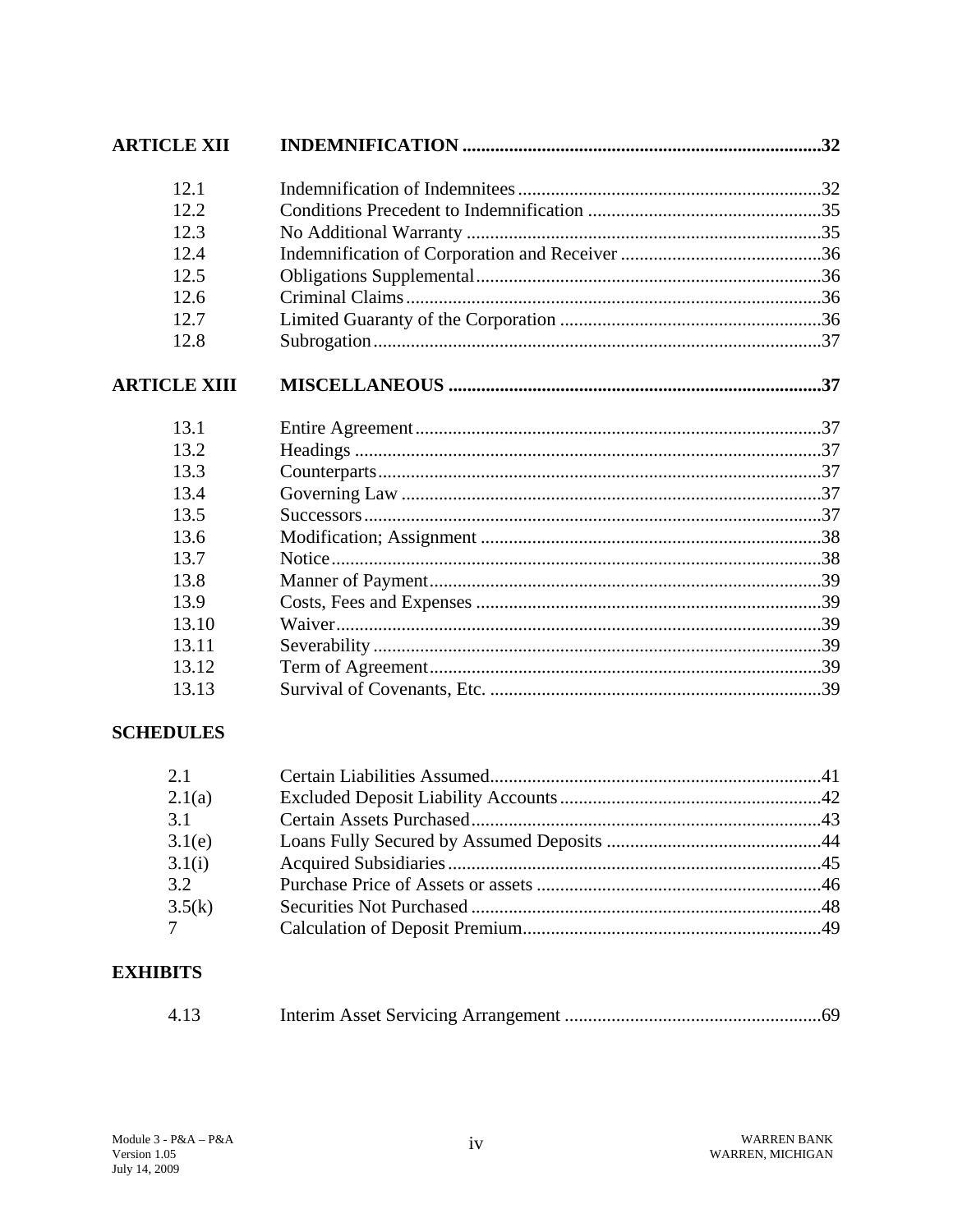#### **PURCHASE AND ASSUMPTION AGREEMENT**

### **ALL DEPOSIT**

**THIS AGREEMENT**, made and entered into as of **OCTOBER 2**, **2009** by and among the **FEDERAL DEPOSIT INSURANCE CORPORATION, RECEIVER of WARREN BANK, WARREN, MICHIGAN** (the "Receiver"), **THE HUNTINGTON NATIONAL BANK**, organized under the laws of the United States of America, and having its principal place of business in **COLUMBUS, OHIO** (the "Assuming Bank"), and the **FEDERAL DEPOSIT INSURANCE CORPORATION**, organized under the laws of the United States of America and having its principal office in Washington, D.C., acting in its corporate capacity (the "Corporation").

#### **WITNESSETH**:

**WHEREAS**, on Bank Closing Date, the Chartering Authority closed **WARREN BANK** (the "Failed Bank") pursuant to applicable law and the Corporation was appointed Receiver thereof; and

**WHEREAS**, the Assuming Bank desires to purchase certain assets and assume certain deposit and other liabilities of the Failed Bank on the terms and conditions set forth in this Agreement; and

**WHEREAS**, pursuant to 12 U.S.C. Section 1823(c)(2)(A), the Corporation may provide assistance to the Assuming Bank to facilitate the transactions contemplated by this Agreement, which assistance may include indemnification pursuant to Article XII; and

**WHEREAS**, the Board of Directors of the Corporation (the "Board") has determined to provide assistance to the Assuming Bank on the terms and subject to the conditions set forth in this Agreement; and

**WHEREAS**, the Board has determined pursuant to 12 U.S.C. Section 1823(c)(4)(A) that such assistance is necessary to meet the obligation of the Corporation to provide insurance coverage for the insured deposits in the Failed Bank and is the least costly to the deposit insurance fund of all possible methods for meeting such obligation.

**NOW THEREFORE**, in consideration of the mutual promises herein set forth and other valuable consideration, the parties hereto agree as follows: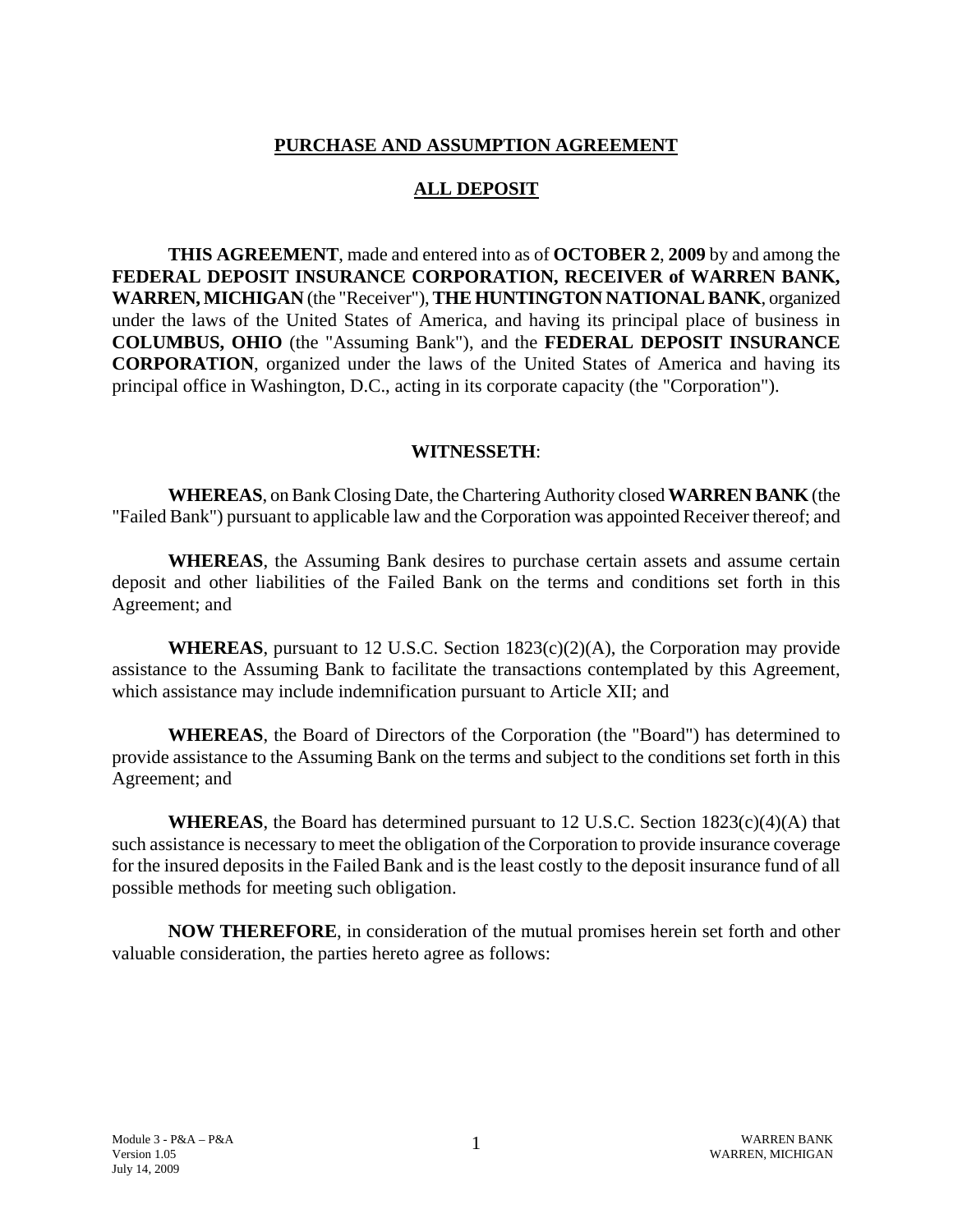### **ARTICLE I DEFINITIONS**

<span id="page-5-0"></span>Capitalized terms used in this Agreement shall have the meanings set forth in this Article I, or elsewhere in this Agreement. As used herein, words imparting the singular include the plural and vice versa.

**"Accounting Records"** means the general ledger and supporting subsidiary ledgers and schedules.

**"Acquired Subsidiaries"** has the meaning provided in Section 3.1.

**"Affiliate"** of any Person means any director, officer, or employee of that Person and any other Person (i) who is directly or indirectly controlling, or controlled by, or under direct or indirect common control with, such Person, or (ii) who is an affiliate of such Person as the term "affiliate" is defined in Section 2 of the Bank Holding Company Act of 1956, as amended, 12 U.S.C. Section 1841.

**"Agreement"** means this Purchase and Assumption Agreement by and among the Assuming Bank, the Corporation and the Receiver, as amended or otherwise modified from time to time.

**"Assets"** means all assets of the Failed Bank purchased pursuant to Section 3.1. Assets owned by Subsidiaries of the Failed Bank are not "Assets" within the meaning of this definition.

**"Assumed Deposits"** means Deposits.

**"Bank Closing Date"** means the close of business of the Failed Bank on the date on which the Chartering Authority closed such institution.

**"Bank Premises"** means the banking houses, drive-in banking facilities, and teller facilities (staffed or automated) together with appurtenant parking, storage and service facilities and structures connecting remote facilities to banking houses, and land on which the foregoing are located, that are owned or leased by the Failed Bank and that have formerly been utilized, are currently utilized, or are intended to be utilized in the future by the Failed Bank as shown on the Accounting Record of the Failed Bank as of Bank Closing.

**"Bid Amount"** has the meaning provided in Article VII.

**"Book Value"** means, with respect to any Asset and any Liability Assumed, the dollar amount thereof stated on the Accounting Records of the Failed Bank. The Book Value of any item shall be determined as of Bank Closing after adjustments made by the Receiver for differences in accounts, suspense items, unposted debits and credits, and other similar adjustments or corrections and for setoffs, whether voluntary or involuntary. The Book Value of a Subsidiary of the Failed Bank acquired by the Assuming Bank shall be determined from the investment in subsidiary and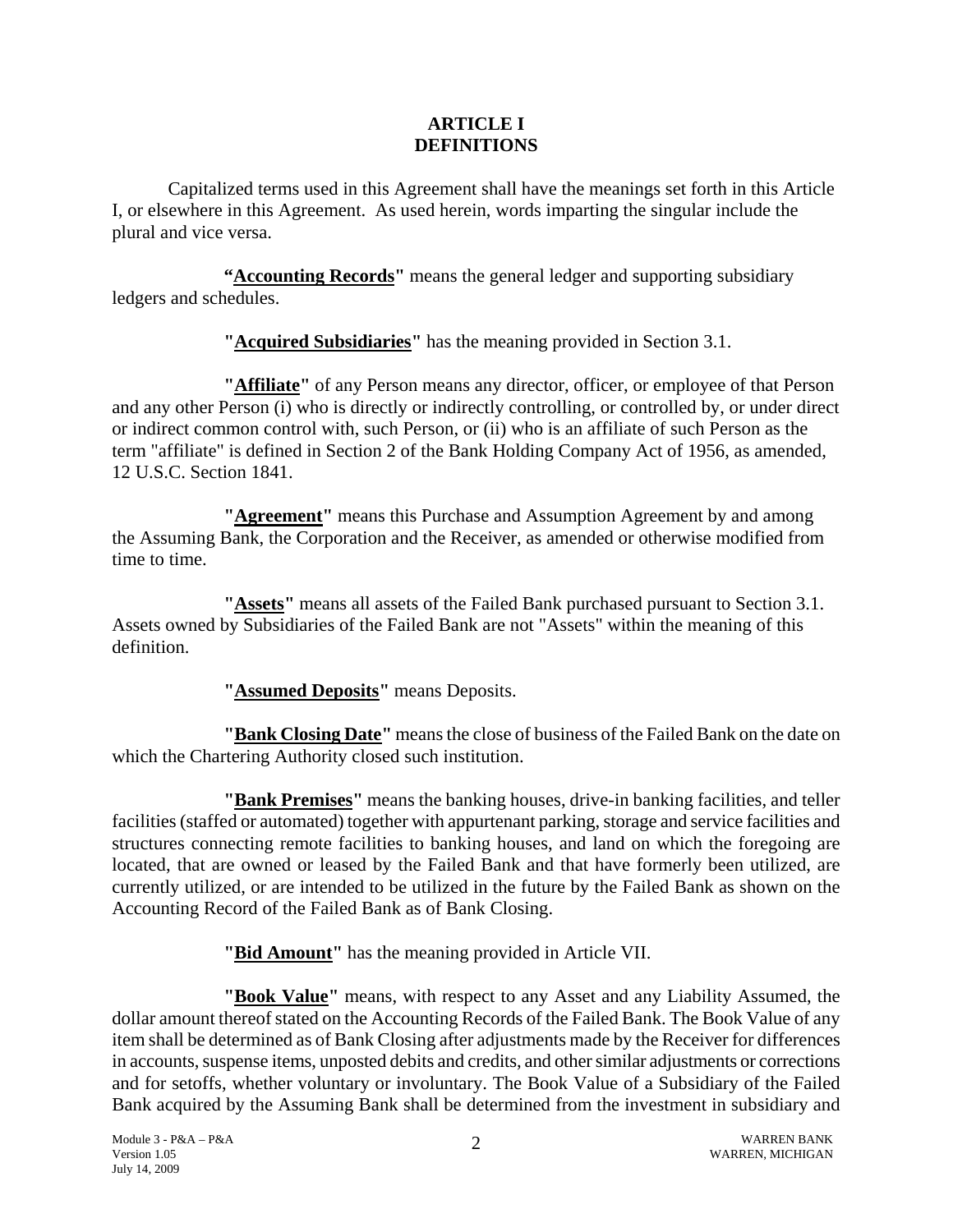related accounts on the "bank only" (unconsolidated) balance sheet of the Failed Bank based on the equity method of accounting. Without limiting the generality of the foregoing, (i) the Book Value of a Liability Assumed shall include all accrued and unpaid interest thereon as of Bank Closing, and (ii) the Book Value of a Loan shall reflect adjustments for earned interest, or unearned interest (as it relates to the "rule of 78s" or add-on-interest loans, as applicable), if any, as of Bank Closing, adjustments for the portion of earned or unearned loan-related credit life and/or disability insurance premiums, if any, attributable to the Failed Bank as of Bank Closing, and adjustments for Failed Bank Advances, if any, in each case as determined for financial reporting purposes. The Book Value of an Asset shall not include any adjustment for loan premiums, discounts or any related deferred income, fees or expenses, or general or specific reserves on the Accounting Records of the Failed Bank.

**"Business Day"** means any day other than a Saturday, Sunday or federal legal holiday.

**"Chartering Authority"** means (i) with respect to a national bank, the Office of the Comptroller of the Currency, (ii) with respect to a Federal savings association or savings bank, the Office of Thrift Supervision, (iii) with respect to a bank or savings institution chartered by a State, the agency of such State charged with primary responsibility for regulating and/or closing banks or savings institutions, as the case may be, (iv) the Corporation in accordance with 12 U.S.C. Section 1821(c), with regard to self appointment, or (v) the appropriate Federal banking agency in accordance with 12 U.S.C. Section 1821(c)(9).

**"Commitment"** means the unfunded portion of a line of credit or other commitment reflected on the books and records of the Failed Bank to make an extension of credit (or additional advances with respect to a Loan) that was legally binding on the Failed Bank as of Bank Closing, other than extensions of credit pursuant to the credit card business and overdraft protection plans of the Failed Bank, if any.

**"Credit Documents"** mean the agreements, instruments, certificates or other documents at any time evidencing or otherwise relating to, governing or executed in connection with or as security for, a Loan, including without limitation notes, bonds, loan agreements, letter of credit applications, lease financing contracts, banker's acceptances, drafts, interest protection agreements, currency exchange agreements, repurchase agreements, reverse repurchase agreements, guarantees, deeds of trust, mortgages, assignments, security agreements, pledges, subordination or priority agreements, lien priority agreements, undertakings, security instruments, certificates, documents, legal opinions, participation agreements and intercreditor agreements, and all amendments, modifications, renewals, extensions, rearrangements, and substitutions with respect to any of the foregoing.

**"Data Processing Lease"** means any lease or licensing agreement, binding on the Failed Bank as of the Bank Closing Date, the subject of which is data processing equipment or computer hardware or software used in connection with data processing activities. A lease or licensing agreement for computer software used in connection with data processing activities shall constitute a Data Processing Lease regardless of whether such lease or licensing agreement also covers data processing equipment.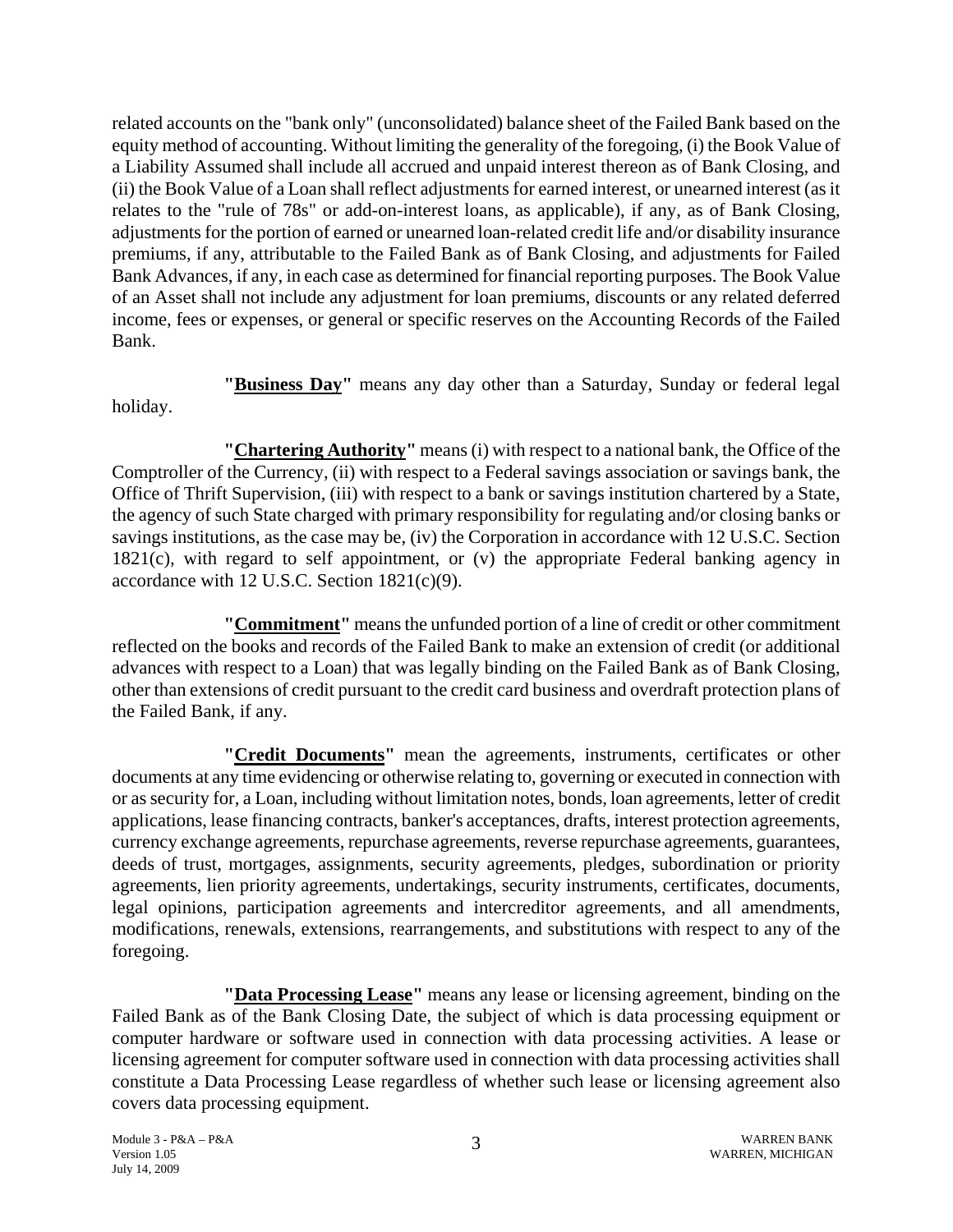**"Deposit"** means a deposit as defined in 12 U.S.C. Section 1813(l), including, without limitation, outstanding cashier's checks and other official checks and all uncollected items included in the depositors' balances and credited on the books and records of the Failed Bank; provided, that the term "Deposit" shall not include all or any portion of those deposit balances which, in the discretion of the Receiver or the Corporation, (i) may be required to satisfy it for any liquidated or contingent liability of any depositor arising from an unauthorized or unlawful transaction, or (ii) may be needed to provide payment of any liability of any depositor to the Failed Bank or the Receiver, including the liability of any depositor as a director or officer of the Failed Bank, whether or not the amount of the liability is or can be determined as of Bank Closing.

**"Failed Bank Advances"** means the total sums paid by the Failed Bank to (i) protect its lien position, (ii) pay ad valorem taxes and hazard insurance, and (iii) pay credit life insurance, accident and health insurance, and vendor's single interest insurance.

**"Fair Market Value"** means (i)(a) "Market Value" as defined in the regulation prescribing the standards for real estate appraisals used in federally related transactions, 12 C.F.R. Section 323.2(g), and accordingly shall mean the most probable price which a property should bring in a competitive and open market under all conditions requisite to a fair sale, the buyer and seller each acting prudently and knowledgeably, and assuming the price is not affected by undue stimulus. Implicit in this definition is the consummation of a sale as of a specified date and the passing of title from seller to buyer under conditions whereby:

(1) Buyer and seller are typically motivated;

(2) Both parties are well informed or well advised, and acting in what they consider their own best interests;

(3) A reasonable time is allowed for exposure in the open market;

(4) Payment is made in terms of cash in U.S. dollars or in terms of financial arrangements comparable thereto; and

(5) The price represents the normal consideration for the property sold unaffected by special or creative financing or sales concessions granted by anyone associated with the sale;

as determined as of the Bank Closing Date by an appraiser mutually acceptable to the Receiver and the Assuming Bank; any costs and fees associated with such determination shall be shared equally by the Receiver and the Assuming Bank, and (b) which, with respect to Bank Premises (to the extent, if any, that Bank Premises are purchased utilizing this valuation method), shall be determined not later than sixty (60) days after the Bank Closing Date by an appraiser selected by the Receiver and the Assuming Bank within seven (7) days after the Bank Closing Date; or (ii) with respect to property other than Bank Premises purchased utilizing this valuation method, the price therefor as established by the Receiver and agreed to by the Assuming Bank, or in the absence of such agreement, as determined in accordance with clause (i)(a) above.

"**Fixtures**" means those leasehold improvements, additions, alterations and installations constituting all or a part of Bank Premises and which were acquired, added, built,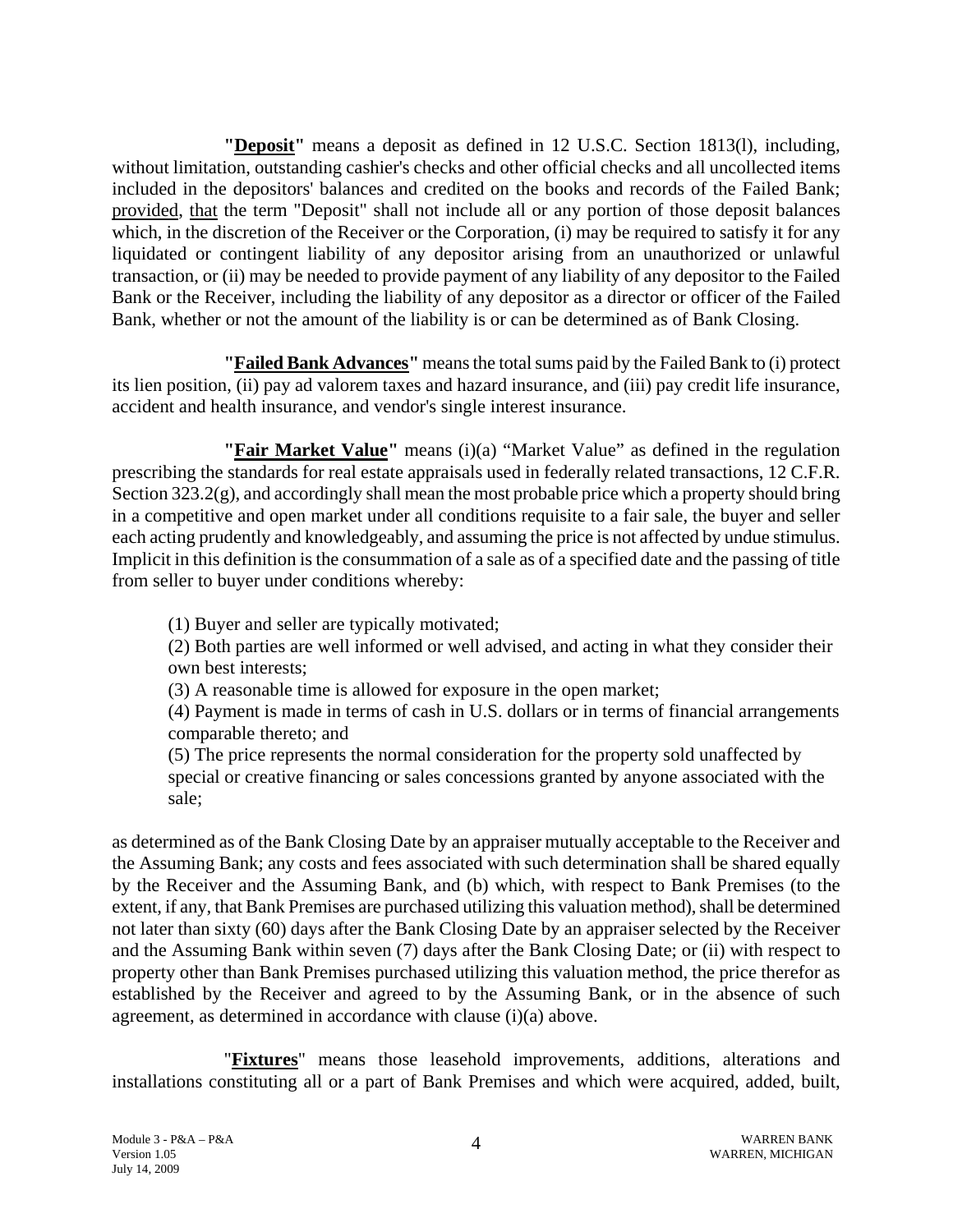installed or purchased at the expense of the Failed Bank, regardless of the holder of legal title thereto as of the Bank Closing Date.

**"Furniture and Equipment"** means the furniture and equipment (other than Safe Deposit Boxes, motor vehicles and leased data processing equipment, including hardware and software), leased or owned by the Failed Bank and reflected on the books of the Failed Bank as of the Bank Closing Date, including without limitation automated teller machines, carpeting, furniture, office machinery (including personal computers), shelving, office supplies, telephone, surveillance and security systems, and artwork.

**"Indemnitees"** means, except as provided in paragraph (11) of Section 12.1(b), (i) the Assuming Bank, (ii) the Subsidiaries and Affiliates of the Assuming Bank other than any Subsidiaries or Affiliates of the Failed Bank that are or become Subsidiaries or Affiliates of the Assuming Bank, and (iii) the directors, officers, employees and agents of the Assuming Bank and its Subsidiaries and Affiliates who are not also present or former directors, officers, employees or agents of the Failed Bank or of any Subsidiary or Affiliate of the Failed Bank.

**"Initial Payment"** means the payment made pursuant to Article VII (based on the best information available as of the Bank Closing Date), the amount of which shall be either (i) if the Bid Amount is positive, the aggregate Book Value of the Liabilities Assumed minus the sum of the aggregate purchase price of the Assets and assets purchased and the positive Bid Amount, or (ii) if the Bid Amount is negative, the sum of the aggregate Book Value of the Liabilities Assumed and the negative Bid Amount minus the aggregate purchase price of the Assets and assets purchased. The Initial Payment shall be payable by the Corporation to the Assuming Bank if (i) the Liabilities Assumed are greater than the sum of the positive Bid Amount and the Assets and assets purchased, or if (ii) the sum of the Liabilities Assumed and the negative Bid Amount are greater than the Assets and assets purchased. The Initial Payment shall be payable by the Assuming Bank to the Corporation if (i) the Liabilities Assumed are less than the sum of the positive Bid Amount and the Assets and assets purchased, or if (ii) the sum of the Liabilities Assumed and the negative Bid Amount is less than the Assets and assets purchased. Such Initial Payment shall be subject to adjustment as provided in Article VIII.

**"Legal Balance"** means the amount of indebtedness legally owed by an Obligor with respect to a Loan, including principal and accrued and unpaid interest, late fees, attorneys' fees and expenses, taxes, insurance premiums, and similar charges, if any.

**"Liabilities Assumed"** has the meaning provided in Section 2.1.

**"Lien"** means any mortgage, lien, pledge, charge, assignment for security purposes, security interest, or encumbrance of any kind with respect to an Asset, including any conditional sale agreement or capital lease or other title retention agreement relating to such Asset.

**Affiliates, relating to an Asset or a Loan included in a Put Notice, or copies of any thereof.**<br>
Module 3 - P&A – P&A<br>
Version 1.05 WARREN, MICHIGAN **"Loan File"** means all Credit Documents and all other credit, collateral, or insurance documents in the possession or custody of the Assuming Bank, or any of its Subsidiaries or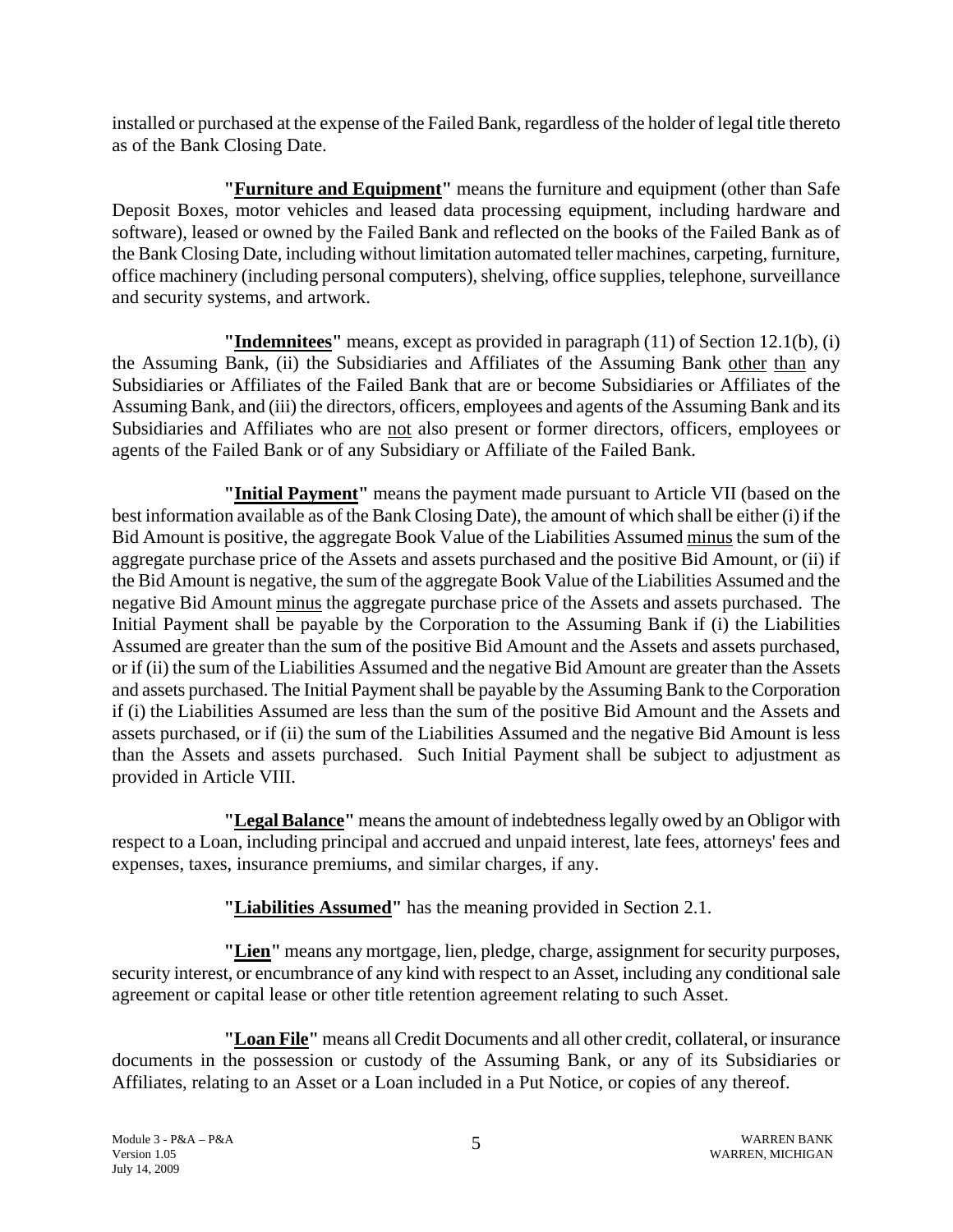**"Loans"** means all of the following owed to or held by the Failed Bank as of the Bank Closing Date:

(i) loans, participation agreements, interests in participations, overdrafts of customers (including but not limited to overdrafts made pursuant to an overdraft protection plan or similar extensions of credit in connection with a deposit account), revolving commercial lines of credit, home equity lines of credit, United States and/or State-guaranteed student loans, and lease financing contracts;

(ii) all Liens, rights (including rights of set-off), remedies, powers, privileges, demands, claims, priorities, equities and benefits owned or held by, or accruing or to accrue to or for the benefit of, the holder of the obligations or instruments referred to in clause (i) above, including but not limited to those arising under or based upon Credit Documents, casualty insurance policies and binders, standby letters of credit, mortgagee title insurance policies and binders, payment bonds and performance bonds at any time and from time to time existing with respect to any of the obligations or instruments referred to in clause (i) above; and

(iii) all amendments, modifications, renewals, extensions, refinancings, and refundings of or for any of the foregoing;

provided, that there shall be excluded from the definition of Loans (a) any portion of the foregoing which the Failed Bank or the Assuming Bank (or any of their respective Subsidiaries) holds not for its own account but solely as agent or fiduciary for, or otherwise as representative of, any other Person, (b) any loans which have been charged off the Accounting Records of the Failed Bank in whole or in part prior to the Bank Closing Date, (c) loans recorded on the Accounting Records of the Failed Bank on "in substance foreclosure" status as of the Bank Closing Date, (d) Commitments and (e) amounts owing under Qualified Financial Contracts.

**"Obligor"** means each Person liable for the full or partial payment or performance of any Loan, whether such Person is obligated directly, indirectly, primarily, secondarily, jointly, or severally.

**"Payment Date"** means the first Business Day after the Bank Closing Date.

**"Person"** means any individual, corporation, partnership, joint venture, association, joint-stock company, trust, unincorporated organization, or government or any agency or political subdivision thereof, excluding the Corporation.

**"Primary Indemnitor"** means any Person (other than the Assuming Bank or any of its Affiliates) who is obligated to indemnify or insure, or otherwise make payments (including payments on account of claims made against) to or on behalf of any Person in connection with the claims covered under Article XII, including without limitation any insurer issuing any directors and officers liability policy or any Person issuing a financial institution bond or banker's blanket bond.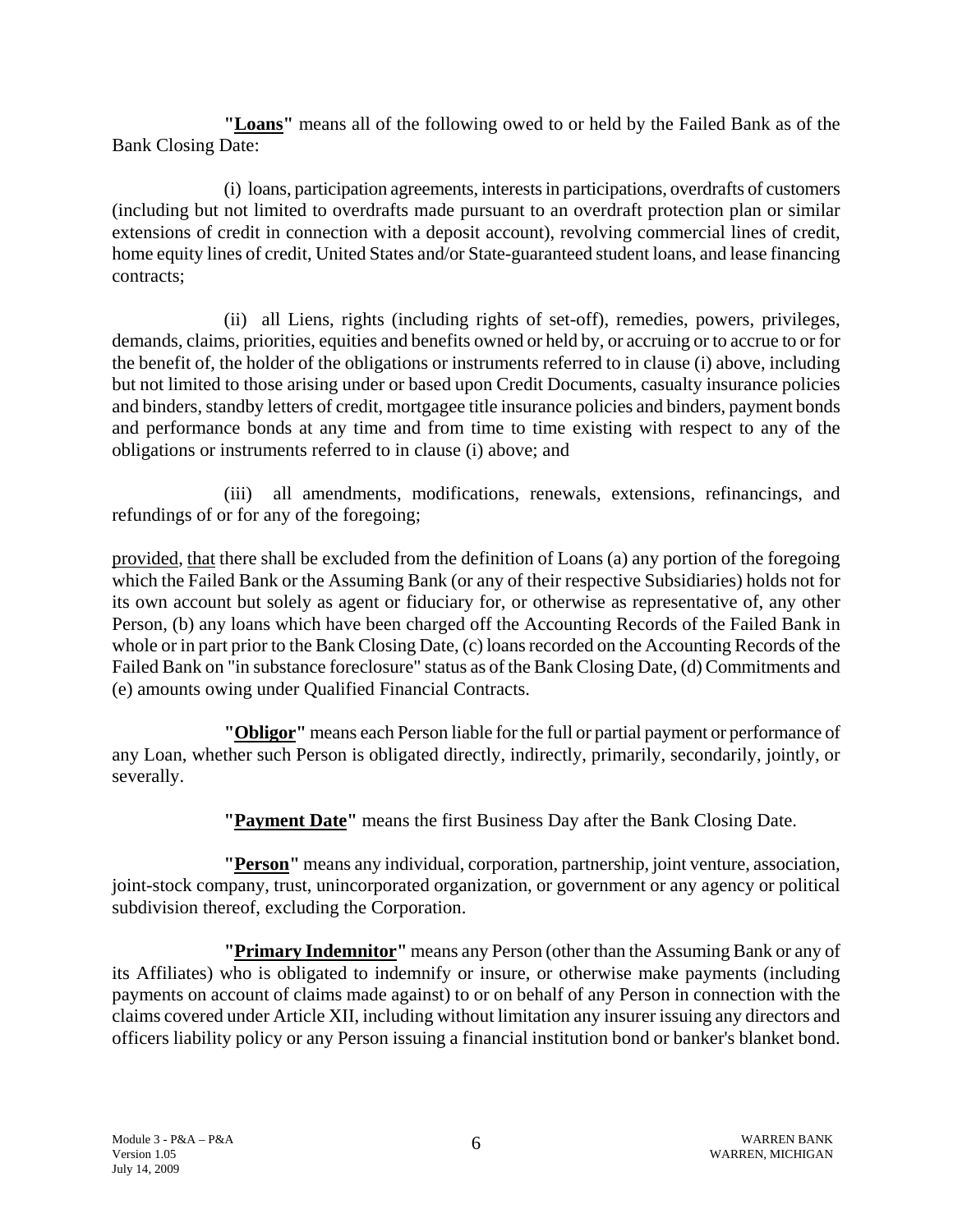**"Put Date"** has the meaning provided in Section 3.4.

**"Put Notice"** has the meaning provided in Section 3.4.

<span id="page-10-0"></span>**"Qualified Financial Contract"** means a qualified financial contract as defined in 12 U.S.C. Section 1821(e)(8)(D).

**"Record"** means any document, microfiche, microfilm and computer records (including but not limited to magnetic tape, disc storage, card forms and printed copy) of the Failed Bank generated or maintained by the Failed Bank that is owned by or in the possession of the Receiver at the Bank Closing Date.

**"Related Liability"** with respect to any Asset means any liability existing and reflected on the Accounting Records of the Failed Bank as of the Bank Closing Date for (i) indebtedness secured by mortgages, deeds of trust, chattel mortgages, security interests or other liens on or affecting such Asset, (ii) ad valorem taxes applicable to such Asset, and (iii) any other obligation determined by the Receiver to be directly related to such Asset.

**"Related Liability Amount"** with respect to any Related Liability on the books of the Assuming Bank, means the amount of such Related Liability as stated on the Accounting Records of the Assuming Bank (as maintained in accordance with generally accepted accounting principles) as of the date as of which the Related Liability Amount is being determined. With respect to a liability that relates to more than one asset, the amount of such Related Liability shall be allocated among such assets for the purpose of determining the Related Liability Amount with respect to any one of such assets. Such allocation shall be made by specific allocation, where determinable, and otherwise shall be pro rata based upon the dollar amount of such assets stated on the Accounting Records of the entity that owns such asset.

**"Repurchase Price"** means with respect to any Asset or asset, which shall be determined by the Receiver, the lesser of (a) or (b):

(a) the amount paid by the Assuming Bank, decreased by the amount of any money received with respect thereto since the Bank Closing Date and, if the Asset is a Loan or other interest bearing or earning asset, the resulting amount shall then be increased or decreased, as the case may be, by interest or discount (whichever is applicable) accrued from and after the Bank Closing Date at the lower of: (i) the contract rate with respect to such Asset, or (ii) the Settlement Interest Rate; net proceeds received by or due to the Assuming Bank from the sale of collateral, any forgiveness of debt, or otherwise shall be deemed money received by the Assuming Bank; or

(b) the dollar amount thereof stated on the Accounting Records of the Assuming Bank as of the date as of which the Repurchase Price is being determined, as maintained in accordance with generally accepted accounting principles, and, if the asset is a Loan, regardless of the Legal Balance thereof and adjusted in the same manner as the Book Value of a Failed Bank Loan would be adjusted hereunder.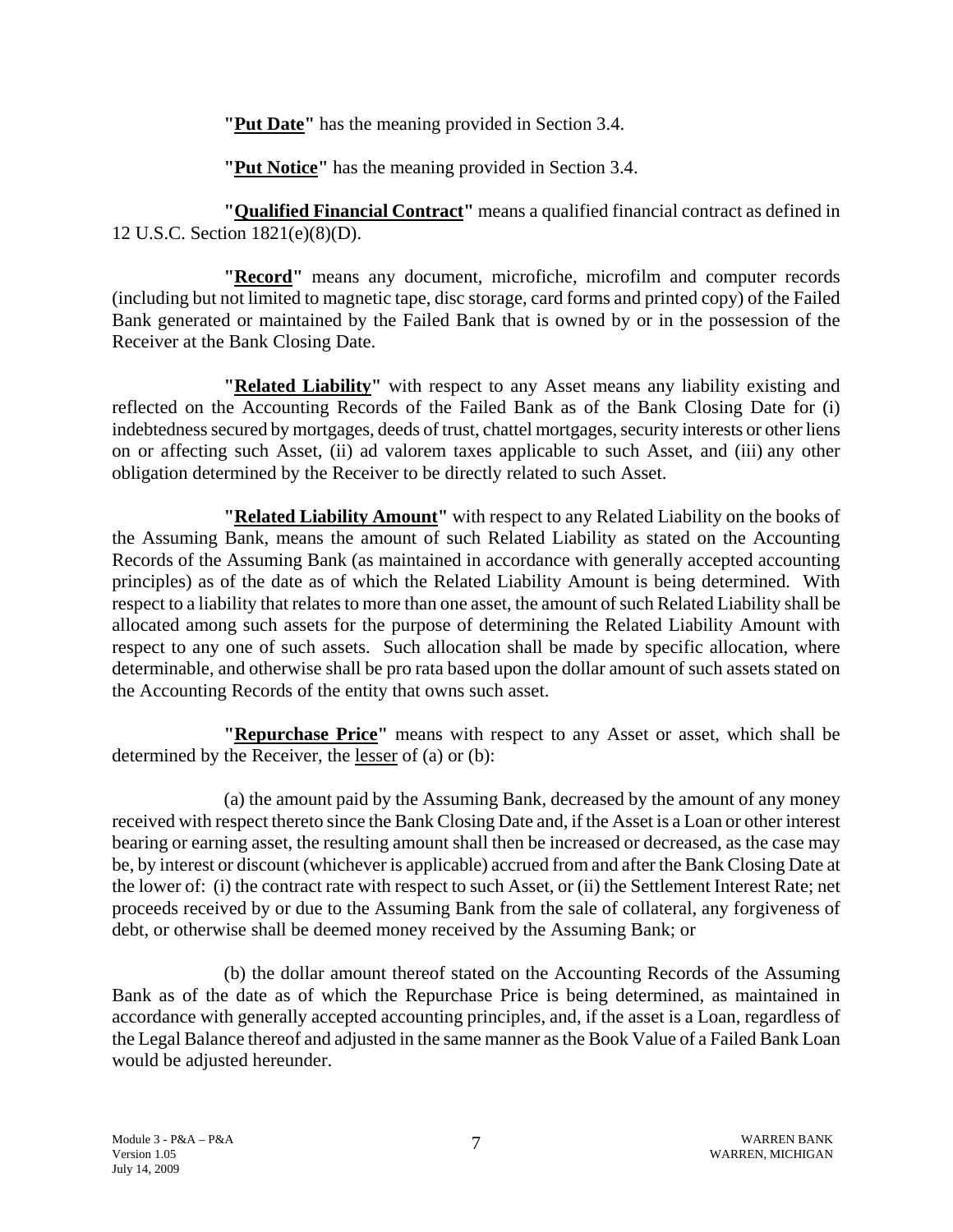<span id="page-11-0"></span>Provided, however, (b), above, shall not be applicable for Loans repurchased pursuant to Section  $3.4(a)$ .

If any Asset or asset is purchased as part of a group of Assets or assets for Book Value and/or as a percentage of Book Value, the amount paid by the Assuming Bank, for purposes of (a), above, shall be the Book Value, as of the date of the Bank Closing Date, of the individual Asset or asset being repurchased multiplied, if applicable, by the percentage paid.

**"Safe Deposit Boxes"** means the safe deposit boxes of the Failed Bank, if any, including the removable safe deposit boxes and safe deposit stacks in the Failed Bank's vault(s), all rights and benefits under rental agreements with respect to such safe deposit boxes, and all keys and combinations thereto.

**"Settlement Date"** means the first Business Day immediately prior to the day which is one hundred eighty (180) days after the Bank Closing Date, or such other date prior thereto as may be agreed upon by the Receiver and the Assuming Bank. The Receiver, in its discretion, may extend the Settlement Date.

**"Settlement Interest Rate"** means, for the first calendar quarter or portion thereof during which interest accrues, the rate determined by the Receiver to be equal to the equivalent coupon issue yield on six (6)-month United States Treasury Bills in effect as of the Bank Closing Date as published in The Wall Street Journal; provided, that if no such equivalent coupon issue yield is available as of the Bank Closing Date, the equivalent coupon issue yield for such Treasury Bills most recently published in The Wall Street Journal prior to the Bank Closing Date shall be used. Thereafter, the rate shall be adjusted to the rate determined by the Receiver to be equal to the equivalent coupon issue yield on such Treasury Bills in effect as of the first day of each succeeding calendar quarter during which interest accrues as published in The Wall Street Journal.

**"Subsidiary"** has the meaning set forth in Section 3(w)(4) of the Federal Deposit Insurance Act, 12 U.S.C. Section 1813(w)(4), as amended.

## **ARTICLE II ASSUMPTION OF LIABILITIES**

**2.1 Liabilities Assumed by Assuming Bank.** The Assuming Bank expressly assumes at Book Value (subject to adjustment pursuant to Article VIII) and agrees to pay, perform, and discharge all of the following liabilities of the Failed Bank as of the Bank Closing Date, except as otherwise provided in this Agreement (such liabilities referred to as "Liabilities Assumed"):

(a) Assumed Deposits, except those Deposits specifically listed on Schedule 2.1(a); provided, that as to any Deposits of public money which are Assumed Deposits, the Assuming Bank agrees to properly secure such Deposits with such of the Assets as appropriate which, prior to the Bank Closing Date, were pledged as security therefor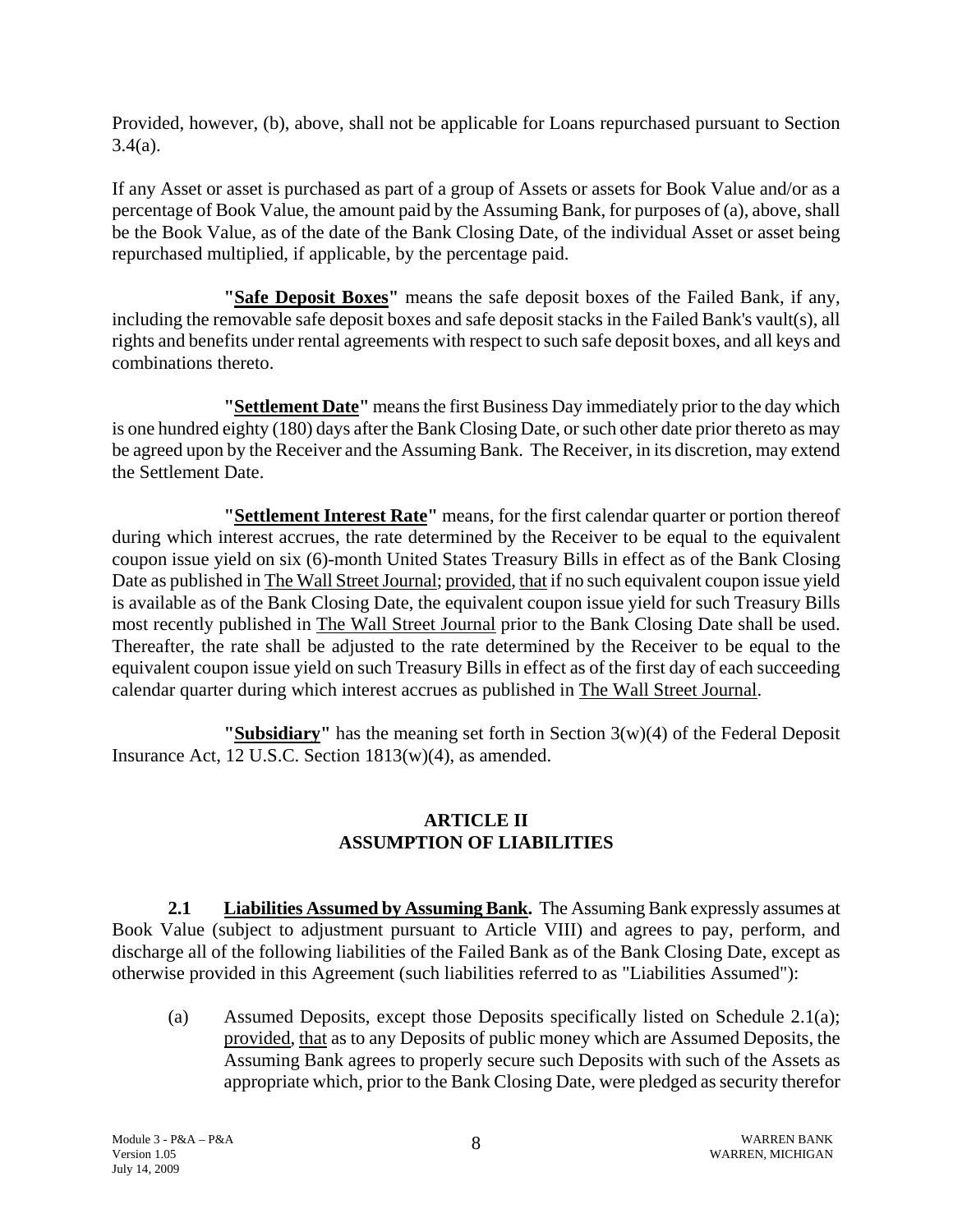by the Failed Bank, or with assets of the Assuming Bank, if such securing Assets, if any, are insufficient to properly secure such Deposits;

- <span id="page-12-0"></span>(b) liabilities for indebtedness secured by mortgages, deeds of trust, chattel mortgages, security interests or other liens on or affecting any Assets, if any; provided, that the assumption of any liability pursuant to this paragraph shall be limited to the market value of the Assets securing such liability as determined by the Receiver;
- (c) overdrafts, debit balances, service charges, reclamations, and adjustments to accounts with the Federal Reserve Banks as reflected on the books and records of any such Federal Reserve Bank within ninety (90) days after the Bank Closing Date, if any;
- (d) ad valorem taxes applicable to any Asset, if any; provided, that the assumption of any ad valorem taxes pursuant to this paragraph shall be limited to an amount equal to the market value of the Asset to which such taxes apply as determined by the Receiver;
- (e) liabilities, if any, for federal funds purchased, repurchase agreements and overdrafts in accounts maintained with other depository institutions (including any accrued and unpaid interest thereon computed to and including the Bank Closing Date); provided, that the assumption of any liability pursuant to this paragraph shall be limited to the market value of the Assets securing such liability as determined by the Receiver;
- (f) United States Treasury tax and loan note option accounts, if any;
- (g) liabilities for any acceptance or commercial letter of credit (other than "standby letters of credit" as defined in 12 C.F.R. Section 337.2(a)); provided, that the assumption of any liability pursuant to this paragraph shall be limited to the market value of the Assets securing such liability as determined by the Receiver;
- (h) duties and obligations assumed pursuant to this Agreement including without limitation those relating to the Failed Bank's credit card business, overdraft protection plans, safe deposit business, safekeeping business or trust business, if any; and
- (i) liabilities, if any, for amounts owed to any Acquired Subsidiary.

Schedule 2.1 attached hereto and incorporated herein sets forth certain categories of Liabilities Assumed and the aggregate Book Value of the Liabilities Assumed in such categories. Such schedule is based upon the best information available to the Receiver and may be adjusted as provided in Article VIII.

**2.2 Interest on Deposit Liabilities.** The Assuming Bank agrees that, from and after the Bank Closing Date, it will accrue and pay interest on Deposit liabilities assumed pursuant to Section 2.1 at a rate(s) it shall determine; provided, that for nontransaction Deposit liabilities such rate(s) shall not be less than the lowest rate offered by the Assuming Bank to its depositors for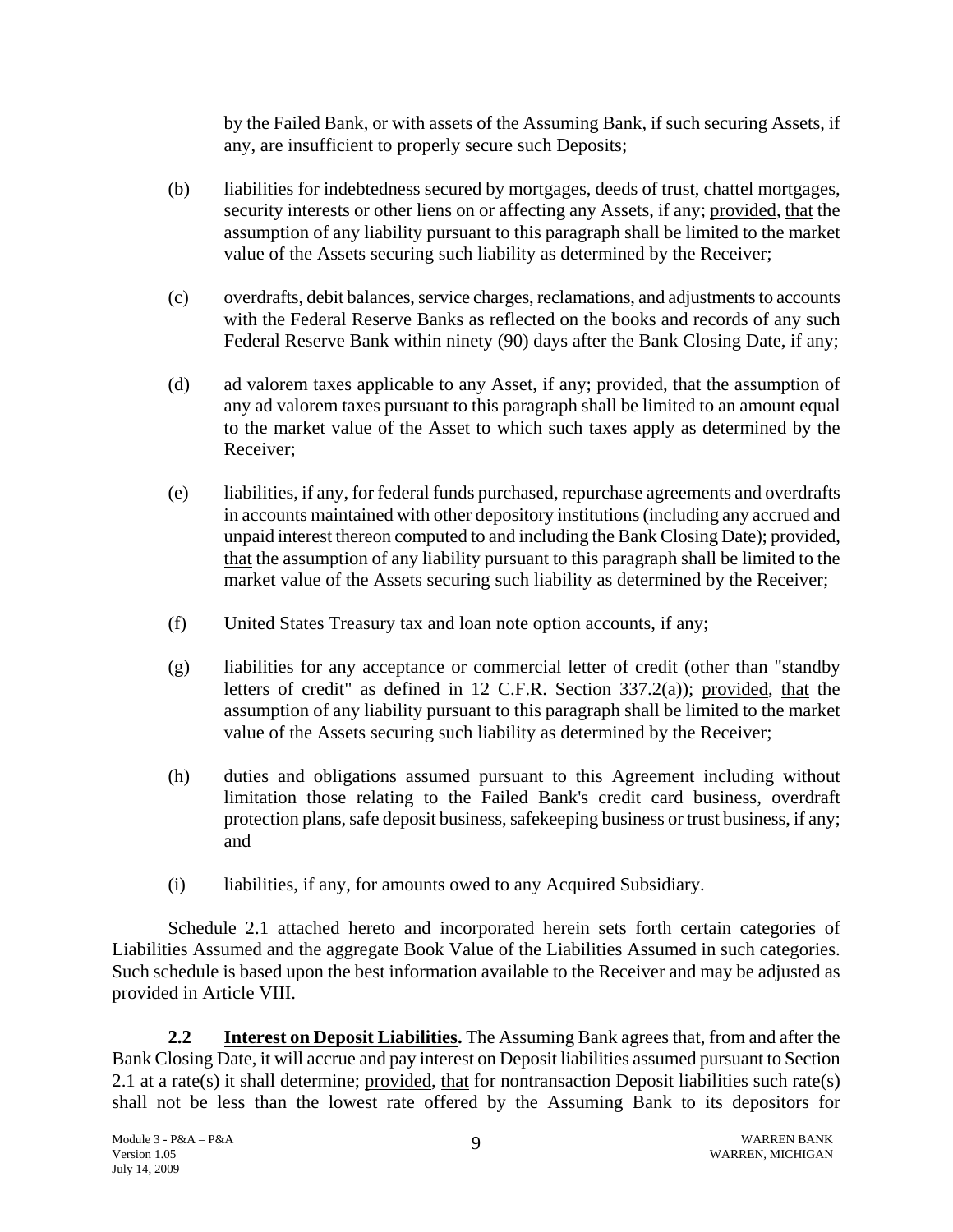<span id="page-13-0"></span>nontransaction deposit accounts. The Assuming Bank shall permit each depositor to withdraw, without penalty for early withdrawal, all or any portion of such depositor's Deposit, whether or not the Assuming Bank elects to pay interest in accordance with any deposit agreement formerly existing between the Failed Bank and such depositor; and further provided, that if such Deposit has been pledged to secure an obligation of the depositor or other party, any withdrawal thereof shall be subject to the terms of the agreement governing such pledge. The Assuming Bank shall give notice to such depositors as provided in Section 5.3 of the rate(s) of interest which it has determined to pay and of such withdrawal rights.

**2.3 Unclaimed Deposits.** Fifteen (15) months following the Bank Closing Date, the Assuming Bank will provide the Receiver a listing of all deposit accounts, including the type of account, not claimed by the depositor. The Receiver will review the list and authorize the Assuming Bank to act on behalf of the Receiver to send a "Final Legal Notice" to the owner(s) of the unclaimed deposits reminding them of the need to claim or arrange to continue their account(s) with the Assuming Bank. The Assuming Bank will send the "Final Legal Notice" to the depositors within thirty (30) days following notification of the Receiver's authorization. The Assuming Bank will prepare an Affidavit of Mailing and will forward the Affidavit of Mailing to the Receiver after mailing out the "Final Legal Notice" to the owner(s) of unclaimed deposit accounts.

If, within eighteen (18) months after Bank Closing, any depositor of the Failed Bank does not claim or arrange to continue such depositor's Deposit assumed pursuant to Section 2.1 at the Assuming Bank, the Assuming Bank shall, within fifteen (15) Business Days after the end of such eighteen (18) month period, (i) refund to the Receiver the full amount of each such deposit (without reduction for service charges), (ii) provide to the Receiver a schedule of all such refunded Deposits in such form as may be prescribed by the Receiver, and (iii) assign, transfer, convey, and deliver to the Receiver, all right, title, and interest of the Assuming Bank in and to the Records previously transferred to the Assuming Bank and other records generated or maintained by the Assuming Bank pertaining to such Deposits. During such eighteen (18) month period, at the request of the Receiver, the Assuming Bank promptly shall provide to the Receiver schedules of unclaimed deposits in such form as may be prescribed by the Receiver.

**2.4 Employee Benefit Plans**. Except as provided in Section 4.12, the Assuming Bank shall have no liabilities, obligations or responsibilities under the Failed Bank's health care, bonus, vacation, pension, profit sharing or stock purchase plans or similar plans, if any, unless the Receiver and the Assuming Bank agree otherwise subsequent to the date of this Agreement.

## **ARTICLE III PURCHASE OF ASSETS**

**3.1 Assets Purchased by Assuming Bank**. Subject to Sections 3.5 and 3.6, the Assuming Bank hereby purchases from the Receiver, and the Receiver hereby sells, assigns, transfers, conveys, and delivers to the Assuming Bank, all right, title, and interest of the Receiver in and to all of the following: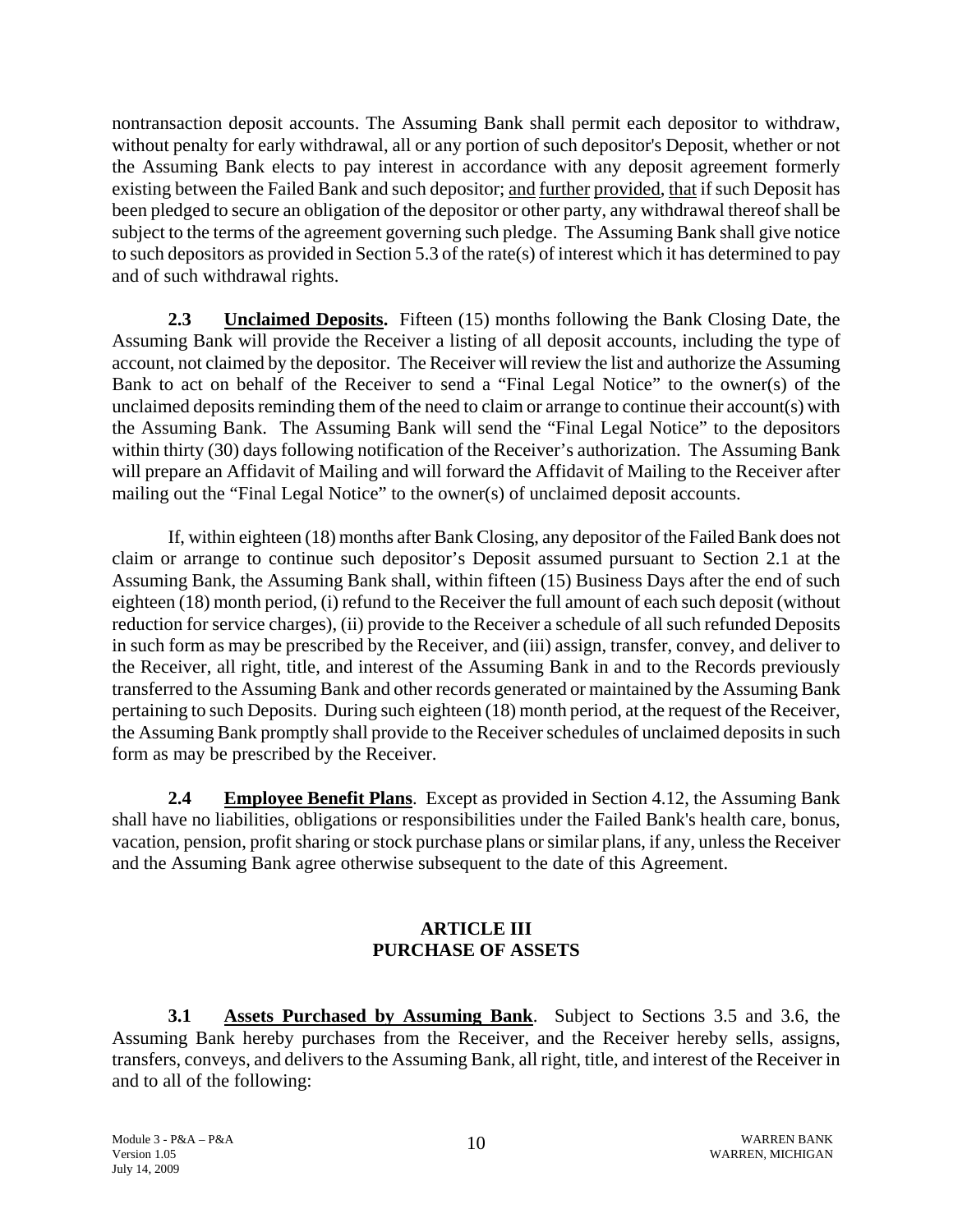- <span id="page-14-0"></span>(a) cash and receivables from depository institutions (including Federal Reserve Banks and Federal Home Loan Banks), including cash items in the process of collection, plus any accrued interest thereon computed to and including Bank Closing;
- (b) securities (other than the capital stock of Subsidiaries of the Failed Bank and those securities referred to in Section  $3.5(k)$ , if any), plus any accrued interest thereon computed to and including the Bank Closing Date;
- (c) federal funds sold and repurchase agreements, if any, including any accrued interest thereon computed to and including the Bank Closing Date;
- (d) Omitted;
- (e) Loans secured, in whole or in part, by Assumed Deposits or deposits at other depository institutions, but only such of those Loans which also are listed on Schedule 3.1(e), if any;
- (f) credit card business, if any, including all outstanding extensions of credit, subject to Section 4.2;
- (g) Safe Deposit Boxes and related business, safekeeping business and trust business, if any, subject to Section 4.3, 4.4 or 4.5, respectively;
- (h) Records and other documents as provided in Section 6.1;
- (i) capital stock of the Subsidiaries of the Failed Bank listed on Schedule 3.1(i), if any (the "Acquired Subsidiaries");
- (j) amounts owed to the Failed Bank by any Acquired Subsidiary;
- (k) assets securing Deposits of public money, to the extent not otherwise purchased hereunder; and
- (l) overdrafts of customers (including but not limited to overdrafts made pursuant to an overdraft protection plan or similar extensions of credit in connection with a deposit account).

Schedule 3.1 attached hereto and incorporated herein sets forth certain categories of Assets. Such schedule(s) is based upon the best information available to the Receiver and may be adjusted as provided in Article VIII. Assets are purchased hereunder by the Assuming Bank subject to all liabilities for indebtedness collateralized by Liens affecting such Assets to the extent provided in Section 2.1.

### **3.2 Asset Purchase Price**.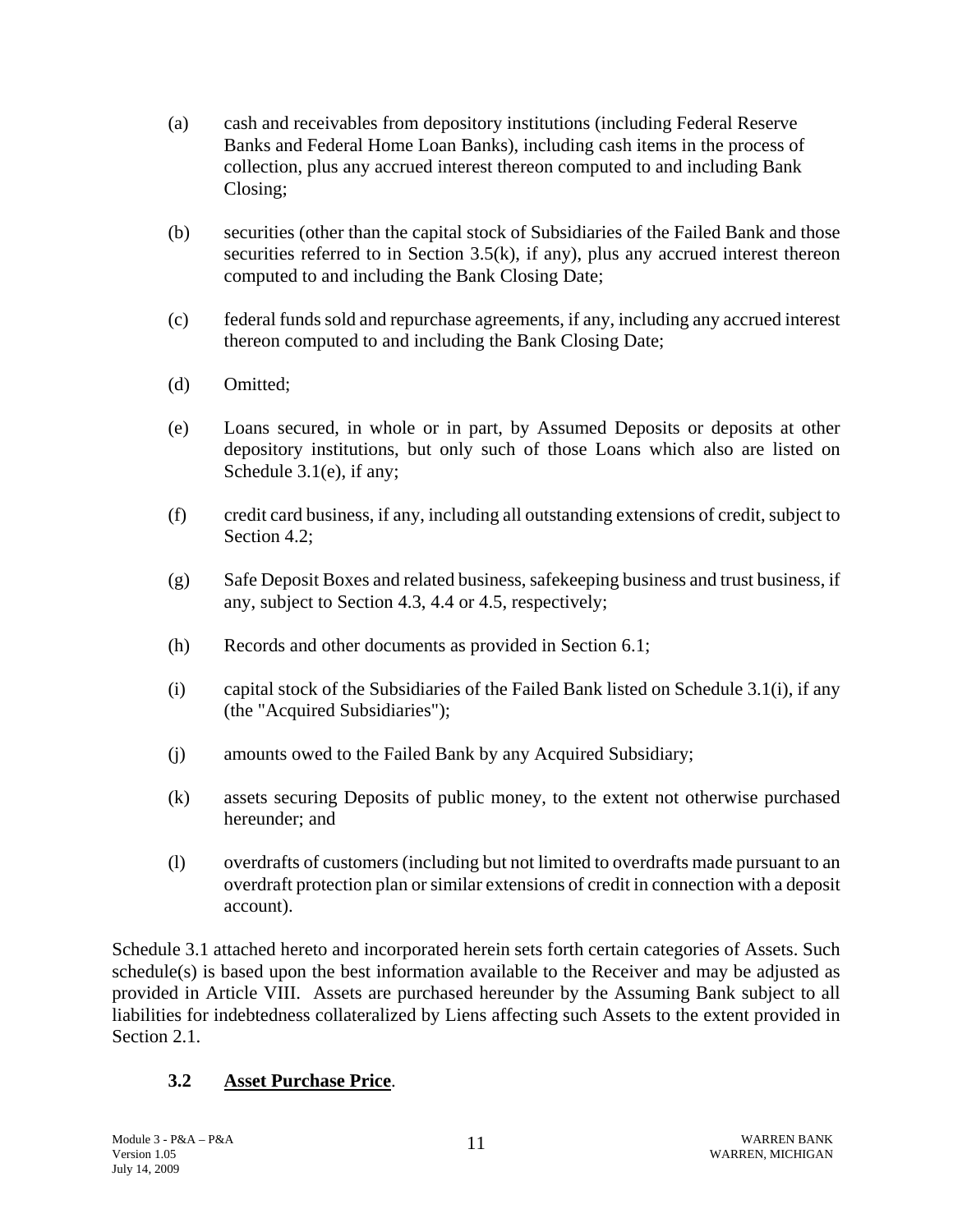<span id="page-15-0"></span>(a) All Assets and assets of the Failed Bank subject to an option to purchase by the Assuming Bank shall be purchased for the amount, or the amount resulting from the method specified for determining the amount, as specified on Schedule 3.2, except as otherwise may be provided herein. Any Asset, asset of the Failed Bank subject to an option to purchase or other asset purchased for which no purchase price is specified on Schedule 3.2 or otherwise herein shall be purchased at its Fair Market Value.

(b) The purchase price for securities (other than the capital stock of any Acquired Subsidiary) purchased under Section 3.1 by the Assuming Bank shall be the market value thereof as of Bank Closing, which market value shall be (i) the market price for each such security quoted at the close of the trading day effective on Bank Closing as published electronically by Bloomberg, L.P., or alternatively, at the discretion of the Receiver, IDC/Financial Times (FT) Interactive Data; (ii) provided, that if such market price is not available for any such security, the Assuming Bank will submit a bid for each such security within three days of notification/bid request by the Receiver (unless a different time period is agreed to by the Assuming Bank and the Receiver) and the Receiver, in its sole discretion will accept or reject each such bid; and (iii) further provided in the absence of an acceptable bid from the Assuming Bank, each such security shall not pass to the Assuming Bank and shall be deemed to be an excluded asset hereunder.

**3.3 Manner of Conveyance; Limited Warranty; Nonrecourse; Etc.** THE CONVEYANCE OF ALL ASSETS, INCLUDING REAL AND PERSONAL PROPERTY INTERESTS, PURCHASED BY THE ASSUMING BANK UNDER THIS AGREEMENT SHALL BE MADE, AS NECESSARY, BY RECEIVER'S DEED OR RECEIVER'S BILL OF SALE, "AS IS," "WHERE IS," WITHOUT RECOURSE AND, EXCEPT AS OTHERWISE SPECIFICALLY PROVIDED IN THIS AGREEMENT, WITHOUT ANY WARRANTIES WHATSOEVER WITH RESPECT TO SUCH ASSETS, EXPRESS OR IMPLIED, WITH RESPECT TO TITLE, ENFORCEABILITY, COLLECTIBILITY, DOCUMENTATION OR FREEDOM FROM LIENS OR ENCUMBRANCES (IN WHOLE OR IN PART), OR ANY OTHER MATTERS.

## **3.4 Puts of Assets to the Receiver**.

(a) **Puts Within 30 Days After the Bank Closing Date**. During the thirty (30)-day period following the Bank Closing Date and only during such period (which thirty (30)-day period may be extended in writing in the sole absolute discretion of the Receiver for any Loan), in accordance with this Section 3.4, the Assuming Bank shall be entitled to require the Receiver to purchase any Loan transferred to the Assuming Bank pursuant to Section 3.1(e) which is not fully secured by Assumed Deposits or deposits at other insured depository institutions due to either insufficient Assumed Deposit or deposit collateral or deficient documentation regarding such collateral; provided with regard to any Loan secured by an Assumed Deposit, no such purchase may be required until any Deposit setoff determination, whether voluntary or involuntary, has been made; at the end of the thirty (30)-day period following Bank Closing and at that time only, in accordance with this Section 3.4, the Assuming Bank shall be entitled to require the Receiver to purchase any remaining overdraft transferred to the Assuming Bank pursuant to 3.1(l) which both was made after **June 8, 2009** and was not made pursuant to an overdraft protection plan or similar extension of credit.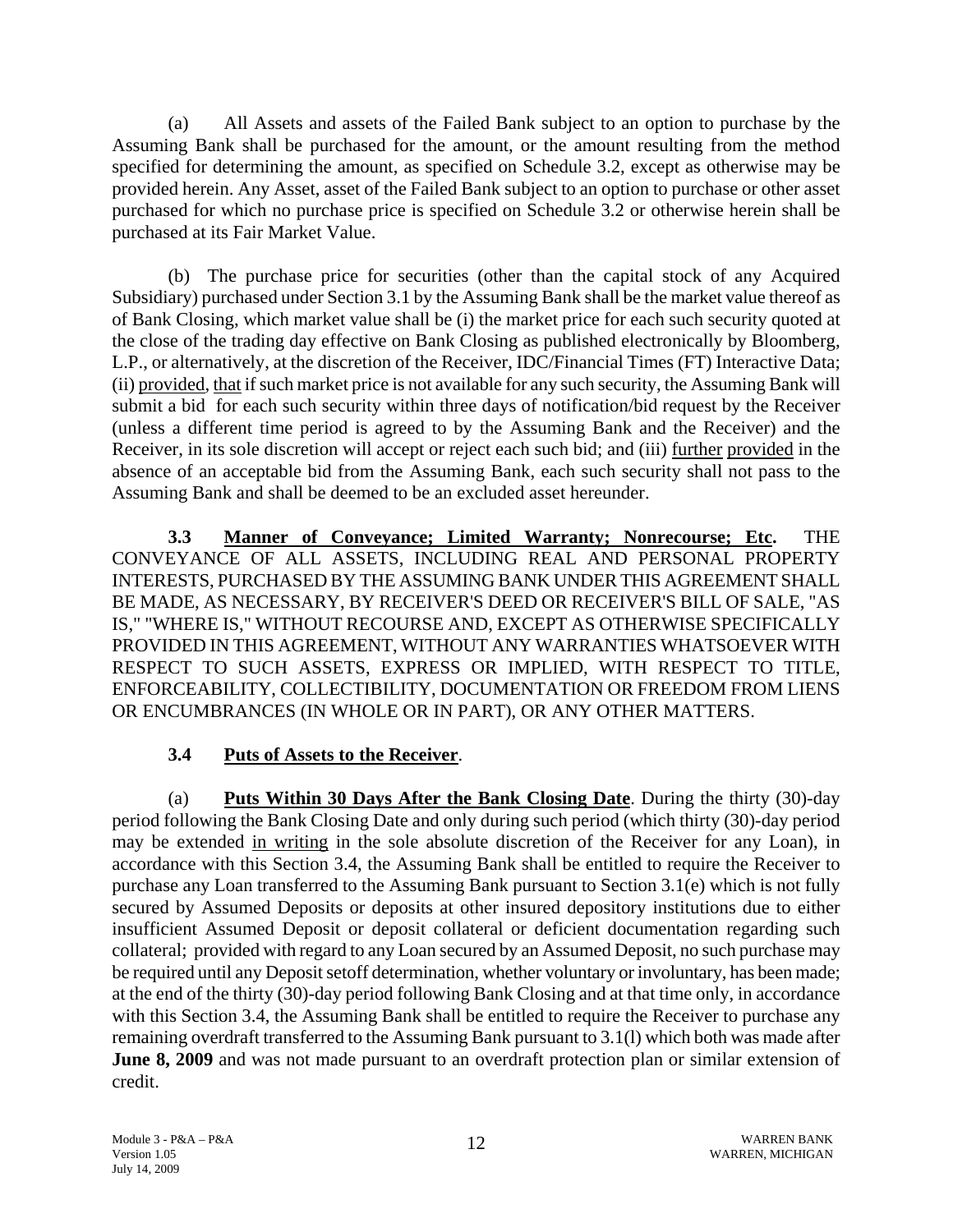Notwithstanding the foregoing, the Assuming Bank shall not have the right to require the Receiver to purchase any Loan if (i) the Obligor with respect to such Loan is an Acquired Subsidiary, or (ii) the Assuming Bank has:

- (A) made any advance in accordance with the terms of a Commitment or otherwise with respect to such Loan;
- (B) taken any action that increased the amount of a Related Liability with respect to such Loan over the amount of such liability immediately prior to the time of such action;
- (C) created or permitted to be created any Lien on such Loan which secures indebtedness for money borrowed or which constitutes a conditional sales agreement, capital lease or other title retention agreement;
- (D) entered into, agreed to make, grant or permit, or made, granted or permitted any modification or amendment to, any waiver or extension with respect to, or any renewal, refinancing or refunding of, such Loan or related Credit Documents or collateral, including, without limitation, any act or omission which diminished such collateral; or
- (E) sold, assigned or transferred all or a portion of such Loan to a third party (whether with or without recourse).

The Assuming Bank shall transfer all such Loans to the Receiver without recourse, and shall indemnify the Receiver against any and all claims of any Person claiming by, through or under the Assuming Bank with respect to any such Loan, as provided in Section 12.4.

(b) **Puts Prior to the Settlement Date.** During the period from the Bank Closing Date to and including the Business Day immediately preceding the Settlement Date, the Assuming Bank shall be entitled to require the Receiver to purchase any Asset which the Assuming Bank can establish is evidenced by forged or stolen instruments as of the Bank Closing Date; provided, that, the Assuming Bank shall not have the right to require the Receiver to purchase any such Asset with respect to which the Assuming Bank has taken any action referred to in Section 3.4(a)(ii) with respect to such Asset. The Assuming Bank shall transfer all such Assets to the Receiver without recourse, and shall indemnify the Receiver against any and all claims of any Person claiming by, through or under the Assuming Bank with respect to any such Asset, as provided in Section 12.4.

(c) **Notices to the Receiver**. In the event that the Assuming Bank elects to require the Receiver to purchase one or more Assets, the Assuming Bank shall deliver to the Receiver a notice (a "Put Notice") which shall include:

(i) a list of all Assets that the Assuming Bank requires the Receiver to purchase;

(ii) a list of all Related Liabilities with respect to the Assets identified pursuant to (i)

above; and

July 14, 2009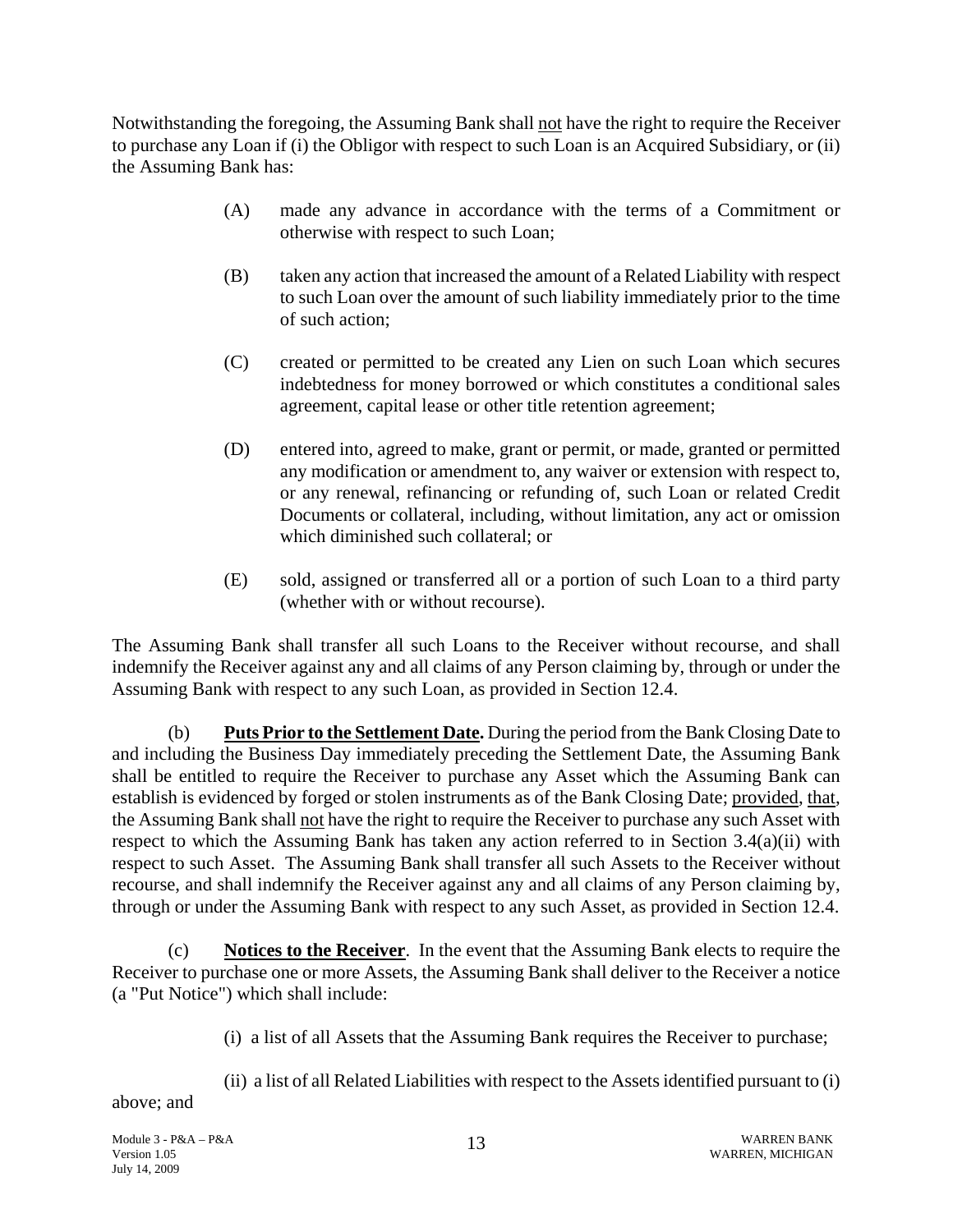<span id="page-17-0"></span>(iii) a statement of the estimated Repurchase Price of each Asset identified pursuant to (i) above as of the applicable Put Date.

Such notice shall be in the form prescribed by the Receiver or such other form to which the Receiver shall consent. As provided in Section 9.6, the Assuming Bank shall deliver to the Receiver such documents, Loan Files and such additional information relating to the subject matter of the Put Notice as the Receiver may request and shall provide to the Receiver full access to all other relevant books and records.

(d) **Purchase by Receiver**. The Receiver shall purchase Loans that are specified in the Put Notice and shall assume Related Liabilities with respect to such Loans, and the transfer of such Loans and Related Liabilities shall be effective as of a date determined by the Receiver, which date shall not be later than thirty (30) days after receipt by the Receiver of the Loan Files with respect to such Loans (the "Put Date").

(e) **Purchase Price and Payment Date**. Each Loan purchased by the Receiver pursuant to this Section 3.4 shall be purchased at a price equal to the Repurchase Price of such Loan less the Related Liability Amount applicable to such Loan, in each case determined as of the applicable Put Date. If the difference between such Repurchase Price and such Related Liability Amount is positive, then the Receiver shall pay to the Assuming Bank the amount of such difference; if the difference between such amounts is negative, then the Assuming Bank shall pay to the Receiver the amount of such difference. The Assuming Bank or the Receiver, as the case may be, shall pay the purchase price determined pursuant to this Section 3.4(e) not later than the twentieth (20th) Business Day following the applicable Put Date, together with interest on such amount at the Settlement Interest Rate for the period from and including such Put Date to and including the day preceding the date upon which payment is made.

(f) **Servicing.** The Assuming Bank shall administer and manage any Asset subject to purchase by the Receiver in accordance with usual and prudent banking standards and business practices until such time as such Asset is purchased by the Receiver.

(g) **Reversals**. In the event that the Receiver purchases an Asset (and assumes the Related Liability) that it is not required to purchase pursuant to this Section 3.4, the Assuming Bank shall repurchase such Asset (and assume such Related Liability) from the Receiver at a price computed so as to achieve the same economic result as would apply if the Receiver had never purchased such Asset pursuant to this Section 3.4.

**3.5 Assets Not Purchased by Assuming Bank**. The Assuming Bank does not purchase, acquire or assume, or (except as otherwise expressly provided in this Agreement) obtain an option to purchase, acquire or assume under this Agreement:

(a) any financial institution bonds, banker's blanket bonds, or public liability, fire, or extended coverage insurance policy or any other insurance policy of the Failed Bank, or premium refund, unearned premium derived from cancellation, or any proceeds payable with respect to any of the foregoing;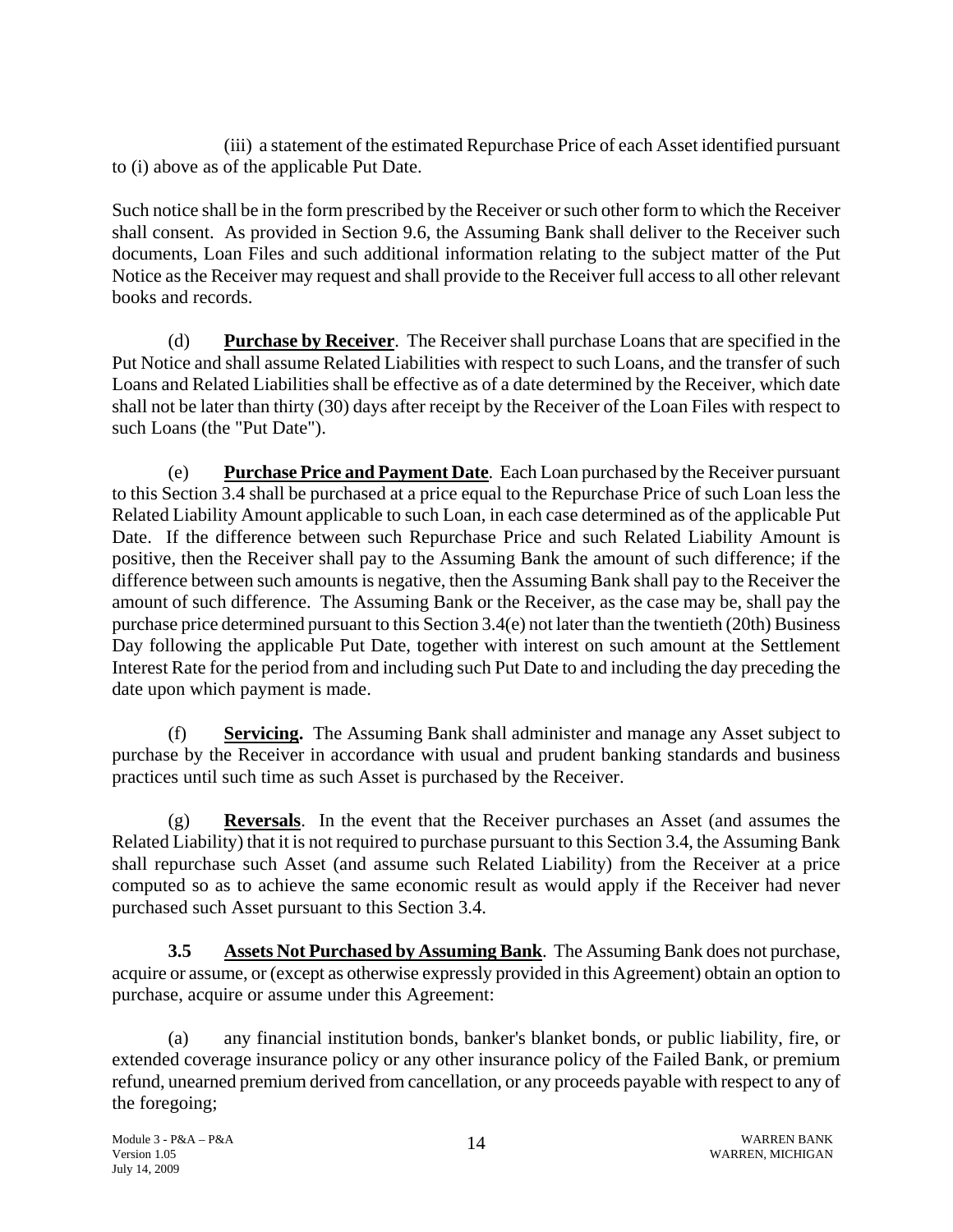(b) any interest, right, action, claim, or judgment against (i) any officer, director, employee, accountant, attorney, or any other Person employed or retained by the Failed Bank or any Subsidiary of the Failed Bank on or prior to the Bank Closing Date arising out of any act or omission of such Person in such capacity, (ii) any underwriter of financial institution bonds, banker's blanket bonds or any other insurance policy of the Failed Bank, (iii) any shareholder or holding company of the Failed Bank, or (iv) any other Person whose action or inaction may be related to any loss (exclusive of any loss resulting from such Person's failure to pay on a Loan made by the Failed Bank) incurred by the Failed Bank; provided, that for the purposes hereof, the acts, omissions or other events giving rise to any such claim shall have occurred on or before the Bank Closing Date, regardless of when any such claim is discovered and regardless of whether any such claim is made with respect to a financial institution bond, banker's blanket bond, or any other insurance policy of the Failed Bank in force as of the Bank Closing Date;

(c) prepaid regulatory assessments of the Failed Bank, if any;

(d) legal or equitable interests in tax receivables of the Failed Bank, if any, including any claims arising as a result of the Failed Bank having entered into any agreement or otherwise being joined with another Person with respect to the filing of tax returns or the payment of taxes;

(e) Federal Reserve Bank and Federal Home Loan Bank stock, if any;

(f) amounts reflected on the Accounting Records of the Failed Bank as of the Bank Closing Date as a general or specific loss reserve or contingency account, if any;

(g) owned and leased Bank Premises and owned and leased Furniture and Equipment and Fixtures and data processing equipment (including hardware and software) located on Bank Premises, if any; provided, that the Assuming Bank does obtain an option under Section 4.6, Section 4.7 or Section 4.8, as the case may be, with respect thereto;

(h) owned Bank Premises which the Receiver, in its discretion, determines may contain environmentally hazardous substances;

(i) any amounts owed to the Failed Bank by any Subsidiary of the Failed Bank other than an Acquired Subsidiary;

(j) any "goodwill," as such term is defined in the instructions to the report of condition prepared by banks examined by the Corporation in accordance with 12 C.F.R. Section 304.4, and other intangibles;

(k) any security if, in the discretion of the Receiver, the value of such security either cannot be determined or is determined to be zero pursuant to Section 3.2(b), all private label asset backed securities, including, but not limited to, those listed on Schedule 3.5(k), and any other security listed on Schedule 3.5(k), if any; and

(l) any criminal restitution or forfeiture orders issued in favor of the Failed Bank.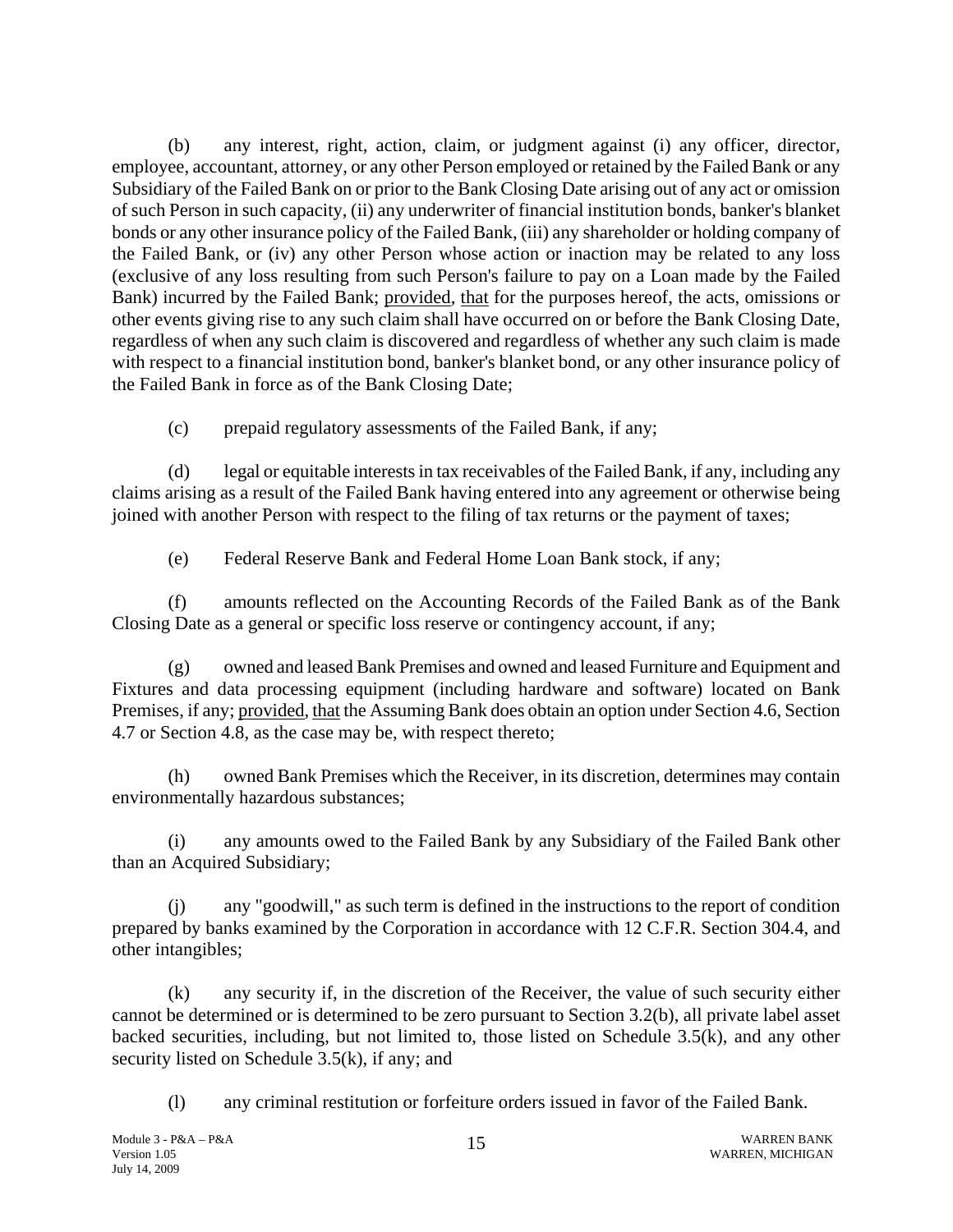<span id="page-19-0"></span>The Assuming Bank only acquires assets and rights as provided in this Agreement. The foregoing shall not be construed to imply that any particular asset or right listed otherwise would have been sold or assigned or that any asset or right not listed is sold or assigned.

## **3.6 Assets Essential to Receiver**.

(a) The Receiver may refuse to sell to the Assuming Bank, or the Assuming Bank agrees, at the request of the Receiver set forth in a written notice to the Assuming Bank, to assign, transfer, convey, and deliver to the Receiver all of the Assuming Bank's right, title and interest in and to, any Asset or asset essential to the Receiver as determined by the Receiver in its discretion (together with all Credit Documents evidencing or pertaining thereto), which may include any Asset or asset that the Receiver determines to be:

(i) made to an officer, director, or other Person engaging in the affairs of the Failed Bank, its Subsidiaries or Affiliates or any related entities of any of the foregoing;

(ii) the subject of any investigation relating to any claim with respect to any item described in Section 3.5(a) or (b), or the subject of, or potentially the subject of, any legal proceedings;

(iii) made to a Person who is an Obligor on a loan owned by the Receiver or the Corporation in its corporate capacity or its capacity as receiver of any institution;

(iv) secured by collateral which also secures any asset owned by the

Receiver; or

(v) related to any asset of the Failed Bank not purchased by the Assuming Bank under this Article III or any liability of the Failed Bank not assumed by the Assuming Bank under Article II.

(b) Each such Asset or asset purchased by the Receiver shall be purchased at a price equal to the Repurchase Price thereof less the Related Liability Amount with respect to any Related Liabilities related to such Asset or asset, in each case determined as of the date of the notice provided by the Receiver pursuant to Section 3.6(a). The Receiver shall pay the Assuming Bank not later than the twentieth (20th) Business Day following receipt of related Credit Documents and Loan Files together with interest on such amount at the Settlement Interest Rate for the period from and including the date of receipt of such documents to and including the day preceding the day on which payment is made. The Assuming Bank agrees to administer and manage each such Asset or asset in accordance with usual and prudent banking standards and business practices until each such Loan is purchased by the Receiver. All transfers with respect to Loans under this Section 3.6 shall be made as provided in Section 9.6. The Assuming Bank shall transfer all such Assets or assets and Related Liabilities to the Receiver without recourse, and shall indemnify the Receiver against any and all claims of any Person claiming by, through or under the Assuming Bank with respect to any such Asset or asset, as provided in Section 12.4.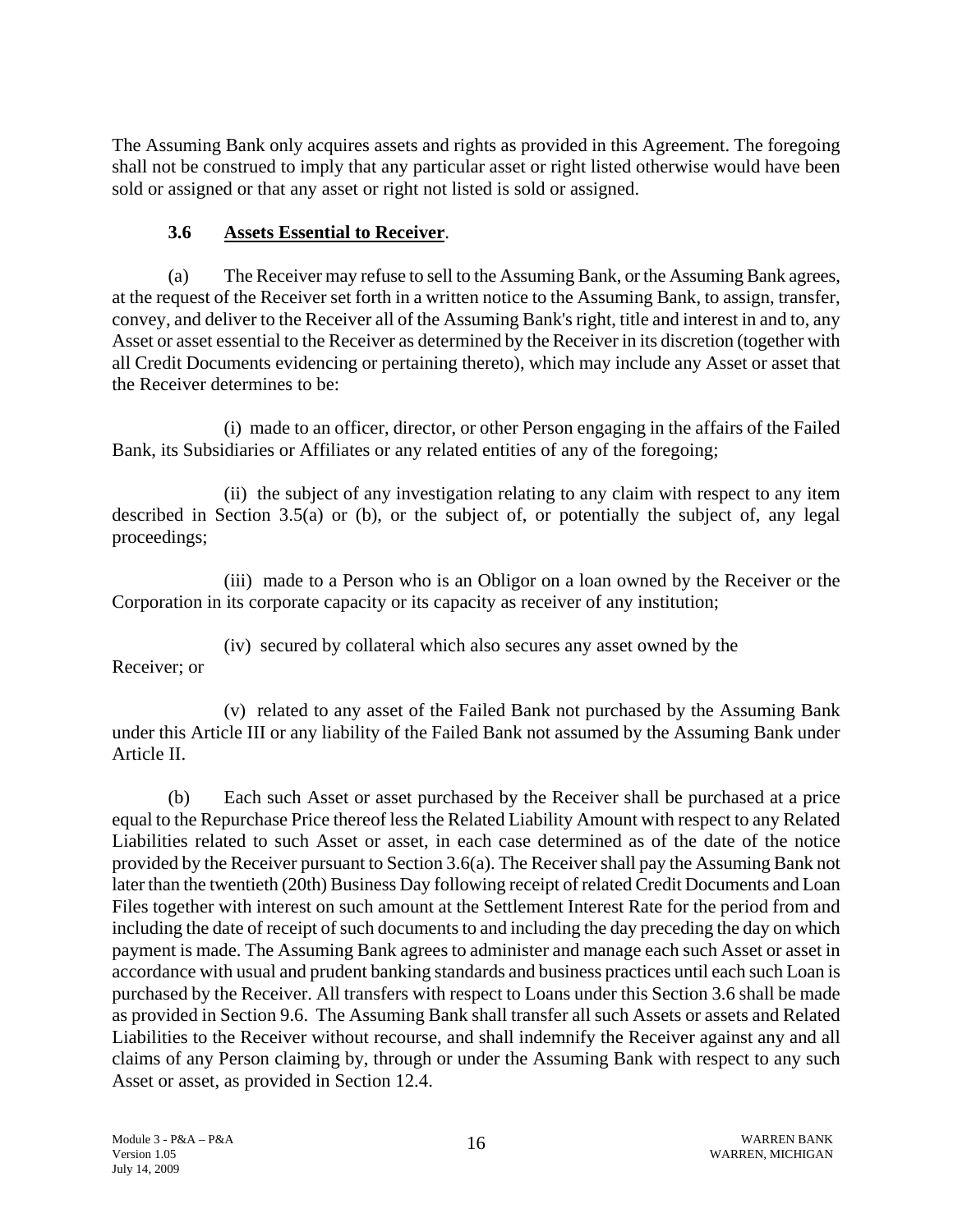### <span id="page-20-0"></span>**ARTICLE IV ASSUMPTION OF CERTAIN DUTIES AND OBLIGATIONS**

The Assuming Bank agrees with the Receiver and the Corporation as follows:

**4.1 Continuation of Banking Business**. For the period commencing the first banking Business Day after Bank Closing and ending no earlier than the first anniversary of Bank Closing, the Assuming Bank will provide full service banking in the trade area of the Failed Bank. Thereafter, the Assuming Bank may cease providing such banking services in the trade area of the Failed Bank, provided the Assuming Bank has received all necessary regulatory approvals. At the option of the Assuming Bank, such banking services may be provided at any or all of the Bank Premises, or at other premises within such trade area. The trade area shall be determined by the Receiver.

**4.2 Agreement with Respect to Credit Card Business**. The Assuming Bank agrees to honor and perform, from and after the Bank Closing Date, all duties and obligations with respect to the Failed Bank's credit card business, and/or processing related to credit cards, if any, and assumes all outstanding extensions of credit with respect thereto. Fees related to the credit card business collected prior to the Bank Closing Date shall be for the benefit of the Receiver and fees collected after the Bank Closing Date shall be for the benefit of the Assuming Bank.

**4.3 Agreement with Respect to Safe Deposit Business**. The Assuming Bank assumes and agrees to discharge, from and after Bank Closing, in the usual course of conducting a banking business, the duties and obligations of the Failed Bank with respect to all Safe Deposit Boxes, if any, of the Failed Bank and to maintain all of the necessary facilities for the use of such boxes by the renters thereof during the period for which such boxes have been rented and the rent therefore paid to the Failed Bank, subject to the provisions of the rental agreements between the Failed Bank and the respective renters of such boxes; provided, that the Assuming Bank may relocate the Safe Deposit Boxes of the Failed Bank to any office of the Assuming Bank located in the trade area of the Failed Bank. The Safe Deposit Boxes shall be located and maintained in the trade area of the Failed Bank for a minimum of one year from Bank Closing. The trade area shall be determined by the Receiver. Fees related to the safe deposit business earned prior to the Bank Closing Date shall be for the benefit of the Receiver and fees earned after the Bank Closing Date shall be for the benefit of the Assuming Bank.

**4.4** Agreement with Respect to Safekeeping Business. The Receiver transfers, conveys and delivers to the Assuming Bank and the Assuming Bank accepts all securities and other items, if any, held by the Failed Bank in safekeeping for its customers as of Bank Closing. The Assuming Bank assumes and agrees to honor and discharge, from and after Bank Closing, the duties and obligations of the Failed Bank with respect to such securities and items held in safekeeping. The Assuming Bank shall be entitled to all rights and benefits heretofore accrued or hereafter accruing with respect thereto. The Assuming Bank shall provide to the Receiver written verification of all assets held by the Failed Bank for safekeeping within sixty (60) days after Bank Closing. The assets held for safekeeping by the Failed Bank shall be held and maintained by the Assuming Bank in the

July 14, 2009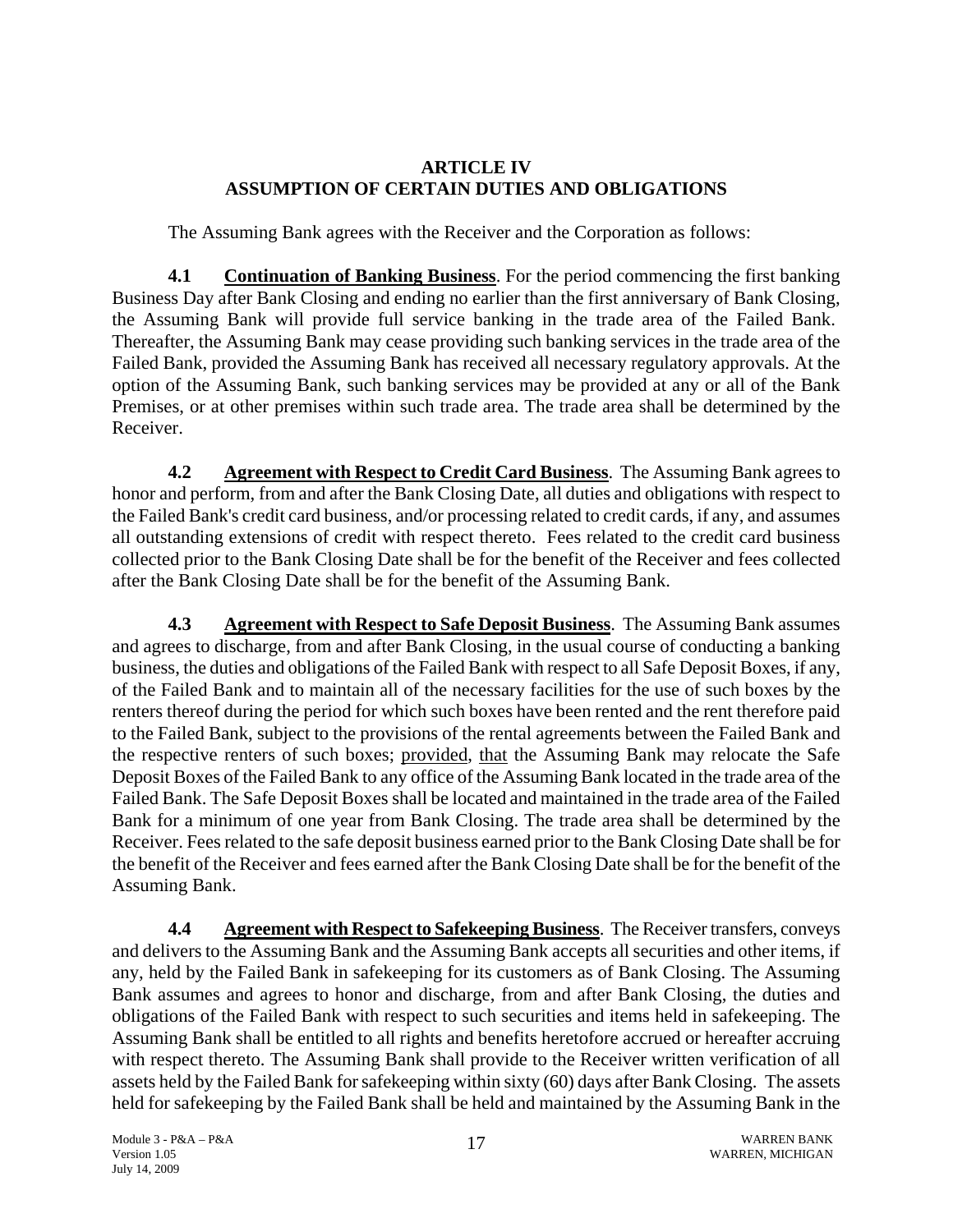<span id="page-21-0"></span>trade area of the Failed Bank for a minimum of one year from Bank Closing. At the option of the Assuming Bank, the safekeeping business may be provided at any or all of the Bank Premises, or at other premises within such trade area. The trade area shall be determined by the Receiver. Fees related to the safekeeping business earned prior to the Bank Closing Date shall be for the benefit of the Receiver and fees earned after the Bank Closing Date shall be for the benefit of the Assuming Bank.

## **4.5 Agreement with Respect to Trust Business**.

(a) The Assuming Bank shall, without further transfer, substitution, act or deed, to the full extent permitted by law, succeed to the rights, obligations, properties, assets, investments, deposits, agreements, and trusts of the Failed Bank under trusts, executorships, administrations, guardianships, and agencies, and other fiduciary or representative capacities, all to the same extent as though the Assuming Bank had assumed the same from the Failed Bank prior to the Bank Closing Date; provided, that any liability based on the misfeasance, malfeasance or nonfeasance of the Failed Bank, its directors, officers, employees or agents with respect to the trust business is not assumed hereunder. Fees related to the trust business collected prior to the Bank Closing Date shall be for the benefit of the Receiver and fees collected after the Bank Closing Date shall be for the benefit of the Assuming Bank.

(b) The Assuming Bank shall, to the full extent permitted by law, succeed to, and be entitled to take and execute, the appointment to all executorships, trusteeships, guardianships and other fiduciary or representative capacities to which the Failed Bank is or may be named in wills, whenever probated, or to which the Failed Bank is or may be named or appointed by any other instrument.

(c) In the event additional proceedings of any kind are necessary to accomplish the transfer of such trust business, the Assuming Bank agrees that, at its own expense, it will take whatever action is necessary to accomplish such transfer. The Receiver agrees to use reasonable efforts to assist the Assuming Bank in accomplishing such transfer.

(d) The Assuming Bank shall provide to the Receiver written verification of the assets held in connection with the Failed Bank's trust business within sixty (60) days after the Bank Closing Date.

# **4.6 Agreement with Respect to Bank Premises**.

(a) **Option to Purchase.** Subject to Section 3.5, the Receiver hereby grants to the Assuming Bank an exclusive option for the period of ninety (90) days commencing the day after the Bank Closing Date to purchase any or all owned Bank Premises. The Assuming Bank shall give written notice to the Receiver within the option period of its election to purchase or not to purchase any of the owned Bank Premises. Any purchase of such premises shall be effective as of the Bank Closing Date and such purchase shall be consummated as soon as practicable thereafter, and in no event later than the Settlement Date.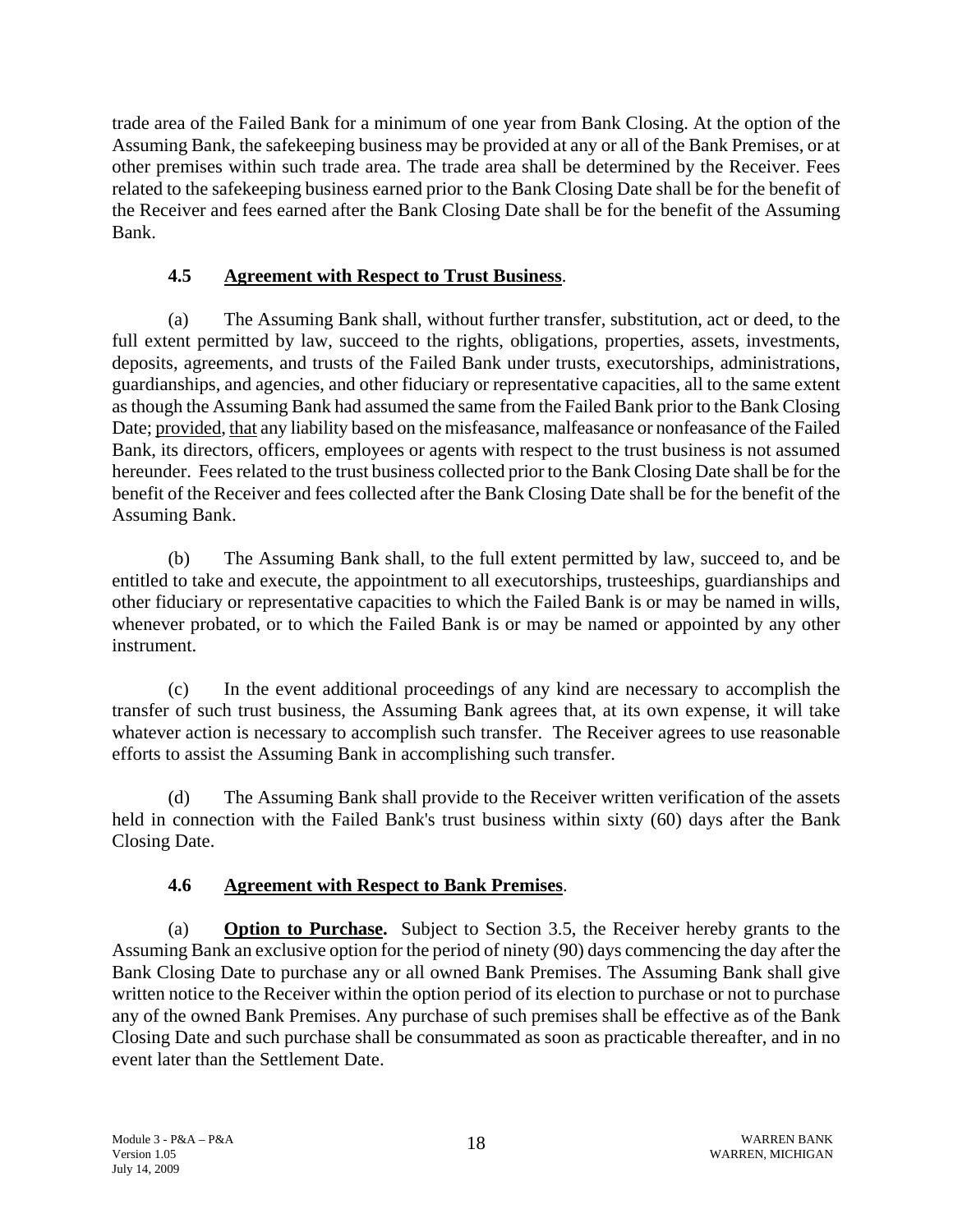(b) **Option to Lease.** The Receiver hereby grants to the Assuming Bank an exclusive option for the period of ninety (90) days commencing the day after the Bank Closing Date to cause the Receiver to assign to the Assuming Bank any or all leases for leased Bank Premises, if any, which have been continuously occupied by the Assuming Bank from the Bank Closing Date to the date it elects to accept an assignment of the leases with respect thereto to the extent such leases can be assigned; provided, that the exercise of this option with respect to any lease must be as to all premises or other property subject to the lease. If an assignment cannot be made of any such leases, the Receiver may, in its discretion, enter into subleases with the Assuming Bank containing the same terms and conditions provided under such existing leases for such leased Bank Premises or other property. The Assuming Bank shall give notice to the Receiver within the option period of its election to accept or not to accept an assignment of any or all leases (or enter into subleases or new leases in lieu thereof). The Assuming Bank agrees to assume all leases assigned (or enter into subleases or new leases in lieu thereof) pursuant to this Section 4.6.

(c) **Facilitation.** The Receiver agrees to facilitate the assumption, assignment or sublease of leases or the negotiation of new leases by the Assuming Bank; provided, that neither the Receiver nor the Corporation shall be obligated to engage in litigation, make payments to the Assuming Bank or to any third party in connection with facilitating any such assumption, assignment, sublease or negotiation or commit to any other obligations to third parties.

(d) **Occupancy.** The Assuming Bank shall give the Receiver fifteen (15) days' prior written notice of its intention to vacate prior to vacating any leased Bank Premises with respect to which the Assuming Bank has not exercised the option provided in Section 4.6(b). Any such notice shall be deemed to terminate the Assuming Bank's option with respect to such leased Bank Premises.

## (e) **Occupancy Costs.**

(i) The Assuming Bank agrees to pay to the Receiver, or to appropriate third parties at the direction of the Receiver, during and for the period of any occupancy by it of (x) owned Bank Premises the market rental value and all operating costs, and (y) leased Bank Premises, all operating costs with respect thereto and to comply with all relevant terms of applicable leases entered into by the Failed Bank, including without limitation the timely payment of all rent. Operating costs include, without limitation all taxes, fees, charges, utilities, insurance and assessments, to the extent not included in the rental value or rent. If the Assuming Bank elects to purchase any owned Bank Premises in accordance with Section 4.6(a), the amount of any rent paid (and taxes paid to the Receiver which have not been paid to the taxing authority and for which the Assuming Bank assumes liability) by the Assuming Bank with respect thereto shall be applied as an offset against the purchase price thereof.

(ii) The Assuming Bank agrees during the period of occupancy by it of owned or leased Bank Premises, to pay to the Receiver rent for the use of all owned or leased Furniture and Equipment and all owned or leased Fixtures located on such Bank Premises for the period of such occupancy. Rent for such property owned by the Failed Bank shall be the market rental value thereof, as determined by the Receiver within sixty (60) days after the Bank Closing Date. Rent for such leased property shall be an amount equal to any and all rent and other amounts which the Receiver incurs or accrues as an obligation or is obligated to pay for such period of occupancy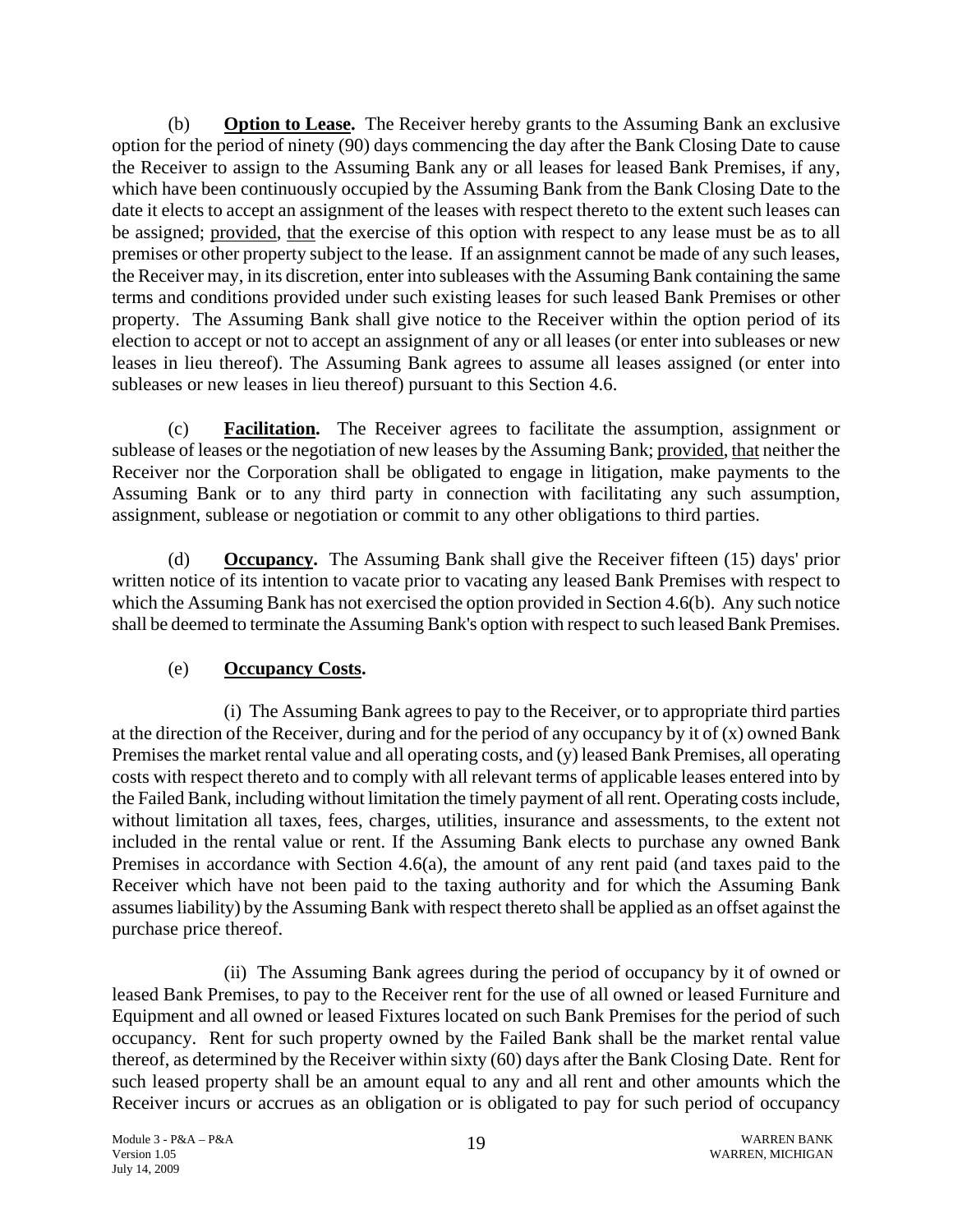pursuant to all leases and contracts with respect to such property. If the Assuming Bank purchases any owned Furniture and Equipment or owned Fixtures in accordance with Section 4.6(f) or 4.6(h), the amount of any rents paid by the Assuming Bank with respect thereto shall be applied as an offset against the purchase price thereof.

(f) **Certain Requirements as to Furniture, Equipment and Fixtures.** If the Assuming Bank purchases owned Bank Premises or accepts an assignment of the lease (or enters into a sublease or a new lease in lieu thereof) for leased Bank Premises as provided in Section 4.6(a) or 4.6(b), or if the Assuming Bank does not exercise such option but within twelve (12) months following the Bank Closing Date obtains the right to occupy such premises (whether by assignment, lease, sublease, purchase or otherwise), other than in accordance with Section 4.6(a) or (b), the Assuming Bank shall (i) effective as of the date of the Bank Closing Date, purchase from the Receiver all Furniture and Equipment and Fixtures owned by the Failed Bank and located thereon as of the Bank Closing Date, (ii) accept an assignment or a sublease of the leases or negotiate new leases for all Furniture and Equipment and Fixtures leased by the Failed Bank and located thereon, and (iii) if applicable, accept an assignment or a sublease of any ground lease or negotiate a new ground lease with respect to any land on which such Bank Premises are located; provided, that the Receiver shall not have disposed of such Furniture and Equipment and Fixtures or repudiated the leases specified in clause (ii) or (iii).

## (g) **Vacating Premises.**

(i) If the Assuming Bank elects not to purchase any owned Bank Premises, the notice of such election in accordance with Section 4.6(a) shall specify the date upon which the Assuming Bank's occupancy of such premises shall terminate, which date shall not be later than ninety (90) days after the date of the Assuming Bank's notice not to exercise such option. The Assuming Bank promptly shall relinquish and release to the Receiver such premises and the Furniture and Equipment and Fixtures located thereon in the same condition as at the Bank Closing Date, normal wear and tear excepted. By occupying any such premises after the expiration of such ninety (90)-day period, the Assuming Bank shall, at the Receiver's option, (x) be deemed to have agreed to purchase such Bank Premises, and to assume all leases, obligations and liabilities with respect to leased Furniture and Equipment and leased Fixtures located thereon and any ground lease with respect to the land on which such premises are located, and (y) be required to purchase all Furniture and Equipment and Fixtures owned by the Failed Bank and located on such premises as of the Bank Closing Date.

(ii) If the Assuming Bank elects not to accept an assignment of the lease or sublease any leased Bank Premises, the notice of such election in accordance with Section 4.6(b) shall specify the date upon which the Assuming Bank's occupancy of such leased Bank Premises shall terminate, which date shall not be later than the date which is one hundred eighty (180) days after the Bank Closing Date. Upon vacating such premises, the Assuming Bank shall relinquish and release to the Receiver such premises and the Fixtures and the Furniture and Equipment located thereon in the same condition as at the Bank Closing Date, normal wear and tear excepted. By failing to provide notice of its intention to vacate such premises prior to the expiration of the option period specified in Section 4.6(b), or by occupying such premises after the one hundred eighty (180)-day period specified above in this paragraph (ii), the Assuming Bank shall, at the Receiver's option, (x) be deemed to have assumed all leases, obligations and liabilities with respect to such premises

July 14, 2009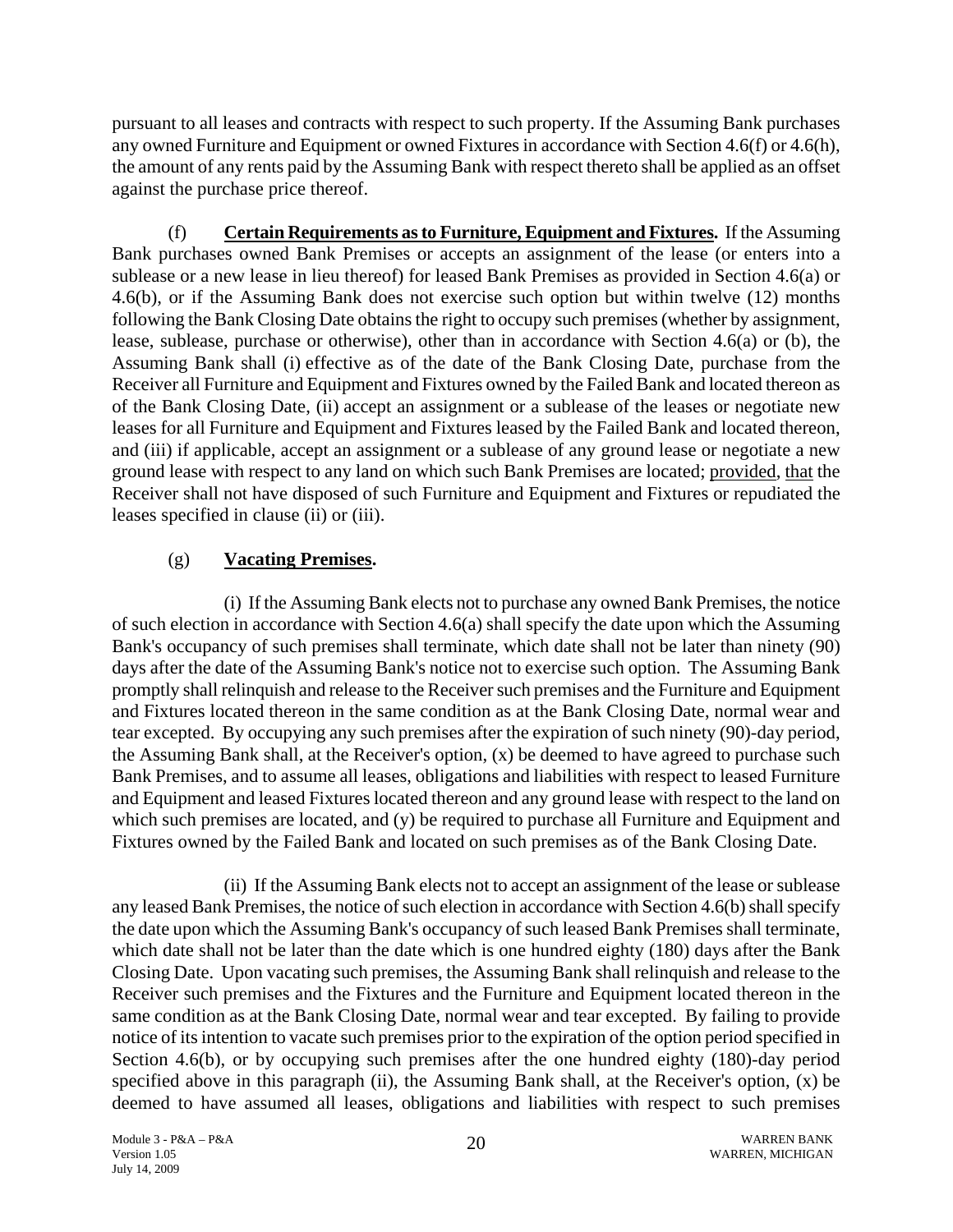<span id="page-24-0"></span>(including any ground lease with respect to the land on which premises are located), and leased Furniture and Equipment and leased Fixtures located thereon in accordance with this Section 4.6 (unless the Receiver previously repudiated any such lease), and (y) be required to purchase all Furniture and Equipment and Fixtures owned by the Failed Bank and located on such premises as of the Bank Closing Date.

(h) **Furniture and Equipment and Certain Other Equipment.** The Receiver hereby grants to the Assuming Bank an option to purchase, effective as of the date of the Bank Closing Date, all Furniture and Equipment or any telecommunications, data processing equipment (including hardware and software) and check processing and similar operating equipment owned by the Failed Bank and located at any owned or leased Bank Premises that the Assuming Bank elects to vacate or which it could have, but did not occupy, pursuant to this Section 4.6; provided, that, the Assuming Bank shall give the Receiver notice of its election to purchase such property at the time it gives notice of its intention to vacate such Bank Premises or within ten (10) days after the Bank Closing Date for Bank Premises it could have, but did not, occupy.

## **4.7 Agreement with Respect to Leased Data Processing Equipment**.

(a) The Receiver hereby grants to the Assuming Bank an exclusive option for the period of ninety (90) days commencing the day after the Bank Closing Date to accept an assignment from the Receiver of any or all Data Processing Leases to the extent that such Data Processing Leases can be assigned.

(b) The Assuming Bank shall (i) give written notice to the Receiver within the option period specified in Section 4.7(a) of its intent to accept an assignment or sublease of any or all Data Processing Leases and promptly accept an assignment or sublease of such Data Processing Leases, and (ii) give written notice to the appropriate lessor(s) that it has accepted an assignment or sublease of any such Data Processing Leases.

(c) The Receiver agrees to facilitate the assignment or sublease of Data Processing Leases or the negotiation of new leases or license agreements by the Assuming Bank; provided, that neither the Receiver nor the Corporation shall be obligated to engage in litigation or make payments to the Assuming Bank or to any third party in connection with facilitating any such assumption, assignment, sublease or negotiation.

(d) The Assuming Bank agrees, during its period of use of any property subject to a Data Processing Lease, to pay to the Receiver or to appropriate third parties at the direction of the Receiver all operating costs with respect thereto and to comply with all relevant terms of the applicable Data Processing Leases entered into by the Failed Bank, including without limitation the timely payment of all rent, taxes, fees, charges, utilities, insurance and assessments.

(e) The Assuming Bank shall, not later than fifty (50) days after giving the notice provided in Section 4.7(b), (i) relinquish and release to the Receiver all property subject to the relevant Data Processing Lease, in the same condition as at the Bank Closing Date, normal wear and tear excepted, or (ii) accept an assignment or a sublease thereof or negotiate a new lease or license agreement under this Section 4.7.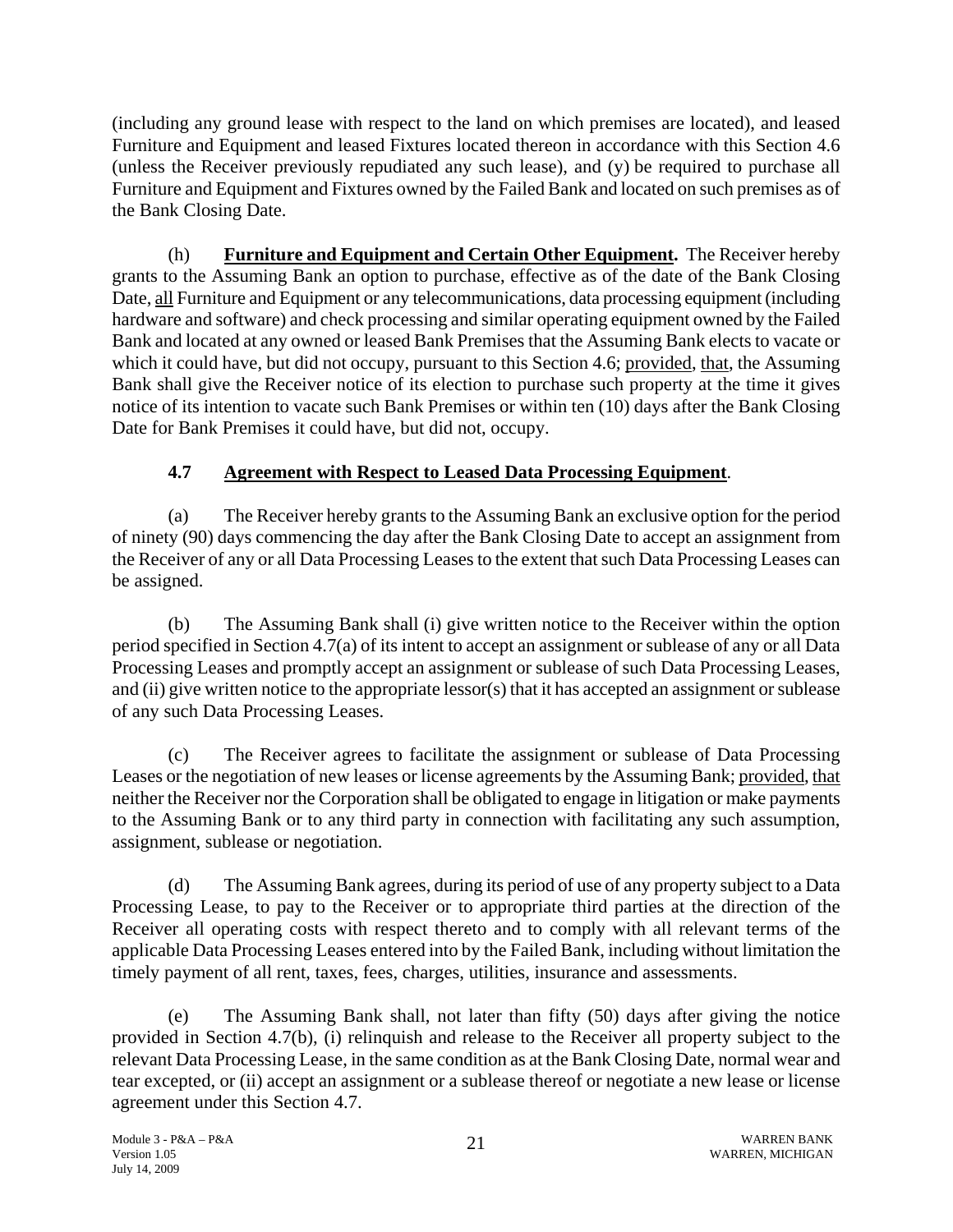## **4.8 Agreement with Respect to Certain Existing Agreements**.

<span id="page-25-0"></span>(a) Subject to the provisions of Section 4.8(b), with respect to agreements existing as of the Bank Closing Date which provide for the rendering of services by or to the Failed Bank, within thirty (30) days after the Bank Closing Date, the Assuming Bank shall give the Receiver written notice specifying whether it elects to assume or not to assume each such agreement. Except as may be otherwise provided in this Article IV, the Assuming Bank agrees to comply with the terms of each such agreement for a period commencing on the day after the Bank Closing Date and ending on: (i) in the case of an agreement that provides for the rendering of services by the Failed Bank, the date which is ninety (90) days after the Bank Closing Date, and (ii) in the case of an agreement that provides for the rendering of services to the Failed Bank, the date which is thirty (30) days after the Assuming Bank has given notice to the Receiver of its election not to assume such agreement; provided, that the Receiver can reasonably make such service agreements available to the Assuming Bank. The Assuming Bank shall be deemed by the Receiver to have assumed agreements for which no notification is timely given. The Receiver agrees to assign, transfer, convey, and deliver to the Assuming Bank all right, title and interest of the Receiver, if any, in and to agreements the Assuming Bank assumes hereunder. In the event the Assuming Bank elects not to accept an assignment of any lease (or sublease) or negotiate a new lease for leased Bank Premises under Section 4.6 and does not otherwise occupy such premises, the provisions of this Section 4.8(a) shall not apply to service agreements related to such premises. The Assuming Bank agrees, during the period it has the use or benefit of any such agreement, promptly to pay to the Receiver or to appropriate third parties at the direction of the Receiver all operating costs with respect thereto and to comply with all relevant terms of such agreement.

(b) The provisions of Section 4.8(a) shall not apply to (i) agreements pursuant to which the Failed Bank provides mortgage servicing for others or mortgage servicing is provided to the Failed Bank by others, (ii) agreements that are subject to Sections 4.1 through 4.7 and any insurance policy or bond referred to in Section 3.5(a) or other agreement specified in Section 3.5, and (iii) consulting, management or employment agreements, if any, between the Failed Bank and its employees or other Persons. Except as otherwise expressly set forth elsewhere in this Agreement, the Assuming Bank does not assume any liabilities or acquire any rights under any of the agreements described in this Section 4.8(b).

**4.9 Informational Tax Reporting**. The Assuming Bank agrees to perform all obligations of the Failed Bank with respect to Federal and State income tax informational reporting related to (i) the Assets and the Liabilities Assumed, (ii) deposit accounts that were closed and loans that were paid off or collateral obtained with respect thereto prior to the Bank Closing Date, (iii) miscellaneous payments made to vendors of the Failed Bank, and (iv) any other asset or liability of the Failed Bank, including, without limitation, loans not purchased and Deposits not assumed by the Assuming Bank, as may be required by the Receiver.

**4.10 Insurance**. The Assuming Bank agrees to obtain insurance coverage effective from and after the Bank Closing Date, including public liability, fire and extended coverage insurance acceptable to the Receiver with respect to owned or leased Bank Premises that it occupies, and all owned or leased Furniture and Equipment and Fixtures and leased data processing equipment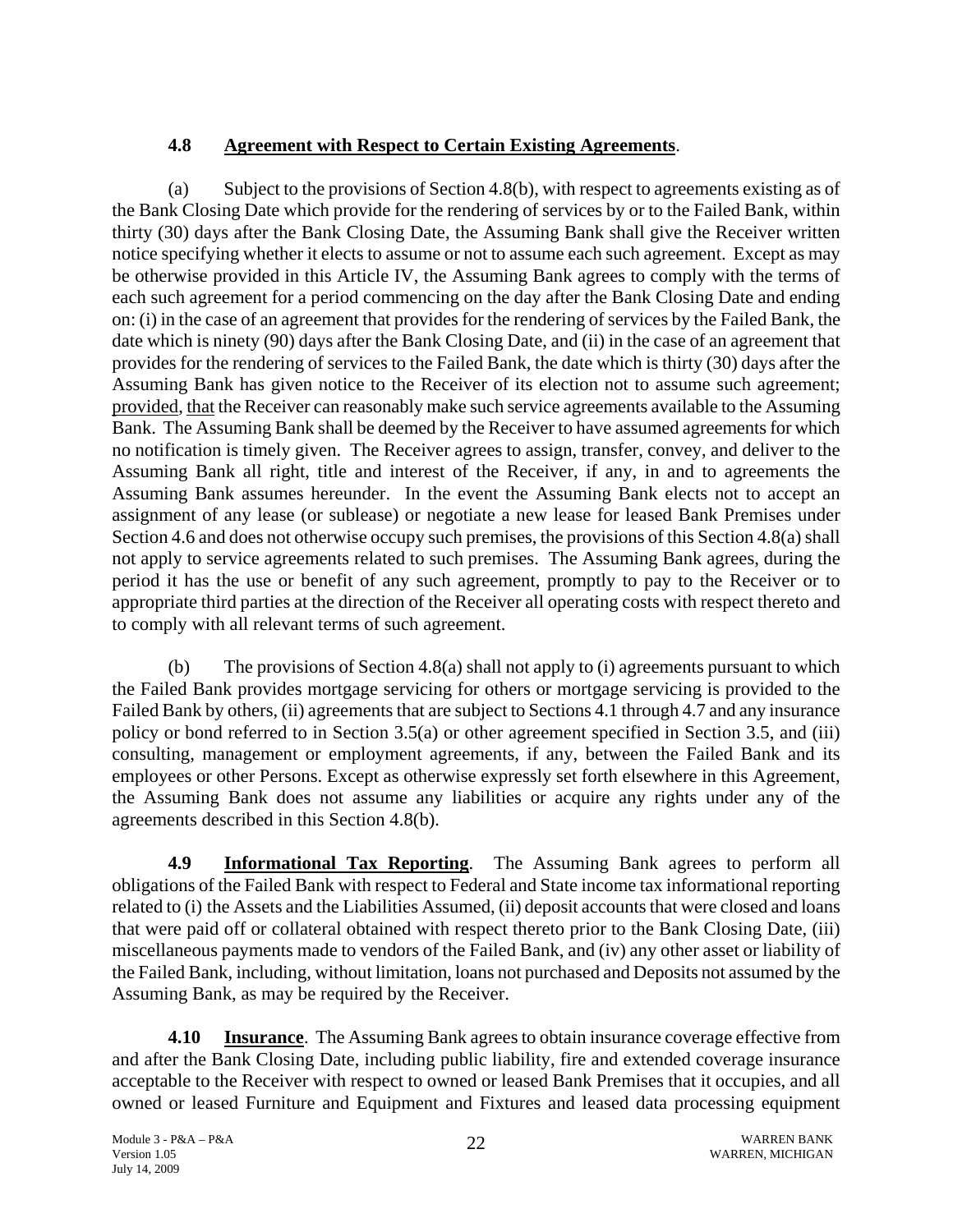<span id="page-26-0"></span>(including hardware and software) located thereon, in the event such insurance coverage is not already in force and effect with respect to the Assuming Bank as the insured as of the Bank Closing Date. All such insurance shall, where appropriate (as determined by the Receiver), name the Receiver as an additional insured.

**4.11 Services for Receiver and Corporation**. For the period commencing on the day following Bank Closing and ending on the one hundred eightieth (180th) day thereafter, the Assuming Bank agrees to provide to the Receiver and the Corporation, without charge, adequate and suitable office space (including parking facilities and vault space), furniture, equipment (including photocopying and telecopying machines), email accounts, network access and technology resources (such as shared drive) and utilities (including local telephone service and fax machines) at the Bank Premises occupied by the Assuming Bank for their use in the discharge of their respective functions with respect to the Failed Bank. In the event the Receiver and the Corporation determine that the space provided is inadequate or unsuitable, the Receiver and the Corporation may relocate to other quarters having adequate and suitable space and the costs of relocation and any rental and utility costs for the balance of the period of occupancy by the Receiver and the Corporation shall be borne by the Assuming Bank. Additionally, the Assuming Bank agrees to pay such bills and invoices on behalf of the Receiver and Corporation as the Receiver or Corporation may direct for the period beginning on the date of Bank Closing and ending on Settlement Date. Assuming Bank shall submit it requests for reimbursement of such expenditures pursuant to Article VIII of this Agreement.

## **4.12 Agreement with Respect to Continuation of Group Health Plan Coverage for Former Employees of the Failed Bank.**

(a) The Assuming Bank agrees to assist the Receiver, as provided in this Section 4.12, in offering individuals who were employees or former employees of the Failed Bank, or any of its Subsidiaries, and who, immediately prior to the Bank Closing Date, were receiving, or were eligible to receive, health insurance coverage or health insurance continuation coverage from the Failed Bank ("Eligible Individuals"), the opportunity to obtain health insurance coverage in the Corporation's FIA Continuation Coverage Plan which provides for health insurance continuation coverage to such Eligible Individuals who are qualified beneficiaries of the Failed Bank as defined in Section 607 of the Employee Retirement Income Security Act of 1974, as amended (respectively, "qualified beneficiaries" and "ERISA"). The Assuming Bank shall consult with the Receiver and not later than five (5) Business Days after the Bank Closing Date shall provide written notice to the Receiver of the number (if available), identity (if available) and addresses (if available) of the Eligible Individuals who are qualified beneficiaries of the Failed Bank and for whom a "qualifying event" (as defined in Section 603 of ERISA) has occurred and with respect to whom the Failed Bank's obligations under Part 6 of Subtitle B of Title I of ERISA have not been satisfied in full, and such other information as the Receiver may reasonably require. The Receiver shall cooperate with the Assuming Bank in order to permit it to prepare such notice and shall provide to the Assuming Bank such data in its possession as may be reasonably required for purposes of preparing such notice.

(b) The Assuming Bank shall take such further action to assist the Receiver in offering the Eligible Individuals who are qualified beneficiaries of the Failed Bank the opportunity to obtain health insurance coverage in the Corporation's FIA Continuation Coverage Plan as the Receiver may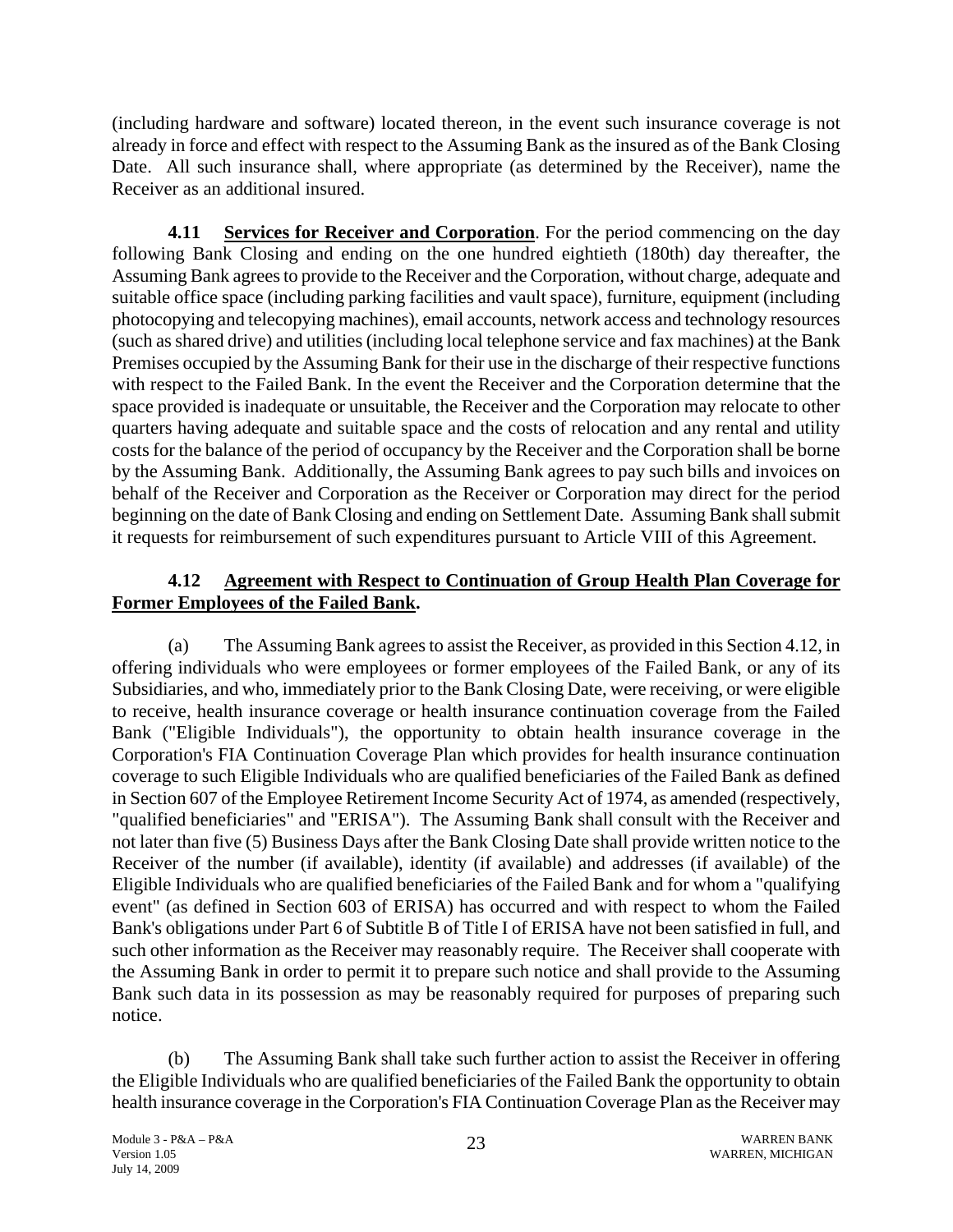<span id="page-27-0"></span>direct. All expenses incurred and paid by the Assuming Bank (i) in connection with the obligations of the Assuming Bank under this Section 4.12, and (ii) in providing health insurance continuation coverage to any Eligible Individuals who are hired by the Assuming Bank and such employees' qualified beneficiaries shall be borne by the Assuming Bank.

(c) This Section 4.12 is for the sole and exclusive benefit of the parties to this Agreement, and for the benefit of no other Person (including any former employee of the Failed Bank or any Subsidiary thereof or qualified beneficiary of such former employee). Nothing in this Section 4.12 is intended by the parties, or shall be construed, to give any Person (including any former employee of the Failed Bank or any Subsidiary thereof or qualified beneficiary of such former employee) other than the Corporation, the Receiver and the Assuming Bank any legal or equitable right, remedy or claim under or with respect to the provisions of this Section.

**4.13 Agreement with Respect to Interim Asset Servicing.** At any time after the Bank Closing Date, the Receiver may establish on its books an asset pool(s) and may transfer to such asset pool(s) (by means of accounting entries on the books of the Receiver) all or any assets and liabilities of the Failed Bank which are not acquired by the Assuming Bank, including, without limitation, wholly unfunded Commitments and assets and liabilities which may be acquired, funded or originated by the Receiver subsequent to the Bank Closing Date. The Receiver may remove assets (and liabilities) from or add assets (and liabilities) to such pool(s) at any time in its discretion. At the option of the Receiver, the Assuming Bank agrees to service, administer, and collect such pool assets in accordance with and for the term set forth in Exhibit 4.13 "Interim Asset Servicing Arrangement".

 **Agreement with Respect to Option to Purchase Loan Pools.** The Receiver hereby grants to the Assuming Bank an exclusive option for the period of 30 days commencing the day after the Bank Closing Date to establish and purchase loan pools at Book Value. The Assuming Bank shall give written notice to the Receiver within the option period of its election to establish and purchase any of the established pools. The pools shall be purchased pursuant to the FDIC's loan sale agreement.

## **ARTICLE V DUTIES WITH RESPECT TO DEPOSITORS OF THE FAILED BANK**

**5.1 Payment of Checks, Drafts and Orders.** Subject to Section 9.5, the Assuming Bank agrees to pay all properly drawn checks, drafts and withdrawal orders of depositors of the Failed Bank presented for payment, whether drawn on the check or draft forms provided by the Failed Bank or by the Assuming Bank, to the extent that the Deposit balances to the credit of the respective makers or drawers assumed by the Assuming Bank under this Agreement are sufficient to permit the payment thereof, and in all other respects to discharge, in the usual course of conducting a banking business, the duties and obligations of the Failed Bank with respect to the Deposit balances due and owing to the depositors of the Failed Bank assumed by the Assuming Bank under this Agreement.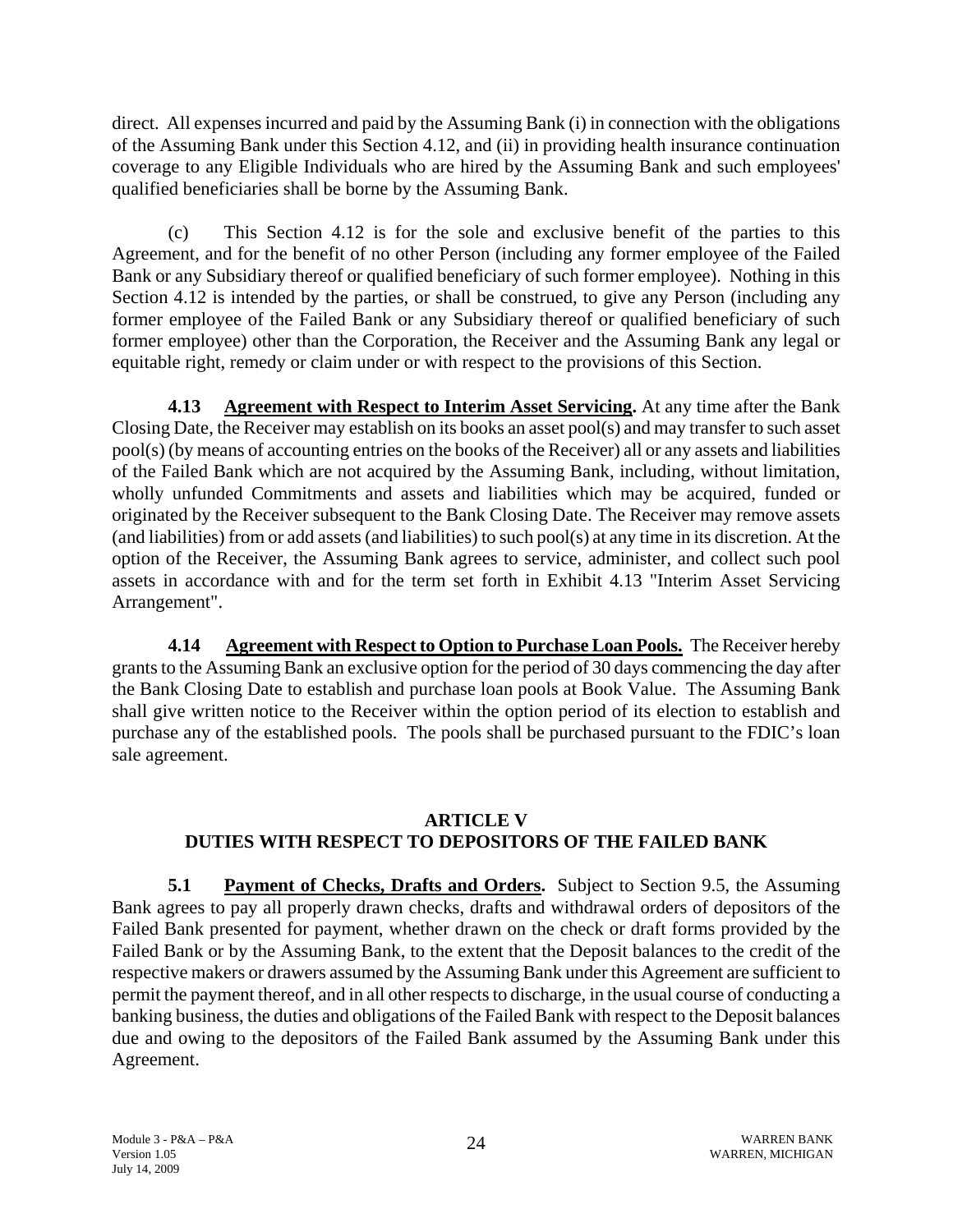<span id="page-28-0"></span>**5.2 Certain Agreements Related to Deposits.** Subject to Section 2.2, the Assuming Bank agrees to honor the terms and conditions of any written escrow or mortgage servicing agreement or other similar agreement relating to a Deposit liability assumed by the Assuming Bank pursuant to this Agreement.

# **5.3 Notice to Depositors.**

(a) Within seven (7) days after the Bank Closing Date, the Assuming Bank shall give (i) notice to depositors of the Failed Bank of its assumption of the Deposit liabilities of the Failed Bank, and (ii) any notice required under Section 2.2, by mailing to each such depositor a notice with respect to such assumption and by advertising in a newspaper of general circulation in the county or counties in which the Failed Bank was located. The Assuming Bank agrees that it will obtain prior approval of all such notices and advertisements from counsel for the Receiver and that such notices and advertisements shall not be mailed or published until such approval is received.

(b) The Assuming Bank shall give notice by mail to depositors of the Failed Bank concerning the procedures to claim their deposits, which notice shall be provided to the Assuming Bank by the Receiver or the Corporation. Such notice shall be included with the notice to depositors to be mailed by the Assuming Bank pursuant to Section 5.3(a).

(c) If the Assuming Bank proposes to charge fees different from those charged by the Failed Bank before it establishes new deposit account relationships with the depositors of the Failed Bank, the Assuming Bank shall give notice by mail of such changed fees to such depositors.

## **ARTICLE VI RECORDS**

## **6.1 Transfer of Records**.

(a) In accordance with Section 3.1, the Receiver assigns, transfers, conveys and delivers to the Assuming Bank the following Records pertaining to the Deposit liabilities of the Failed Bank assumed by the Assuming Bank under this Agreement, except as provided in Section 6.4:

(i) signature cards, orders, contracts between the Failed Bank and its depositors and Records of similar character;

(ii) passbooks of depositors held by the Failed Bank, deposit slips, cancelled checks and withdrawal orders representing charges to accounts of depositors;

and the following Records pertaining to the Assets:

(iii) records of deposit balances carried with other banks, bankers or trust companies;

(iv) Loan and collateral records and Loan Files and other documents;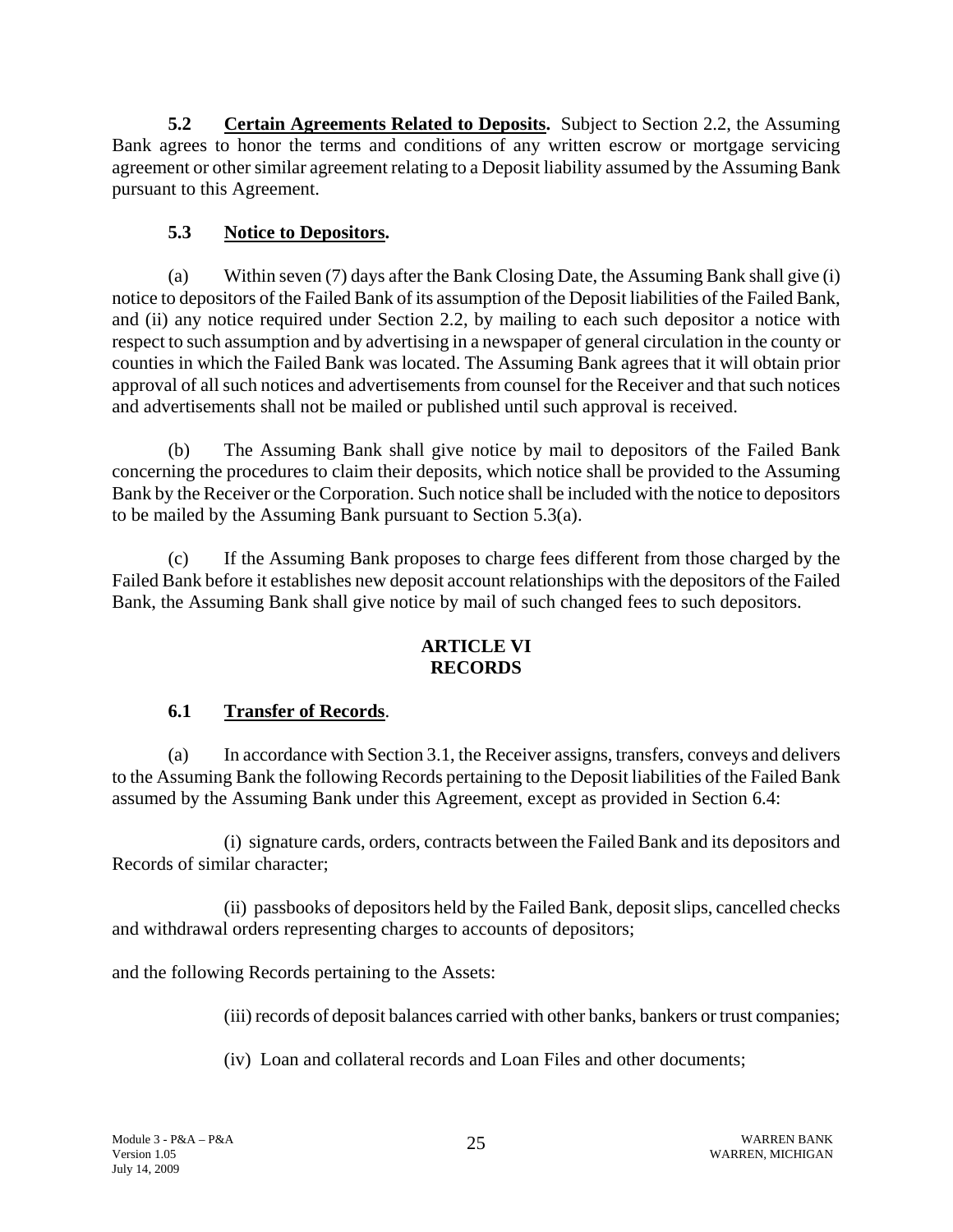<span id="page-29-0"></span>(v) deeds, mortgages, abstracts, surveys, and other instruments or records of title pertaining to real estate or real estate mortgages;

(vi) signature cards, agreements and records pertaining to Safe Deposit Boxes, if any;

and

(vii) records pertaining to the credit card business, trust business or safekeeping business of the Failed Bank, if any.

(b) The Receiver, at its option, may assign and transfer to the Assuming Bank by a single blanket assignment or otherwise, as soon as practicable after the Bank Closing Date, any other Records not assigned and transferred to the Assuming Bank as provided in this Agreement, including but not limited to loan disbursement checks, general ledger tickets, official bank checks, proof transactions (including proof tapes) and paid out loan files.

**6.2 Delivery of Assigned Records**. The Receiver shall deliver to the Assuming Bank all Records described in (i) Section 6.1(a) as soon as practicable on or after the date of this Agreement, and (ii) Section 6.1(b) as soon as practicable after making any assignment described therein.

**6.3** Preservation of Records. The Assuming Bank agrees that it will preserve and maintain for the joint benefit of the Receiver, the Corporation and the Assuming Bank, all Records of which it has custody for such period as either the Receiver or the Corporation in its discretion may require, until directed otherwise, in writing, by the Receiver or Corporation. The Assuming Bank shall have the primary responsibility to respond to subpoenas, discovery requests, and other similar official inquiries with respect to the Records of which it has custody.

**6.4 Access to Records; Copies**. The Assuming Bank agrees to permit the Receiver and the Corporation access to all Records of which the Assuming Bank has custody, and to use, inspect, make extracts from or request copies of any such Records in the manner and to the extent requested, and to duplicate, in the discretion of the Receiver or the Corporation, any Record in the form of microfilm or microfiche pertaining to Deposit account relationships; provided, that in the event that the Failed Bank maintained one or more duplicate copies of such microfilm or microfiche Records, the Assuming Bank hereby assigns, transfers, and conveys to the Corporation one such duplicate copy of each such Record without cost to the Corporation, and agrees to deliver to the Corporation all Records assigned and transferred to the Corporation under this Article VI as soon as practicable on or after the date of this Agreement. The party requesting a copy of any Record shall bear the cost (based on standard accepted industry charges to the extent applicable, as determined by the Receiver) for providing such duplicate Records. A copy of each Record requested shall be provided as soon as practicable by the party having custody thereof.

### **ARTICLE VII BID; INITIAL PAYMENT**

The Assuming Bank has submitted to the Receiver **a positive bid of .27% of the Assumed Deposits** for the Assets purchased and Liabilities Assumed hereunder (the "Bid Amount"). The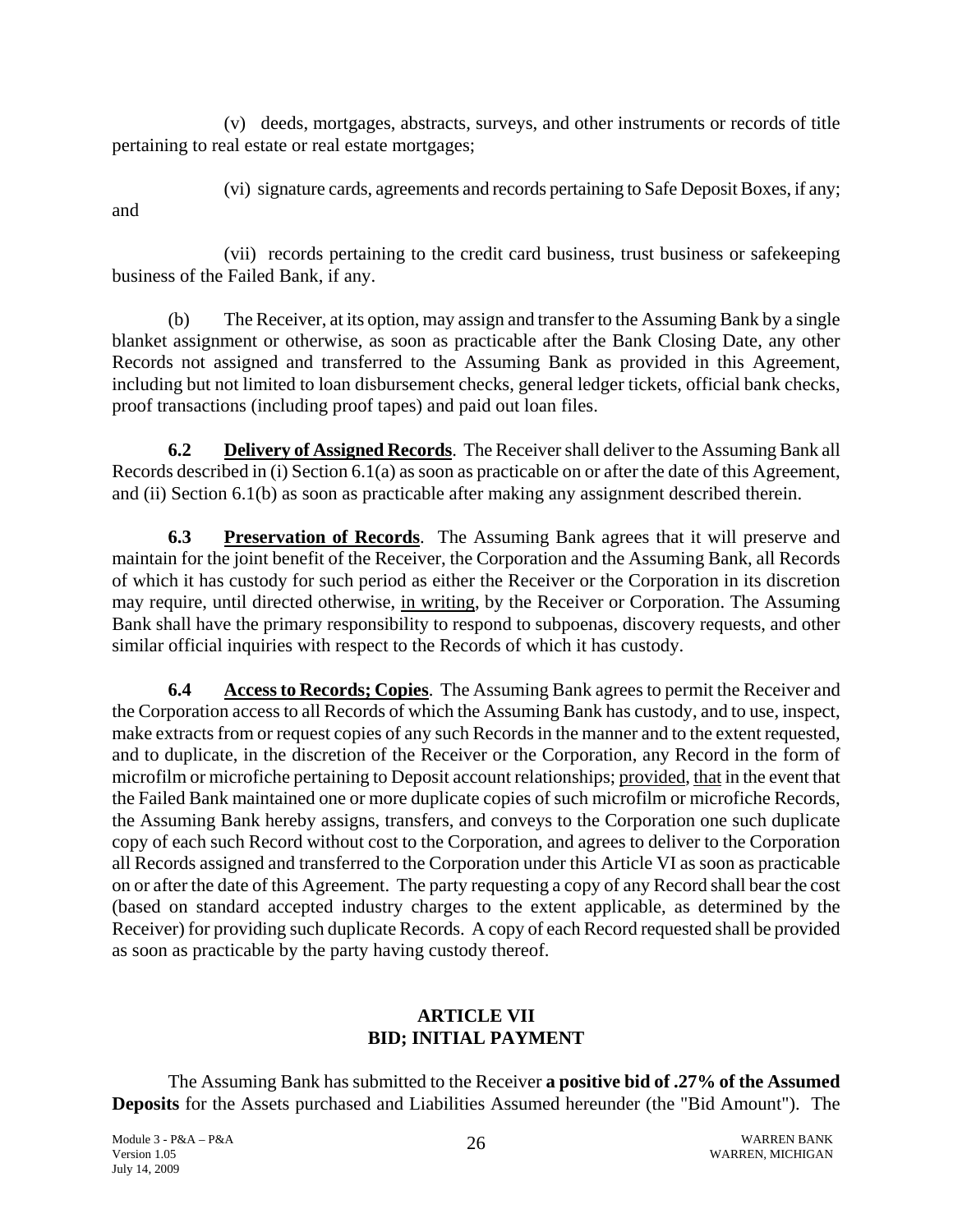<span id="page-30-0"></span>Deposit bid will be applied to the total of all Assumed Deposits except for brokered, CDARS, and any market place or similar subscription services Deposits. On the Payment Date, the Assuming Bank will pay to the Corporation, or the Corporation will pay to the Assuming Bank, as the case may be, the Initial Payment, together with interest on such amount (if the Payment Date is not the day following the day of the Bank Closing Date) from and including the day following the Bank Closing Date to and including the day preceding the Payment Date at the Settlement Interest Rate.

### **ARTICLE VIII ADJUSTMENTS**

**8.1 Pro Forma Statement**. It is understood that the determination of the Initial Payment is based on the Receiver's best estimate of the Liabilities Assumed and the Assets at the Bank Closing Date. The Receiver, as soon as practicable after the Bank Closing Date, in accordance with the best information then available, shall provide to the Assuming Bank a pro forma statement reflecting any adjustments of such liabilities and assets as may be necessary. Such pro forma statement shall take into account, to the extent possible, (i) liabilities and assets of a nature similar to those contemplated by Section 2.1 or Section 3.1, respectively, which at the Bank Closing Date were carried in the Failed Bank's suspense accounts, (ii) accruals as of the Bank Closing Date for all income related to the assets and business of the Failed Bank acquired by the Assuming Bank hereunder, whether or not such accruals were reflected on the Accounting Records of the Failed Bank in the normal course of its operations, and (iii) adjustments to determine the Book Value of any investment in an Acquired Subsidiary and related accounts on the "bank only" (unconsolidated) balance sheet of the Failed Bank based on the equity method of accounting, whether or not the Failed Bank used the equity method of accounting for investments in subsidiaries, except that the resulting amount cannot be less than the Acquired Subsidiary's recorded equity as of the Bank Closing Date as reflected on the Accounting Records of the Acquired Subsidiary. Any Loan purchased by the Assuming Bank pursuant to Section 3.1 which the Failed Bank charged off during the period from **June 8, 2009** to Bank Closing shall be deemed not to be charged off for the purposes of the pro forma statement, and the purchase price shall be determined pursuant to Section 3.2.

## **8.2 Correction of Errors and Omissions; Other Liabilities**.

(a) In the event any bookkeeping omissions or errors are discovered in preparing any pro forma statement or in completing the transfers and assumptions contemplated hereby, the parties hereto agree to correct such errors and omissions, it being understood that, as far as practicable, all adjustments will be made consistent with the judgments, methods, policies or accounting principles utilized by the Failed Bank in preparing and maintaining Accounting Records, except that adjustments made pursuant to this Section 8.2(a) are not intended to bring the Accounting Records of the Failed Bank into accordance with generally accepted accounting principles.

(b) If the Receiver discovers at any time subsequent to the date of this Agreement that any claim exists against the Failed Bank which is of such a nature that it would have been included in the liabilities assumed under Article II had the existence of such claim or the facts giving rise thereto been known as of the Bank Closing Date, the Receiver may, in its discretion, at any time, require that such claim be assumed by the Assuming Bank in a manner consistent with the intent of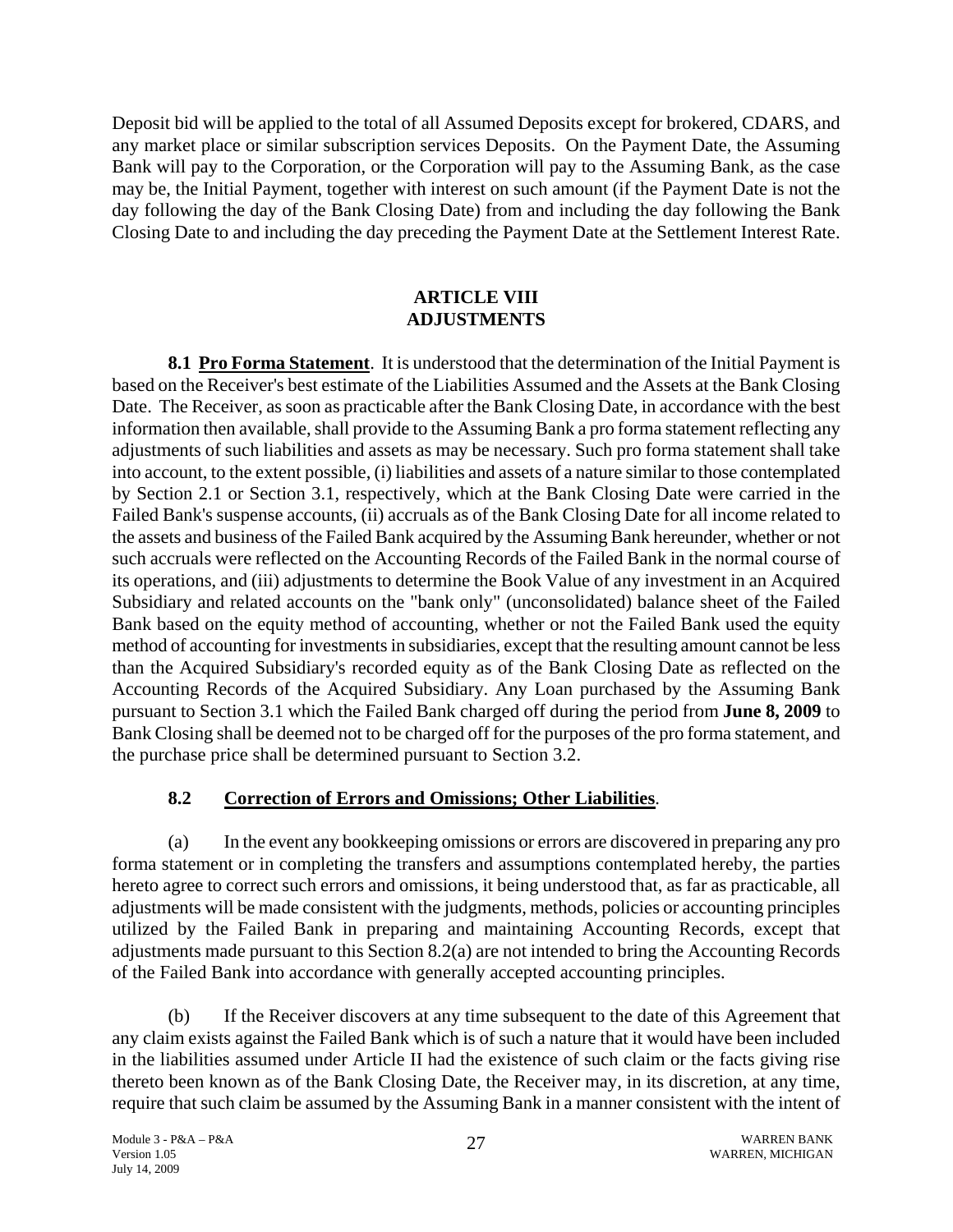<span id="page-31-0"></span>this Agreement. The Receiver will make appropriate adjustments to the pro forma statement provided by the Receiver to the Assuming Bank pursuant to Section 8.1 as may be necessary.

**8.3 Payments**. The Receiver agrees to cause to be paid to the Assuming Bank, or the Assuming Bank agrees to pay to the Receiver, as the case may be, on the Settlement Date, a payment in an amount which reflects net adjustments (including any costs, expenses and fees associated with determinations of value as provided in this Agreement) made pursuant to Section 8.1 or Section 8.2, plus interest as provided in Section 8.4. The Receiver and the Assuming Bank agree to effect on the Settlement Date any further transfer of assets to or assumption of liabilities or claims by the Assuming Bank as may be necessary in accordance with Section 8.1 or Section 8.2.

**8.4 Interest**. Any amounts paid under Section 8.3 or Section 8.5, shall bear interest for the period from and including the day following the Bank Closing Date to and including the day preceding the payment at the Settlement Interest Rate.

**8.5 Subsequent Adjustments.** In the event that the Assuming Bank or the Receiver discovers any errors or omissions as contemplated by Section 8.2 or any error with respect to the payment made under Section 8.3 after the Settlement Date, the Assuming Bank and the Receiver agree to promptly correct any such errors or omissions, make any payments and effect any transfers or assumptions as may be necessary to reflect any such correction plus interest as provided in Section 8.4.

### **ARTICLE IX CONTINUING COOPERATION**

**9.1** General Matters. The parties hereto agree that they will, in good faith and with their best efforts, cooperate with each other to carry out the transactions contemplated by this Agreement and to effect the purposes hereof.

**9.2** Additional Title Documents. The Receiver, the Corporation and the Assuming Bank each agree, at any time, and from time to time, upon the request of any party hereto, to execute and deliver such additional instruments and documents of conveyance as shall be reasonably necessary to vest in the appropriate party its full legal or equitable title in and to the property transferred pursuant to this Agreement or to be transferred in accordance herewith. The Assuming Bank shall prepare such instruments and documents of conveyance (in form and substance satisfactory to the Receiver) as shall be necessary to vest title to the Assets in the Assuming Bank. The Assuming Bank shall be responsible for recording such instruments and documents of conveyance at its own expense.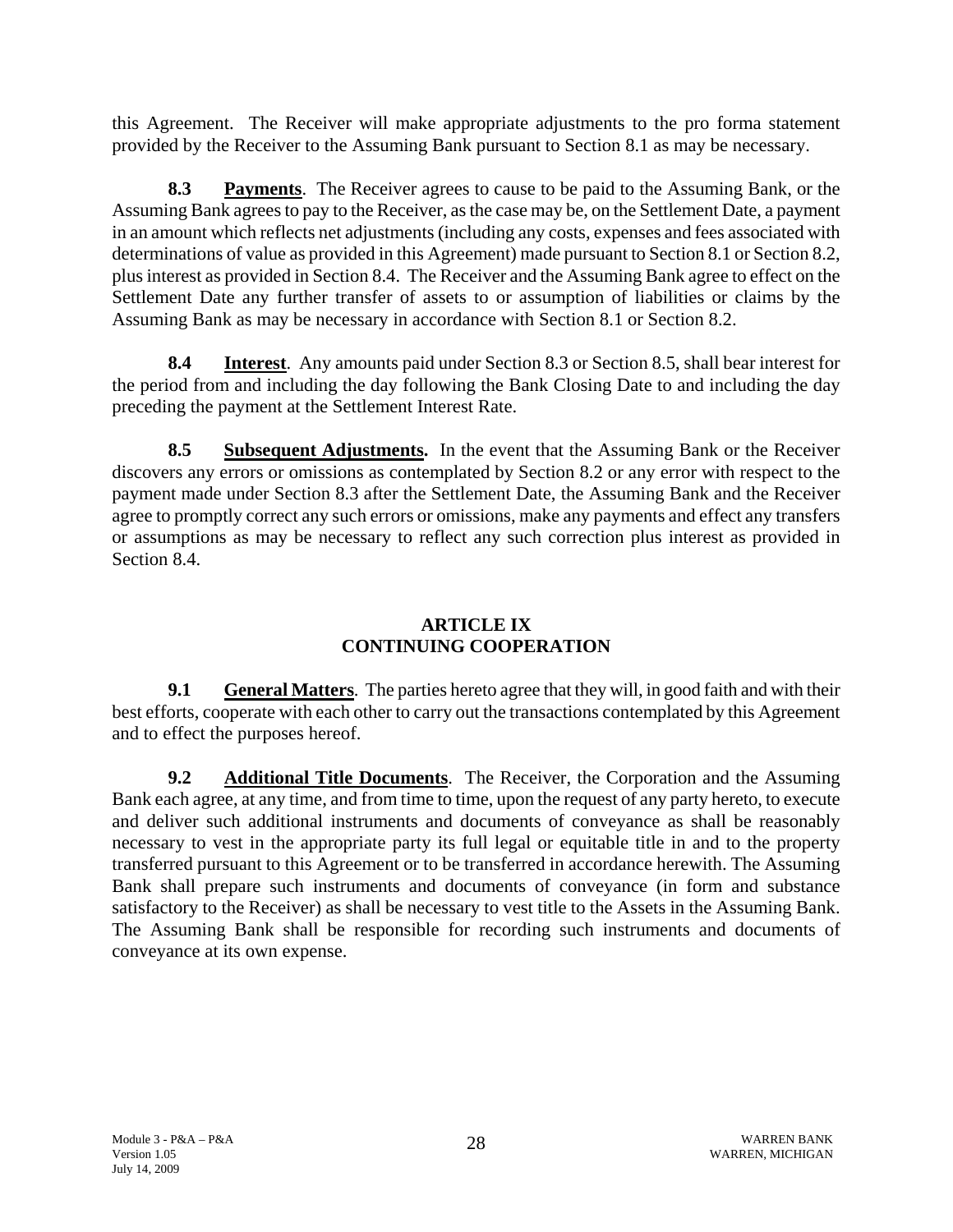## **9.3 Claims and Suits**.

<span id="page-32-0"></span>(a) The Receiver shall have the right, in its discretion, to (i) defend or settle any claim or suit against the Assuming Bank with respect to which the Receiver has indemnified the Assuming Bank in the same manner and to the same extent as provided in Article XII, and (ii) defend or settle any claim or suit against the Assuming Bank with respect to any Liability Assumed, which claim or suit may result in a loss to the Receiver arising out of or related to this Agreement, or which existed against the Failed Bank on or before the Bank Closing Date. The exercise by the Receiver of any rights under this Section 9.3(a) shall not release the Assuming Bank with respect to any of its obligations under this Agreement.

(b) In the event any action at law or in equity shall be instituted by any Person against the Receiver and the Corporation as codefendants with respect to any asset of the Failed Bank retained or acquired pursuant to this Agreement by the Receiver, the Receiver agrees, at the request of the Corporation, to join with the Corporation in a petition to remove the action to the United States District Court for the proper district. The Receiver agrees to institute, with or without joinder of the Corporation as co-plaintiff, any action with respect to any such retained or acquired asset or any matter connected therewith whenever notice requiring such action shall be given by the Corporation to the Receiver.

**9.4 Payment of Deposits**. In the event any depositor does not accept the obligation of the Assuming Bank to pay any Deposit liability of the Failed Bank assumed by the Assuming Bank pursuant to this Agreement and asserts a claim against the Receiver for all or any portion of any such Deposit liability, the Assuming Bank agrees on demand to provide to the Receiver funds sufficient to pay such claim in an amount not in excess of the Deposit liability reflected on the books of the Assuming Bank at the time such claim is made. Upon payment by the Assuming Bank to the Receiver of such amount, the Assuming Bank shall be discharged from any further obligation under this Agreement to pay to any such depositor the amount of such Deposit liability paid to the Receiver.

**9.5** Withheld Payments. At any time, the Receiver or the Corporation may, in its discretion, determine that all or any portion of any deposit balance assumed by the Assuming Bank pursuant to this Agreement does not constitute a "Deposit" (or otherwise, in its discretion, determine that it is the best interest of the Receiver or Corporation to withhold all or any portion of any deposit), and may direct the Assuming Bank to withhold payment of all or any portion of any such deposit balance. Upon such direction, the Assuming Bank agrees to hold such deposit and not to make any payment of such deposit balance to or on behalf of the depositor, or to itself, whether by way of transfer, set-off, or otherwise. The Assuming Bank agrees to maintain the "withheld payment" status of any such deposit balance until directed in writing by the Receiver or the Corporation as to its disposition. At the direction of the Receiver or the Corporation, the Assuming Bank shall return all or any portion of such deposit balance to the Receiver or the Corporation, as appropriate, and thereupon the Assuming Bank shall be discharged from any further liability to such depositor with respect to such returned deposit balance. If such deposit balance has been paid to the depositor prior to a demand for return by the Corporation or the Receiver, and payment of such deposit balance had not been previously withheld pursuant to this Section, the Assuming Bank shall not be obligated to return such deposit balance to the Receiver or the Corporation. The Assuming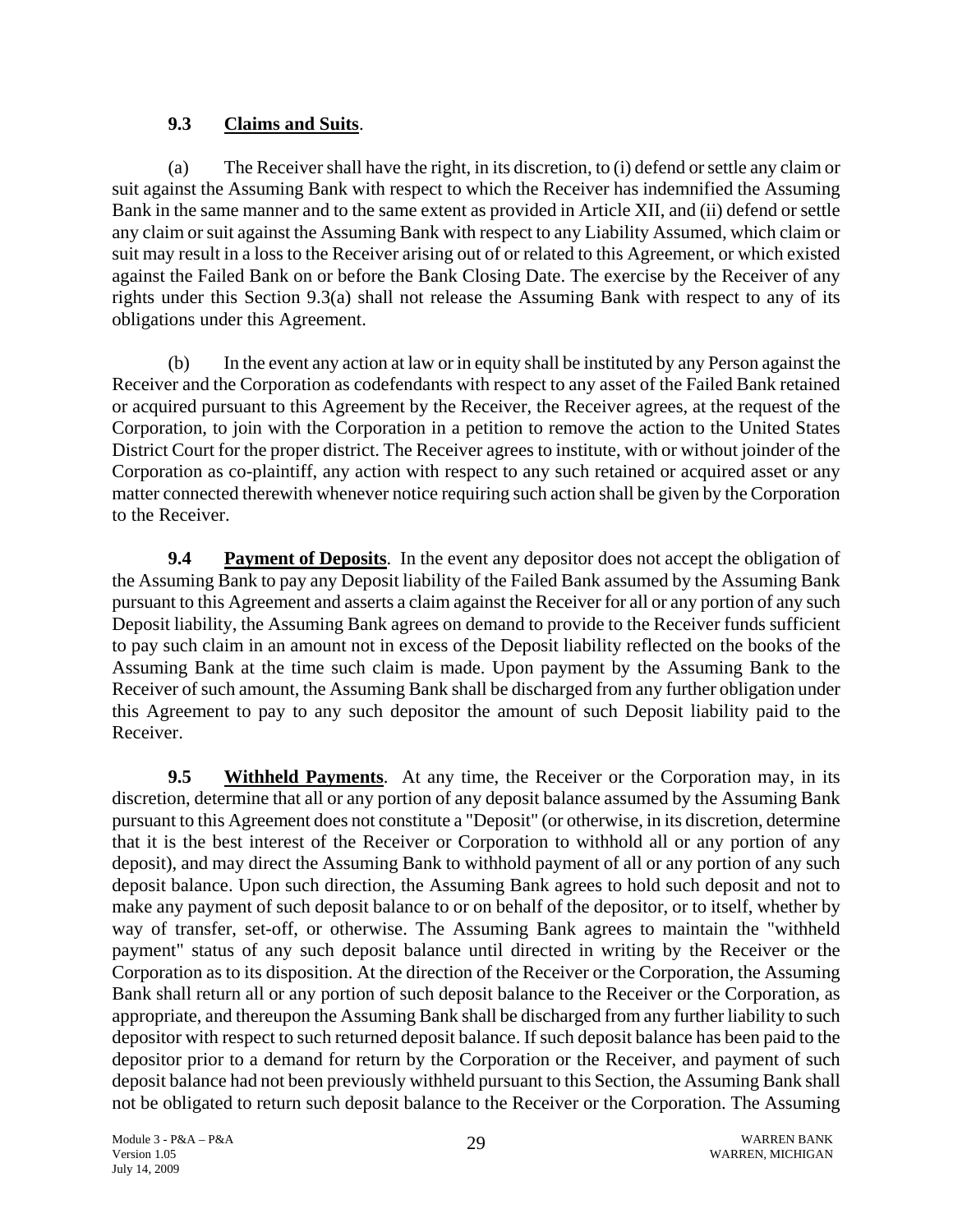<span id="page-33-0"></span>Bank shall be obligated to reimburse the Corporation or the Receiver, as the case may be, for the amount of any deposit balance or portion thereof paid by the Assuming Bank in contravention of any previous direction to withhold payment of such deposit balance or return such deposit balance the payment of which was withheld pursuant to this Section.

### **9.6 Proceedings with Respect to Certain Assets and Liabilities**.

(a) In connection with any investigation, proceeding or other matter with respect to any asset or liability of the Failed Bank retained by the Receiver, or any asset of the Failed Bank acquired by the Receiver pursuant to this Agreement, the Assuming Bank shall cooperate to the extent reasonably required by the Receiver.

(b) In addition to its obligations under Section 6.4, the Assuming Bank shall provide representatives of the Receiver access at reasonable times and locations without other limitation or qualification to (i) its directors, officers, employees and agents and those of the Acquired Subsidiaries, and (ii) its books and records, the books and records of the Acquired Subsidiaries and all Loan Files, and copies thereof. Copies of books, records and Loan Files shall be provided by the Assuming Bank as requested by the Receiver and the costs of duplication thereof shall be borne by the Receiver.

(c) Not later than ten (10) days after the Put Notice pursuant to Section 3.4 or the date of the notice of transfer of any Loan by the Assuming Bank to the Receiver pursuant to Section 3.6, the Assuming Bank shall deliver to the Receiver such documents with respect to such Loan as the Receiver may request, including without limitation the following: (i) all related Credit Documents (other than certificates, notices and other ancillary documents), (ii) a certificate setting forth the principal amount on the date of the transfer and the amount of interest, fees and other charges then accrued and unpaid thereon, and any restrictions on transfer to which any such Loan is subject, and (iii) all Loan Files, and all documents, microfiche, microfilm and computer records (including but not limited to magnetic tape, disc storage, card forms and printed copy) maintained by, owned by, or in the possession of the Assuming Bank or any Affiliate of the Assuming Bank relating to the transferred Loan.

**9.7** Information. The Assuming Bank promptly shall provide to the Corporation such other information, including financial statements and computations, relating to the performance of the provisions of this Agreement as the Corporation or the Receiver may request from time to time, and, at the request of the Receiver, make available employees of the Failed Bank employed or retained by the Assuming Bank to assist in preparation of the pro forma statement pursuant to Section 8.1.

### **ARTICLE X CONDITION PRECEDENT**

The obligations of the parties to this Agreement are subject to the Receiver and the Corporation having received at or before the Bank Closing Date evidence reasonably satisfactory to each of any necessary approval, waiver, or other action by any governmental authority, the board of directors of the Assuming Bank, or other third party, with respect to this Agreement and the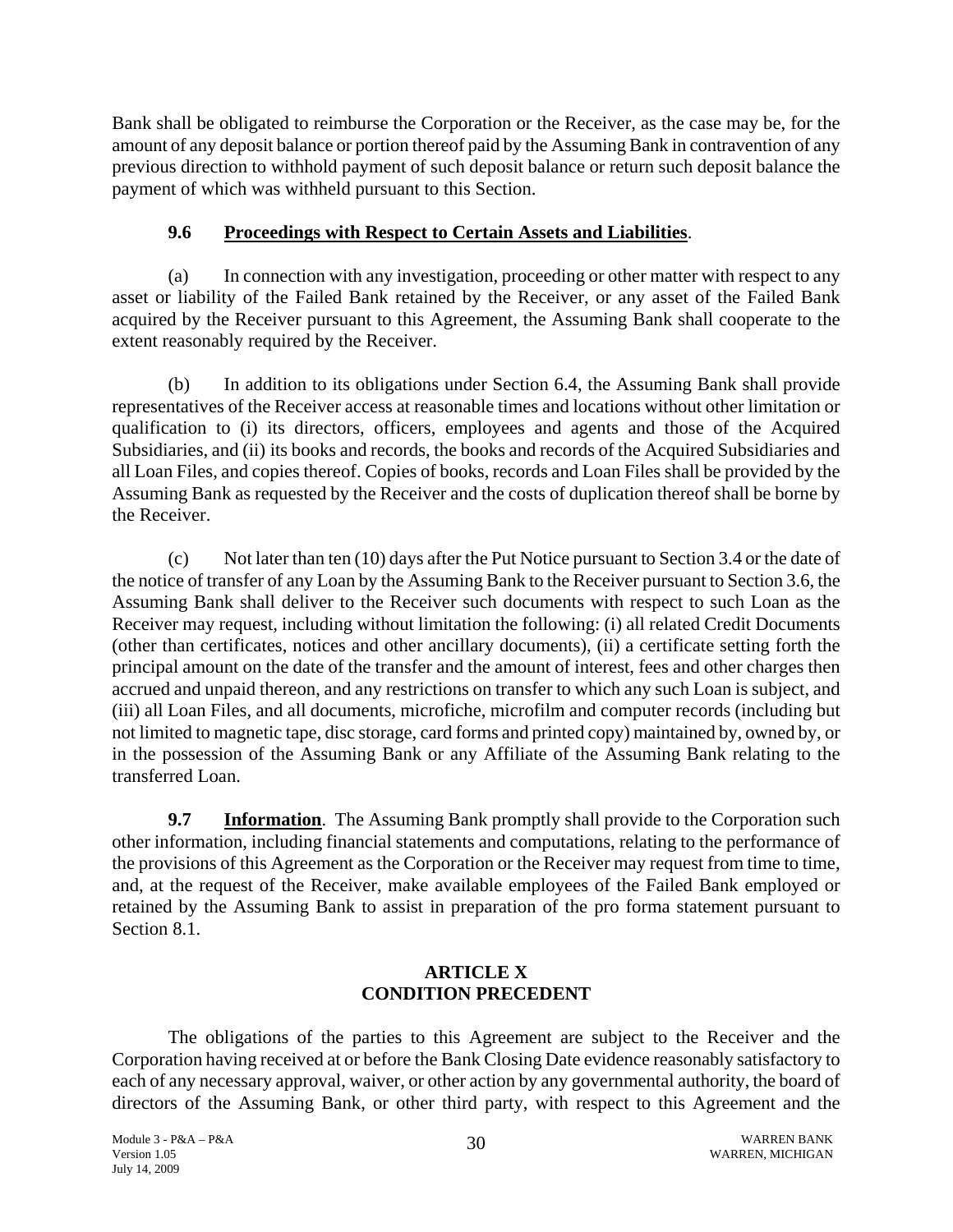<span id="page-34-0"></span>transactions contemplated hereby, the closing of the Failed Bank and the appointment of the Receiver, the chartering of the Assuming Bank, and any agreements, documents, matters or proceedings contemplated hereby or thereby.

## **ARTICLE XI**

# **REPRESENTATIONS AND WARRANTIES OF THE ASSUMING BANK**

The Assuming Bank represents and warrants to the Corporation and the Receiver as follows:

(a) **Corporate Existence and Authority**. The Assuming Bank (i) is duly organized, validly existing and in good standing under the laws of its Chartering Authority and has full power and authority to own and operate its properties and to conduct its business as now conducted by it, and (ii) has full power and authority to execute and deliver this Agreement and to perform its obligations hereunder. The Assuming Bank has taken all necessary corporate action to authorize the execution, delivery and performance of this Agreement and the performance of the transactions contemplated hereby.

(b) **Third Party Consents**. No governmental authority or other third party consents (including but not limited to approvals, licenses, registrations or declarations) are required in connection with the execution, delivery or performance by the Assuming Bank of this Agreement, other than such consents as have been duly obtained and are in full force and effect.

(c) **Execution and Enforceability**. This Agreement has been duly executed and delivered by the Assuming Bank and when this Agreement has been duly authorized, executed and delivered by the Corporation and the Receiver, this Agreement will constitute the legal, valid and binding obligation of the Assuming Bank, enforceable in accordance with its terms.

## (d) **Compliance with Law**.

(i) Neither the Assuming Bank nor any of its Subsidiaries is in violation of any statute, regulation, order, decision, judgment or decree of, or any restriction imposed by, the United States of America, any State, municipality or other political subdivision or any agency of any of the foregoing, or any court or other tribunal having jurisdiction over the Assuming Bank or any of its Subsidiaries or any assets of any such Person, or any foreign government or agency thereof having such jurisdiction, with respect to the conduct of the business of the Assuming Bank or of any of its Subsidiaries, or the ownership of the properties of the Assuming Bank or any of its Subsidiaries, which, either individually or in the aggregate with all other such violations, would materially and adversely affect the business, operations or condition (financial or otherwise) of the Assuming Bank or the ability of the Assuming Bank to perform, satisfy or observe any obligation or condition under this Agreement.

(ii) Neither the execution and delivery nor the performance by the Assuming Bank of this Agreement will result in any violation by the Assuming Bank of, or be in conflict with, any provision of any applicable law or regulation, or any order, writ or decree of any court or governmental authority.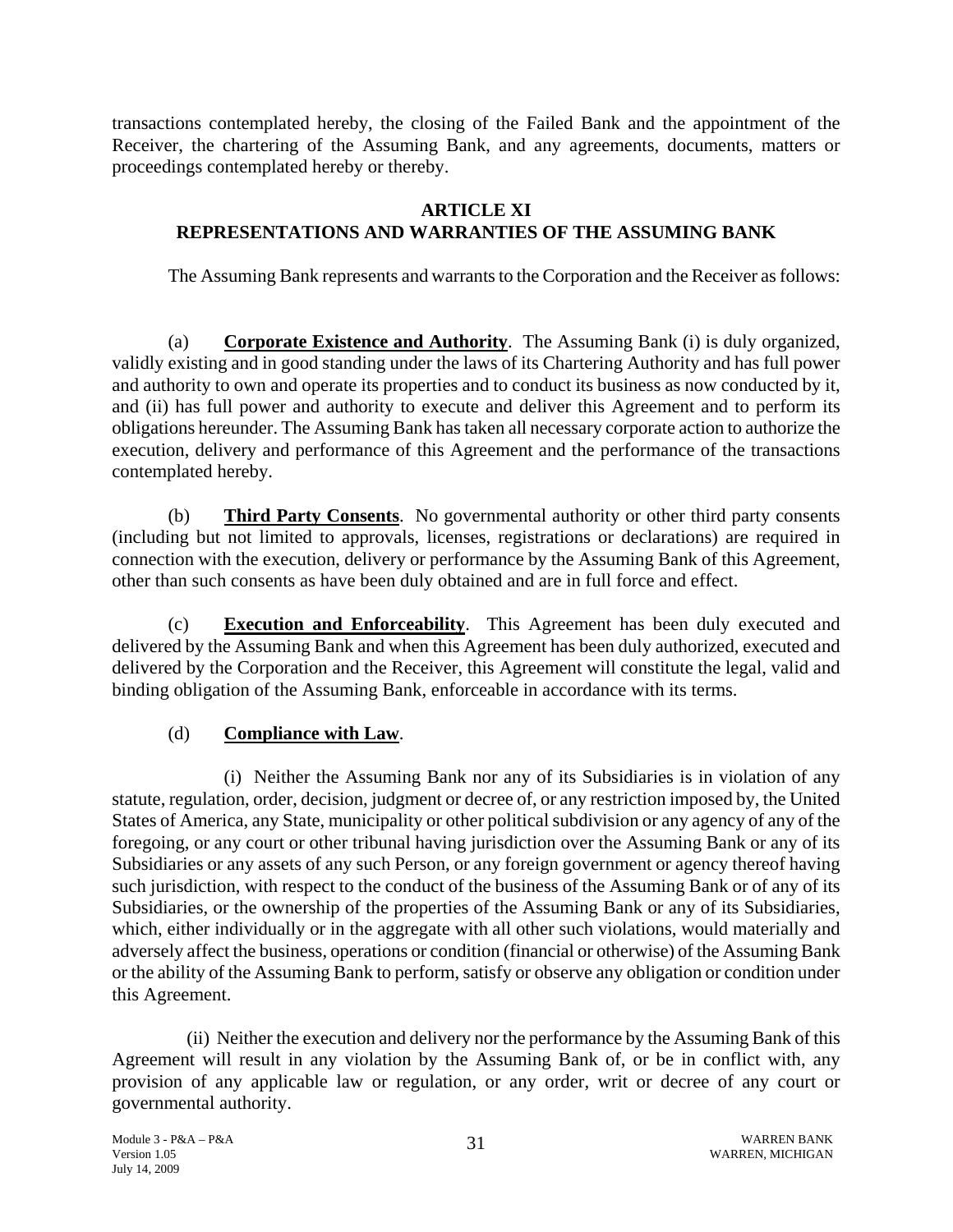<span id="page-35-0"></span>e) **Representations Remain True**. The Assuming Bank represents and warrants that it has executed and delivered to the Corporation a Purchaser Eligibility Certification and Confidentiality Agreement and that all information provided and representations made by or on behalf of the Assuming Bank in connection with this Agreement and the transactions contemplated hereby, including, but not limited to, the Purchaser Eligibility Certification and Confidentiality Agreement (which are affirmed and ratified hereby) are and remain true and correct in all material respects and do not fail to state any fact required to make the information contained therein not misleading.

#### **ARTICLE XII INDEMNIFICATION**

**12.1 Indemnification of Indemnitees**. From and after the Bank Closing Date and subject to the limitations set forth in this Section and Section 12.6 and compliance by the Indemnitees with Section 12.2, the Receiver agrees to indemnify and hold harmless the Indemnitees against any and all costs, losses, liabilities, expenses (including attorneys' fees) incurred prior to the assumption of defense by the Receiver pursuant to paragraph (d) of Section 12.2, judgments, fines and amounts paid in settlement actually and reasonably incurred in connection with claims against any Indemnitee based on liabilities of the Failed Bank that are not assumed by the Assuming Bank pursuant to this Agreement or subsequent to the execution hereof by the Assuming Bank or any Subsidiary or Affiliate of the Assuming Bank for which indemnification is provided hereunder in (a) of this Section 12.1, subject to certain exclusions as provided in (b) of this Section 12.1:

(a)

(1) claims based on the rights of any shareholder or former shareholder as such of  $(x)$ the Failed Bank, or (y) any Subsidiary or Affiliate of the Failed Bank;

(2) claims based on the rights of any creditor as such of the Failed Bank, or any creditor as such of any director, officer, employee or agent of the Failed Bank, with respect to any indebtedness or other obligation of the Failed Bank arising prior to the Bank Closing Date;

(3) claims based on the rights of any present or former director, officer, employee or agent as such of the Failed Bank or of any Subsidiary or Affiliate of the Failed Bank;

(4) claims based on any action or inaction prior to the Bank Closing Date of the Failed Bank, its directors, officers, employees or agents as such, or any Subsidiary or Affiliate of the Failed Bank, or the directors, officers, employees or agents as such of such Subsidiary or Affiliate;

(5) claims based on any malfeasance, misfeasance or nonfeasance of the Failed Bank, its directors, officers, employees or agents with respect to the trust business of the Failed Bank, if any;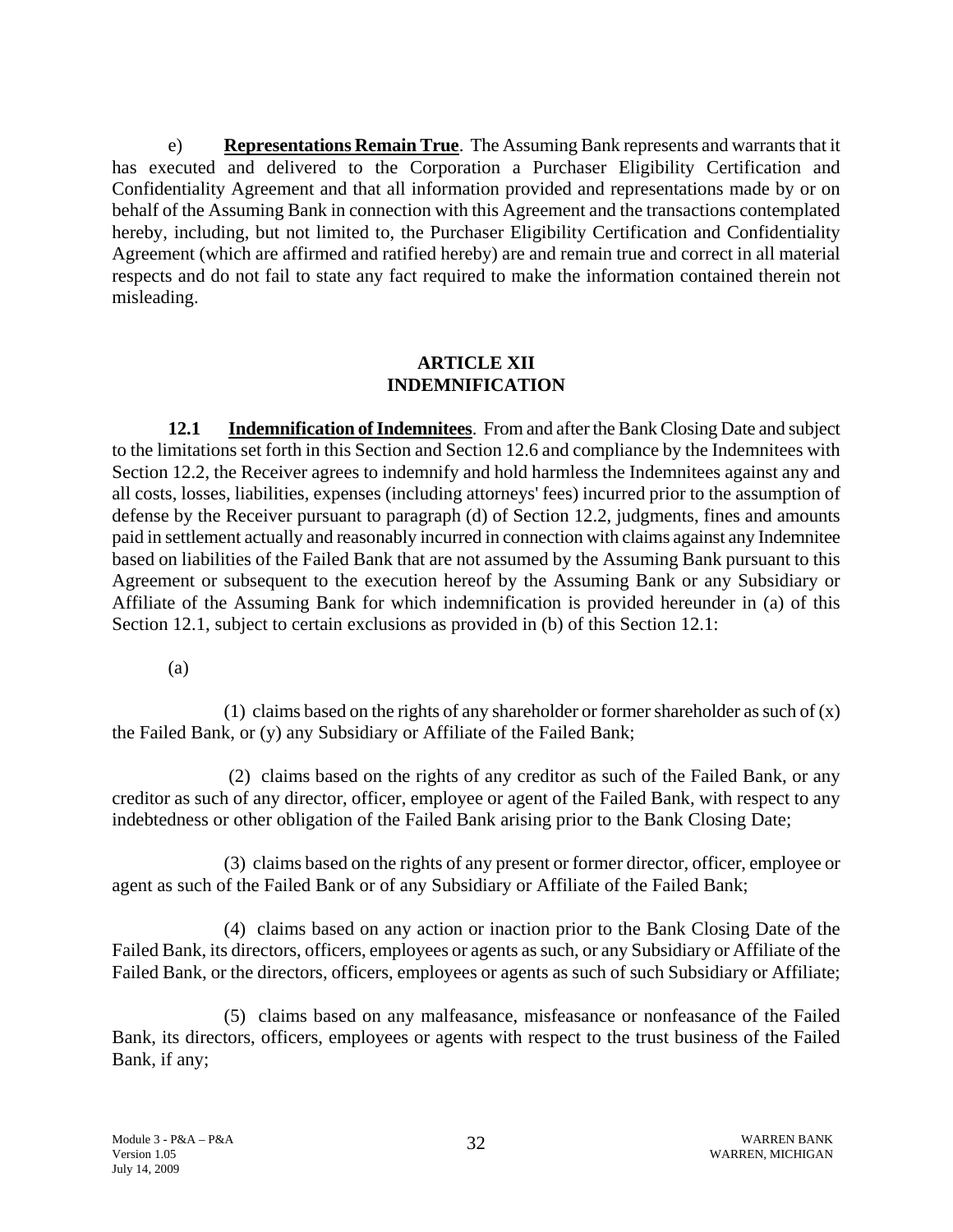(6) claims based on any failure or alleged failure (not in violation of law) by the Assuming Bank to continue to perform any service or activity previously performed by the Failed Bank which the Assuming Bank is not required to perform pursuant to this Agreement or which arise under any contract to which the Failed Bank was a party which the Assuming Bank elected not to assume in accordance with this Agreement and which neither the Assuming Bank nor any Subsidiary or Affiliate of the Assuming Bank has assumed subsequent to the execution hereof;

(7) claims arising from any action or inaction of any Indemnitee, including for purposes of this Section 12.1(a)(7) the former officers or employees of the Failed Bank or of any Subsidiary or Affiliate of the Failed Bank that is taken upon the specific written direction of the Corporation or the Receiver, other than any action or inaction taken in a manner constituting bad faith, gross negligence or willful misconduct; and

(8) claims based on the rights of any depositor of the Failed Bank whose deposit has been accorded "withheld payment" status and/or returned to the Receiver or Corporation in accordance with Section 9.5 and/or has become an "unclaimed deposit" or has been returned to the Corporation or the Receiver in accordance with Section 2.3;

(b) provided, that, with respect to this Agreement, except for paragraphs (7) and (8) of Section 12.1(a), no indemnification will be provided under this Agreement for any:

(1) judgment or fine against, or any amount paid in settlement (without the written approval of the Receiver) by, any Indemnitee in connection with any action that seeks damages against any Indemnitee (a "counterclaim") arising with respect to any Asset and based on any action or inaction of either the Failed Bank, its directors, officers, employees or agents as such prior to the Bank Closing Date, unless any such judgment, fine or amount paid in settlement exceeds the greater of (i) the Repurchase Price of such Asset, or (ii) the monetary recovery sought on such Asset by the Assuming Bank in the cause of action from which the counterclaim arises; and in such event the Receiver will provide indemnification only in the amount of such excess; and no indemnification will be provided for any costs or expenses other than any costs or expenses (including attorneys' fees) which, in the determination of the Receiver, have been actually and reasonably incurred by such Indemnitee in connection with the defense of any such counterclaim; and it is expressly agreed that the Receiver reserves the right to intervene, in its discretion, on its behalf and/or on behalf of the Receiver, in the defense of any such counterclaim;

(2) claims with respect to any liability or obligation of the Failed Bank that is expressly assumed by the Assuming Bank pursuant to this Agreement or subsequent to the execution hereof by the Assuming Bank or any Subsidiary or Affiliate of the Assuming Bank;

(3) claims with respect to any liability of the Failed Bank to any present or former employee as such of the Failed Bank or of any Subsidiary or Affiliate of the Failed Bank, which liability is expressly assumed by the Assuming Bank pursuant to this Agreement or subsequent to the execution hereof by the Assuming Bank or any Subsidiary or Affiliate of the Assuming Bank;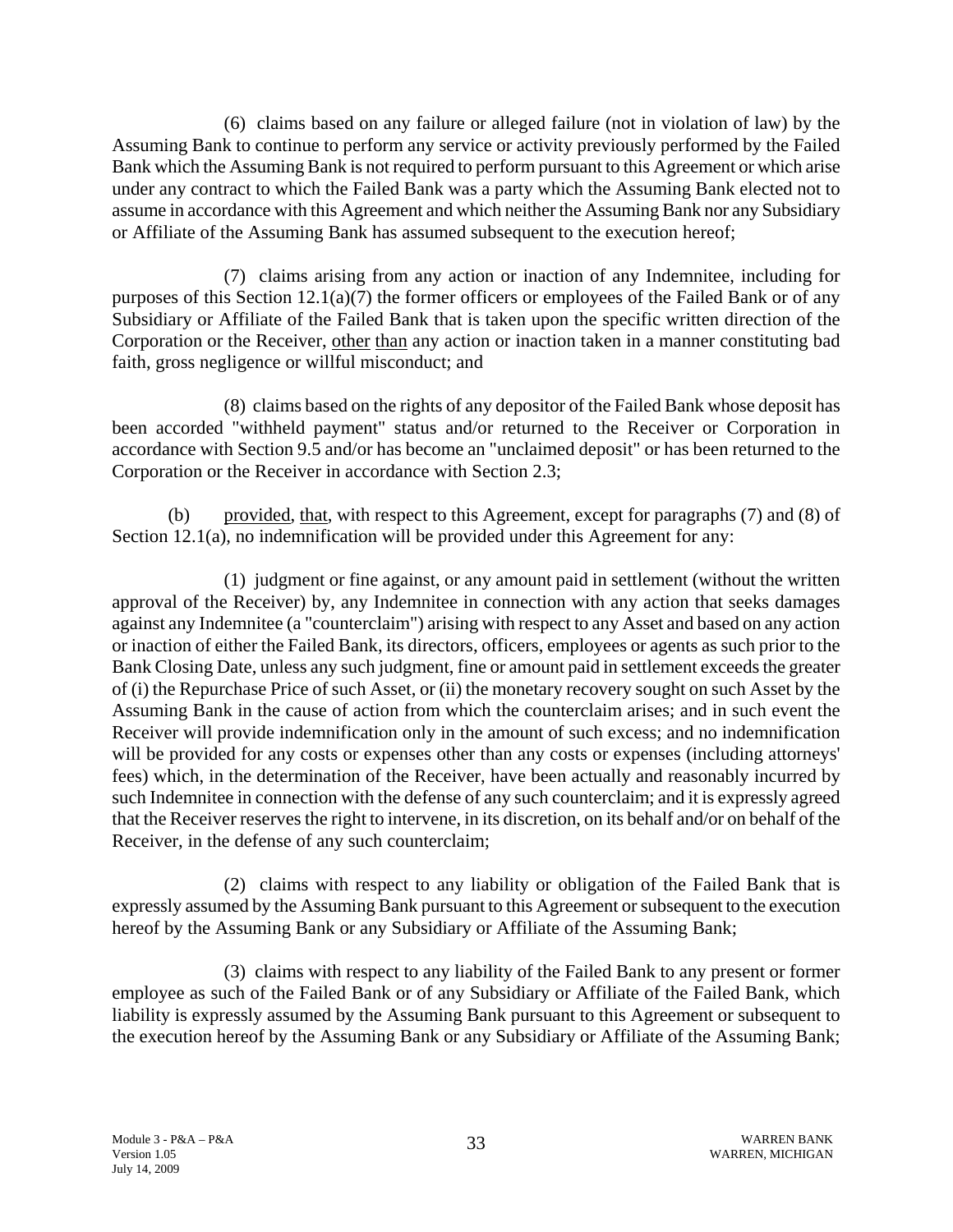(4) claims based on the failure of any Indemnitee to seek recovery of damages from the Receiver for any claims based upon any action or inaction of the Failed Bank, its directors, officers, employees or agents as fiduciary, agent or custodian prior to the Bank Closing Date;

(5) claims based on any violation or alleged violation by any Indemnitee of the antitrust, branching, banking or bank holding company or securities laws of the United States of America or any State thereof;

(6) claims based on the rights of any present or former creditor, customer, or supplier as such of the Assuming Bank or any Subsidiary or Affiliate of the Assuming Bank;

(7) claims based on the rights of any present or former shareholder as such of the Assuming Bank or any Subsidiary or Affiliate of the Assuming Bank regardless of whether any such present or former shareholder is also a present or former shareholder of the Failed Bank;

(8) claims, if the Receiver determines that the effect of providing such indemnification would be to (i) expand or alter the provisions of any warranty or disclaimer thereof provided in Section 3.3 or any other provision of this Agreement, or (ii) create any warranty not expressly provided under this Agreement;

(9) claims which could have been enforced against any Indemnitee had the Assuming Bank not entered into this Agreement;

(10) claims based on any liability for taxes or fees assessed with respect to the consummation of the transactions contemplated by this Agreement, including without limitation any subsequent transfer of any Assets or Liabilities Assumed to any Subsidiary or Affiliate of the Assuming Bank;

(11) except as expressly provided in this Article XII, claims based on any action or inaction of any Indemnitee, and nothing in this Agreement shall be construed to provide indemnification for (i) the Failed Bank, (ii) any Subsidiary or Affiliate of the Failed Bank, or (iii) any present or former director, officer, employee or agent of the Failed Bank or its Subsidiaries or Affiliates; provided, that the Receiver, in its discretion, may provide indemnification hereunder for any present or former director, officer, employee or agent of the Failed Bank or its Subsidiaries or Affiliates who is also or becomes a director, officer, employee or agent of the Assuming Bank or its Subsidiaries or Affiliates;

(12) claims or actions which constitute a breach by the Assuming Bank of the representations and warranties contained in Article XI;

(13) claims arising out of or relating to the condition of or generated by an Asset arising from or relating to the presence, storage or release of any hazardous or toxic substance, or any pollutant or contaminant, or condition of such Asset which violate any applicable Federal, State or local law or regulation concerning environmental protection; and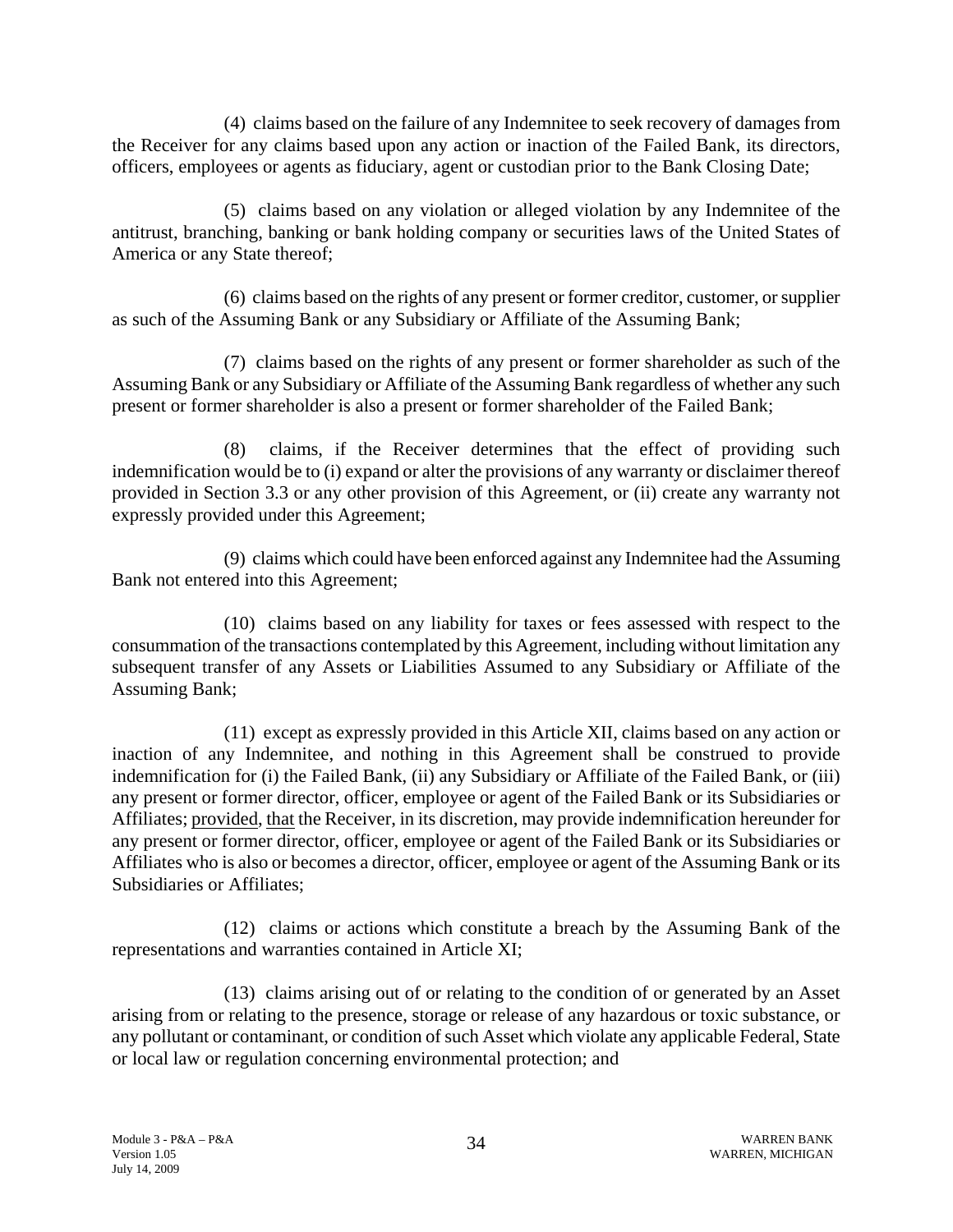(14) claims based on, related to or arising from any asset, including a loan, acquired or liability assumed by the Assuming Bank, other than pursuant to this Agreement.

**12.2 Conditions Precedent to Indemnification**. It shall be a condition precedent to the obligation of the Receiver to indemnify any Person pursuant to this Article XII that such Person shall, with respect to any claim made or threatened against such Person for which such Person is or may be entitled to indemnification hereunder:

(a) give written notice to the Regional Counsel (Litigation Branch) of the Corporation in the manner and at the address provided in Section 13.7 of such claim as soon as practicable after such claim is made or threatened; provided, that notice must be given on or before the date which is six (6) years from the date of this Agreement;

(b) provide to the Receiver such information and cooperation with respect to such claim as the Receiver may reasonably require;

(c) cooperate and take all steps, as the Receiver may reasonably require, to preserve and protect any defense to such claim;

(d) in the event suit is brought with respect to such claim, upon reasonable prior notice, afford to the Receiver the right, which the Receiver may exercise in its sole discretion, to conduct the investigation, control the defense and effect settlement of such claim, including without limitation the right to designate counsel and to control all negotiations, litigation, arbitration, settlements, compromises and appeals of any such claim, all of which shall be at the expense of the Receiver; provided, that the Receiver shall have notified the Person claiming indemnification in writing that such claim is a claim with respect to which the Person claiming indemnification is entitled to indemnification under this Article XII;

(e) not incur any costs or expenses in connection with any response or suit with respect to such claim, unless such costs or expenses were incurred upon the written direction of the Receiver; provided, that the Receiver shall not be obligated to reimburse the amount of any such costs or expenses unless such costs or expenses were incurred upon the written direction of the Receiver;

(f) not release or settle such claim or make any payment or admission with respect thereto, unless the Receiver consents in writing thereto, which consent shall not be unreasonably withheld; provided, that the Receiver shall not be obligated to reimburse the amount of any such settlement or payment unless such settlement or payment was effected upon the written direction of the Receiver; and

(g) take reasonable action as the Receiver may request in writing as necessary to preserve, protect or enforce the rights of the indemnified Person against any Primary Indemnitor.

**12.3 No Additional Warranty**. Nothing in this Article XII shall be construed or deemed to (i) expand or otherwise alter any warranty or disclaimer thereof provided under Section 3.3 or any other provision of this Agreement with respect to, among other matters, the title, value, collectibility,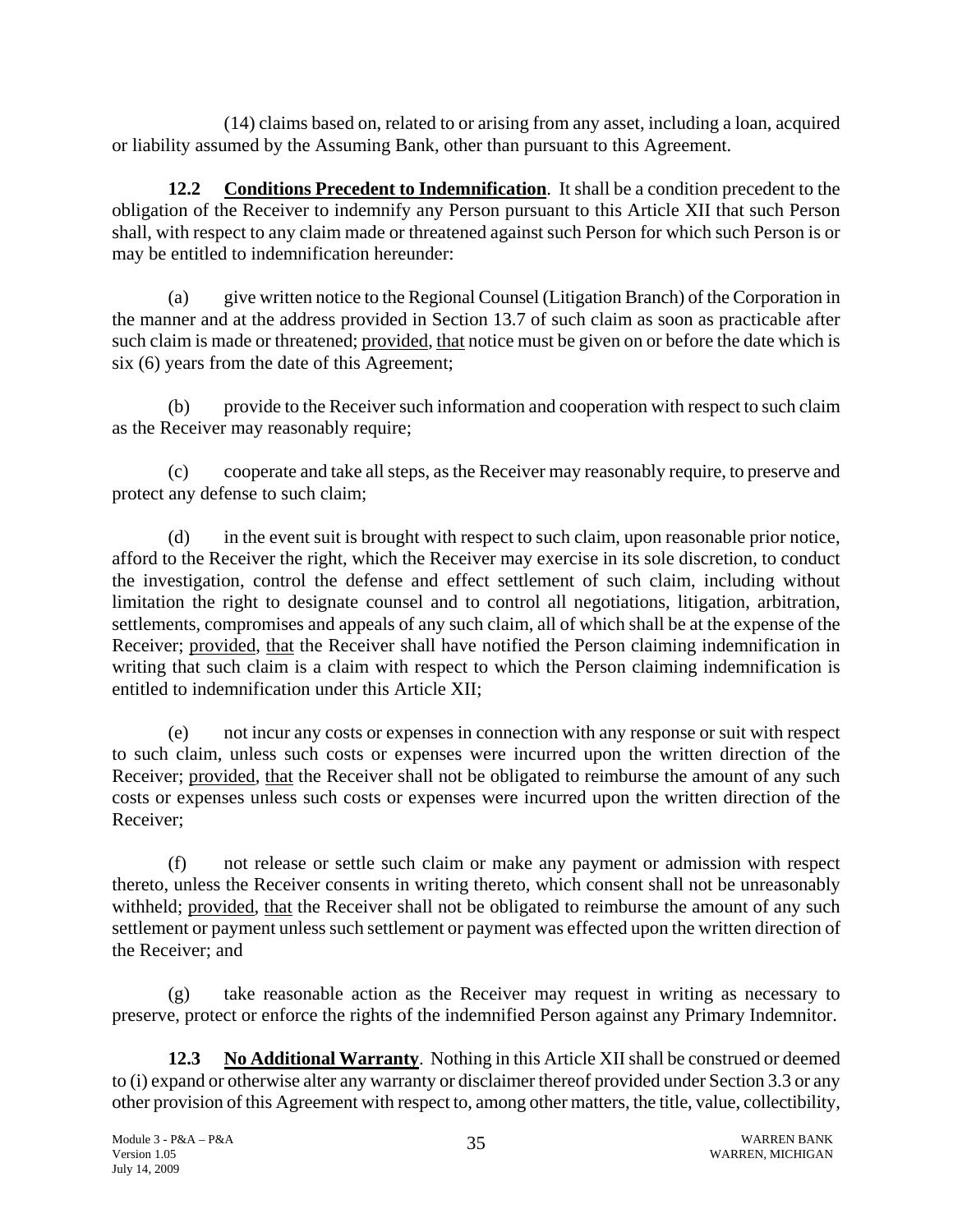genuineness, enforceability or condition of any (x) Asset, or (y) asset of the Failed Bank purchased by the Assuming Bank subsequent to the execution of this Agreement by the Assuming Bank or any Subsidiary or Affiliate of the Assuming Bank, or (ii) create any warranty not expressly provided under this Agreement with respect thereto.

**12.4 Indemnification of Receiver and Corporation**. From and after the Bank Closing Date, the Assuming Bank agrees to indemnify and hold harmless the Corporation and the Receiver and their respective directors, officers, employees and agents from and against any and all costs, losses, liabilities, expenses (including attorneys' fees), judgments, fines and amounts paid in settlement actually and reasonably incurred in connection with any of the following:

(a) claims based on any and all liabilities or obligations of the Failed Bank assumed by the Assuming Bank pursuant to this Agreement or subsequent to the execution hereof by the Assuming Bank or any Subsidiary or Affiliate of the Assuming Bank, whether or not any such liabilities subsequently are sold and/or transferred, other than any claim based upon any action or inaction of any Indemnitee as provided in paragraph (7) or (8) of Section 12.1(a); and

(b) claims based on any act or omission of any Indemnitee (including but not limited to claims of any Person claiming any right or title by or through the Assuming Bank with respect to Assets transferred to the Receiver pursuant to Section 3.4 or 3.6), other than any action or inaction of any Indemnitee as provided in paragraph (7) or (8) of Section 12.1(a).

**12.5 Obligations Supplemental**. The obligations of the Receiver, and the Corporation as guarantor in accordance with Section 12.7, to provide indemnification under this Article XII are to supplement any amount payable by any Primary Indemnitor to the Person indemnified under this Article XII. Consistent with that intent, the Receiver agrees only to make payments pursuant to such indemnification to the extent not payable by a Primary Indemnitor. If the aggregate amount of payments by the Receiver, or the Corporation as guarantor in accordance with Section 12.7, and all Primary Indemnitors with respect to any item of indemnification under this Article XII exceeds the amount payable with respect to such item, such Person being indemnified shall notify the Receiver thereof and, upon the request of the Receiver, shall promptly pay to the Receiver, or the Corporation as appropriate, the amount of the Receiver's (or Corporation's) payments to the extent of such excess.

**12.6 Criminal Claims**. Notwithstanding any provision of this Article XII to the contrary, in the event that any Person being indemnified under this Article XII shall become involved in any criminal action, suit or proceeding, whether judicial, administrative or investigative, the Receiver shall have no obligation hereunder to indemnify such Person for liability with respect to any criminal act or to the extent any costs or expenses are attributable to the defense against the allegation of any criminal act, unless (i) the Person is successful on the merits or otherwise in the defense against any such action, suit or proceeding, or (ii) such action, suit or proceeding is terminated without the imposition of liability on such Person.

12.7 **Limited Guaranty of the Corporation.** The Corporation hereby guarantees performance of the Receiver's obligation to indemnify the Assuming Bank as set forth in this Article XII. It is a condition to the Corporation's obligation hereunder that the Assuming Bank shall comply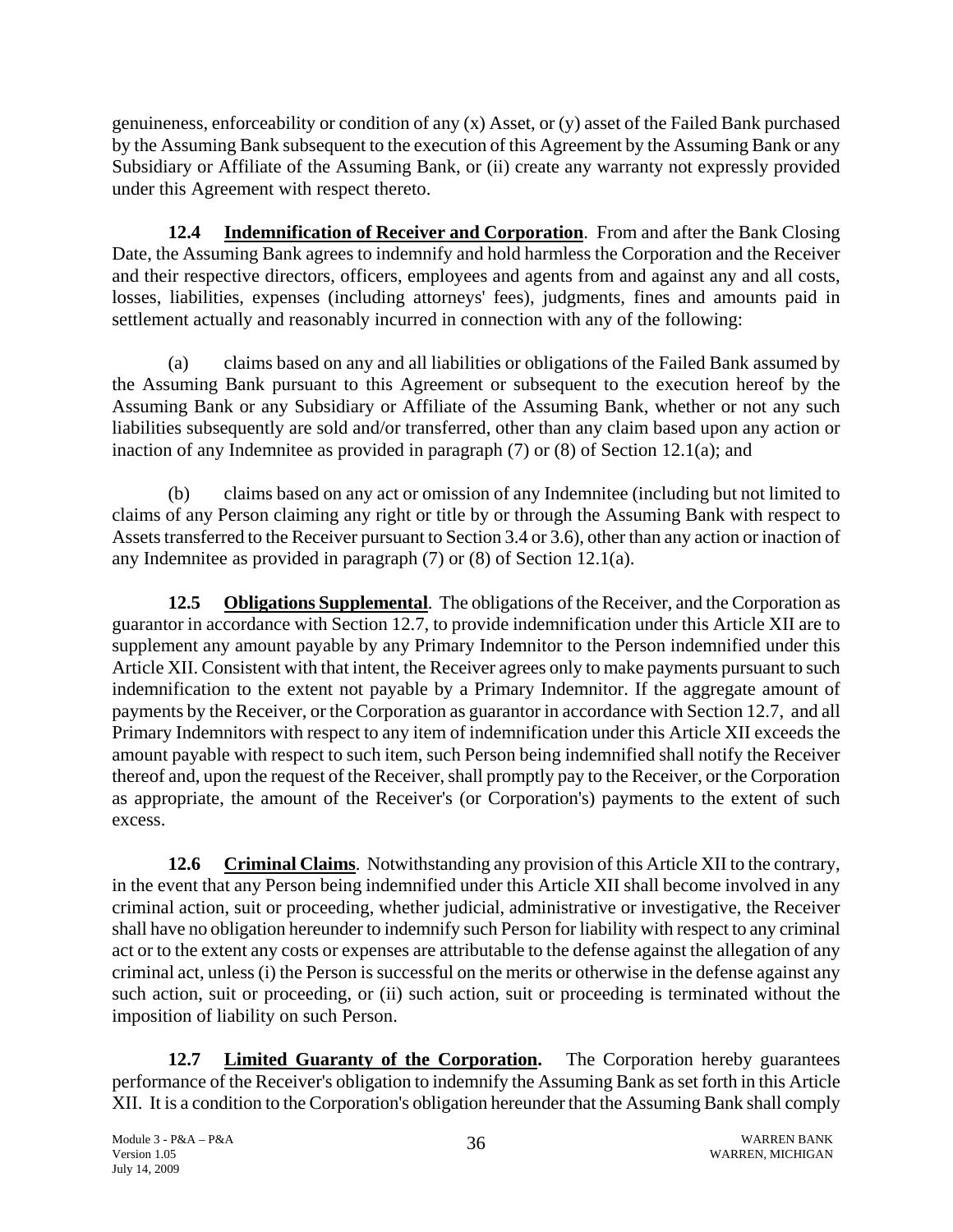in all respects with the applicable provisions of this Article XII. The Corporation shall be liable hereunder only for such amounts, if any, as the Receiver is obligated to pay under the terms of this Article XII but shall fail to pay. Except as otherwise provided above in this Section 12.7, nothing in this Article XII is intended or shall be construed to create any liability or obligation on the part of the Corporation, the United States of America or any department or agency thereof under or with respect to this Article XII, or any provision hereof, it being the intention of the parties hereto that the obligations undertaken by the Receiver under this Article XII are the sole and exclusive responsibility of the Receiver and no other Person or entity.

**12.8** Subrogation. Upon payment by the Receiver, or the Corporation as guarantor in accordance with Section 12.7, to any Indemnitee for any claims indemnified by the Receiver under this Article XII, the Receiver, or the Corporation as appropriate, shall become subrogated to all rights of the Indemnitee against any other Person to the extent of such payment.

### **ARTICLE XIII MISCELLANEOUS**

**13.1 Entire Agreement**. This Agreement embodies the entire agreement of the parties hereto in relation to the subject matter herein and supersedes all prior understandings or agreements, oral or written, between the parties.

**13.2 Headings**. The headings and subheadings of the Table of Contents, Articles and Sections contained in this Agreement, except the terms identified for definition in Article I and elsewhere in this Agreement, are inserted for convenience only and shall not affect the meaning or interpretation of this Agreement or any provision hereof.

**13.3 Counterparts**. This Agreement may be executed in any number of counterparts and by the duly authorized representative of a different party hereto on separate counterparts, each of which when so executed shall be deemed to be an original and all of which when taken together shall constitute one and the same Agreement.

**13.4 GOVERNING LAW**. THIS AGREEMENT AND THE RIGHTS AND OBLIGATIONS HEREUNDER SHALL BE GOVERNED BY AND CONSTRUED IN ACCORDANCE WITH THE FEDERAL LAW OF THE UNITED STATES OF AMERICA, AND IN THE ABSENCE OF CONTROLLING FEDERAL LAW, IN ACCORDANCE WITH THE LAWS OF THE STATE IN WHICH THE MAIN OFFICE OF THE FAILED BANK IS LOCATED.

**13.5 Successors**. All terms and conditions of this Agreement shall be binding on the successors and assigns of the Receiver, the Corporation and the Assuming Bank. Except as otherwise specifically provided in this Agreement, nothing expressed or referred to in this Agreement is intended or shall be construed to give any Person other than the Receiver, the Corporation and the Assuming Bank any legal or equitable right, remedy or claim under or with respect to this Agreement or any provisions contained herein, it being the intention of the parties hereto that this Agreement, the obligations and statements of responsibilities hereunder, and all other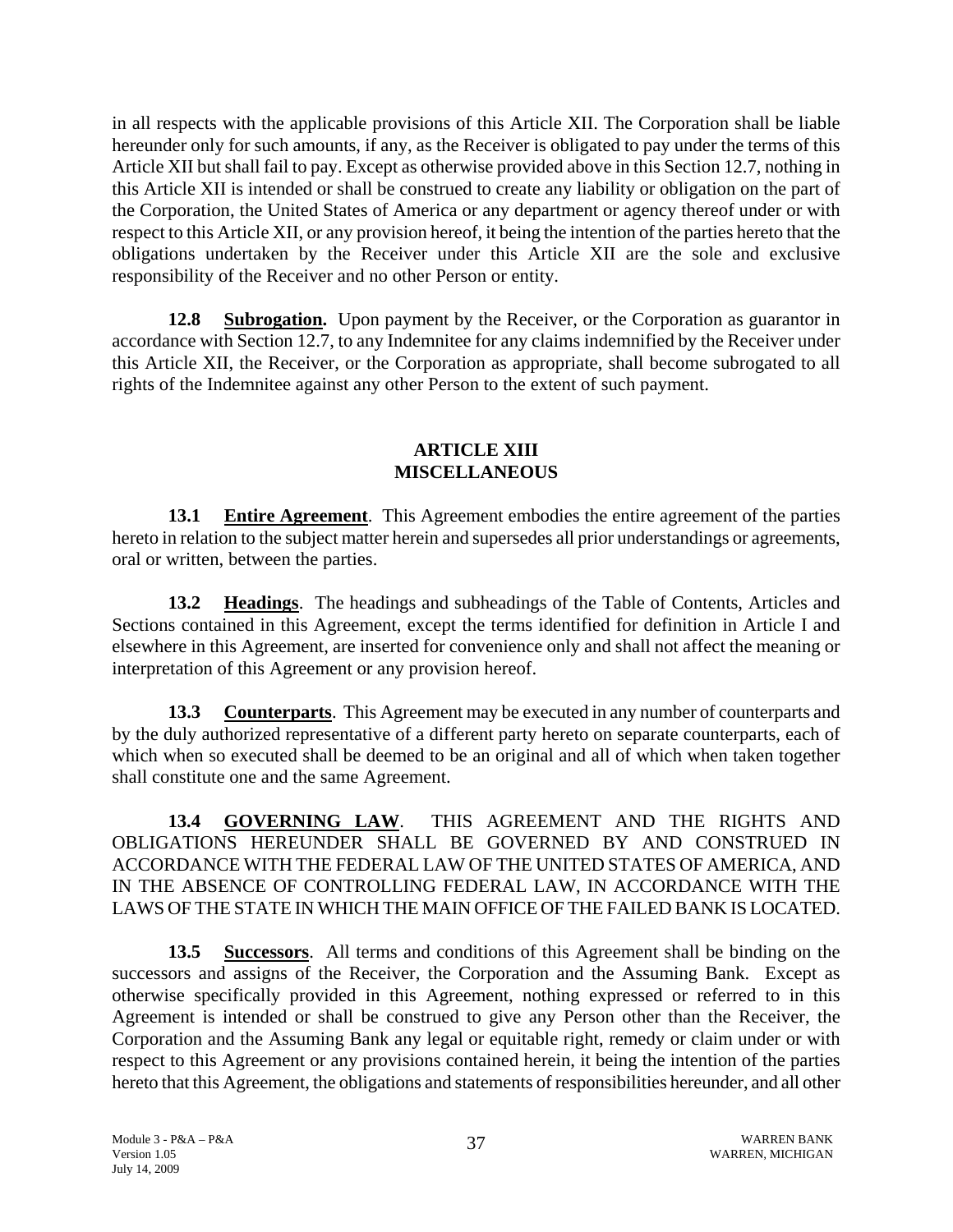conditions and provisions hereof are for the sole and exclusive benefit of the Receiver, the Corporation and the Assuming Bank and for the benefit of no other Person.

**13.6 Modification; Assignment**. No amendment or other modification, rescission, release, or assignment of any part of this Agreement shall be effective except pursuant to a written agreement subscribed by the duly authorized representatives of the parties hereto.

**13.7** Notice. Any notice, request, demand, consent, approval or other communication to any party hereto shall be effective when received and shall be given in writing, and delivered in person against receipt therefor, or sent by certified mail, postage prepaid, courier service, telex or facsimile transmission to such party (with copies as indicated below) at its address set forth below or at such other address as it shall hereafter furnish in writing to the other parties. All such notices and other communications shall be deemed given on the date received by the addressee.

### **Assuming Bank**

**Richard Carey Vice-President 41 S. High Street HC0934 Columbus, OH 43287 614-480-3184** 

**CC: Don Kimble, CFO** 

## **Receiver and Corporation**

Federal Deposit Insurance Corporation, Receiver of **WARREN BANK, WARREN, MICHIGAN**  1601 Bryan St. Dallas, Texas 75201

Attention: Settlement Manager

with copy to: Regional Counsel (Litigation Branch)

## **and with respect to notices under Article XII:**

Federal Deposit Insurance Corporation Receiver of **WARREN BANK, WARREN, MICHIGAN**  1601 Bryan St. Dallas, Texas 75201

Attention: Regional Counsel (Litigation Branch)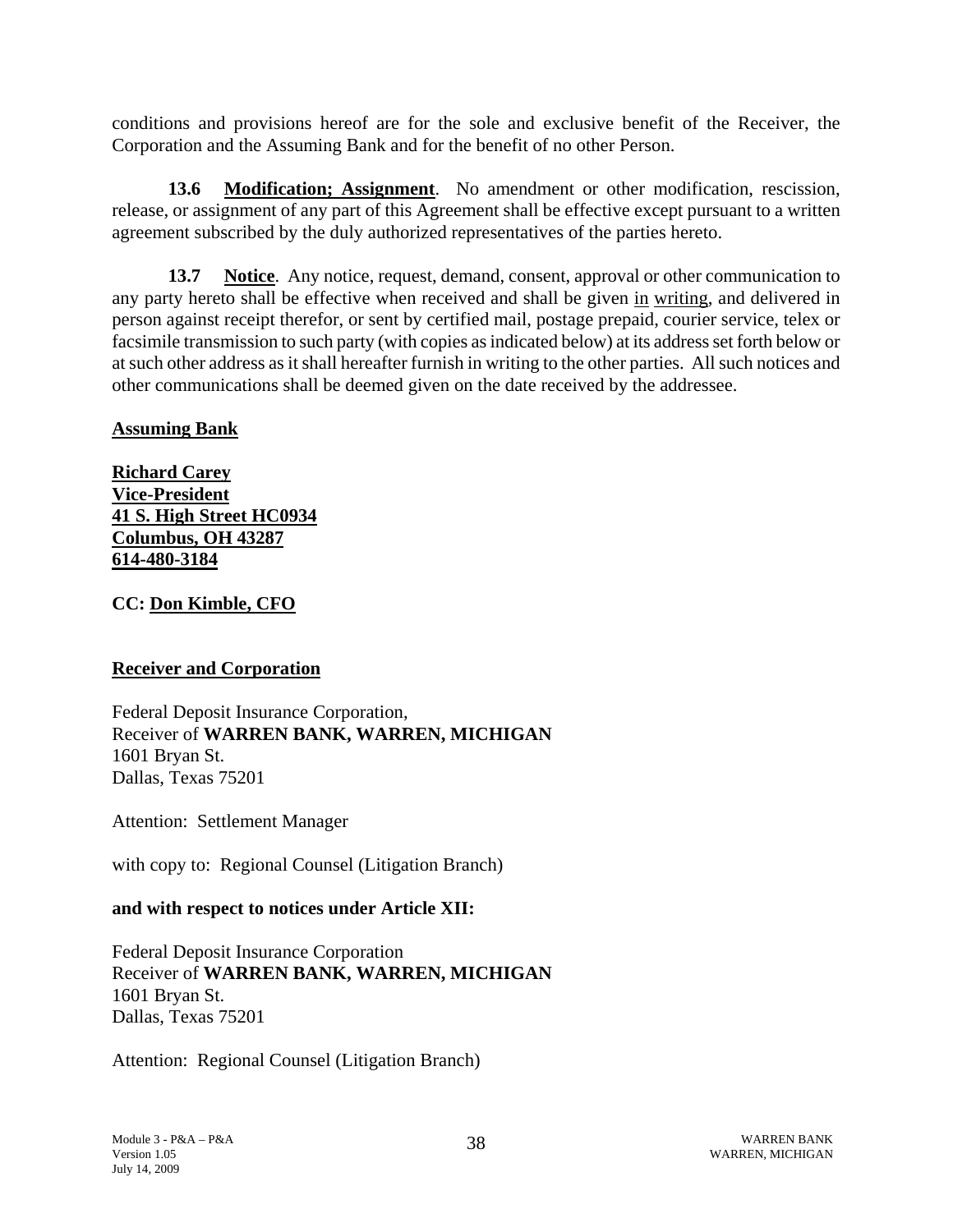**13.8 Manner of Payment**. All payments due under this Agreement shall be in lawful money of the United States of America in immediately available funds as each party hereto may specify to the other parties; provided, that in the event the Receiver or the Corporation is obligated to make any payment hereunder in the amount of \$25,000.00 or less, such payment may be made by check.

**13.9 Costs, Fees and Expenses**. Except as otherwise specifically provided herein, each party hereto agrees to pay all costs, fees and expenses which it has incurred in connection with or incidental to the matters contained in this Agreement, including without limitation any fees and disbursements to its accountants and counsel; provided, that the Assuming Bank shall pay all fees, costs and expenses (other than attorneys' fees incurred by the Receiver) incurred in connection with the transfer to it of any Assets or Liabilities Assumed hereunder or in accordance herewith.

**13.10 Waiver**. Each of the Receiver, the Corporation and the Assuming Bank may waive its respective rights, powers or privileges under this Agreement; provided, that such waiver shall be in writing; and further provided, that no failure or delay on the part of the Receiver, the Corporation or the Assuming Bank to exercise any right, power or privilege under this Agreement shall operate as a waiver thereof, nor will any single or partial exercise of any right, power or privilege under this Agreement preclude any other or further exercise thereof or the exercise of any other right, power or privilege by the Receiver, the Corporation, or the Assuming Bank under this Agreement, nor will any such waiver operate or be construed as a future waiver of such right, power or privilege under this Agreement.

**13.11 Severability**. If any provision of this Agreement is declared invalid or unenforceable, then, to the extent possible, all of the remaining provisions of this Agreement shall remain in full force and effect and shall be binding upon the parties hereto.

**13.12 Term of Agreement**. This Agreement shall continue in full force and effect until the sixth (6th) anniversary of the Bank Closing Date; provided, that the provisions of Section 6.3 and 6.4 shall survive the expiration of the term of this Agreement. Provided, however, the receivership of the Failed Bank may be terminated prior to the expiration of the term of this Agreement; in such event, the guaranty of the Corporation, as provided in and in accordance with the provisions of Section 12.7 shall be in effect for the remainder of the term. Expiration of the term of this Agreement shall not affect any claim or liability of any party with respect to any (i) amount which is owing at the time of such expiration, regardless of when such amount becomes payable, and (ii) breach of this Agreement occurring prior to such expiration, regardless of when such breach is discovered.

**13.13 Survival of Covenants, Etc.** The covenants, representations, and warranties in this Agreement shall survive the execution of this Agreement and the consummation of the transactions contemplated hereunder.

**[Signature Page Follows]**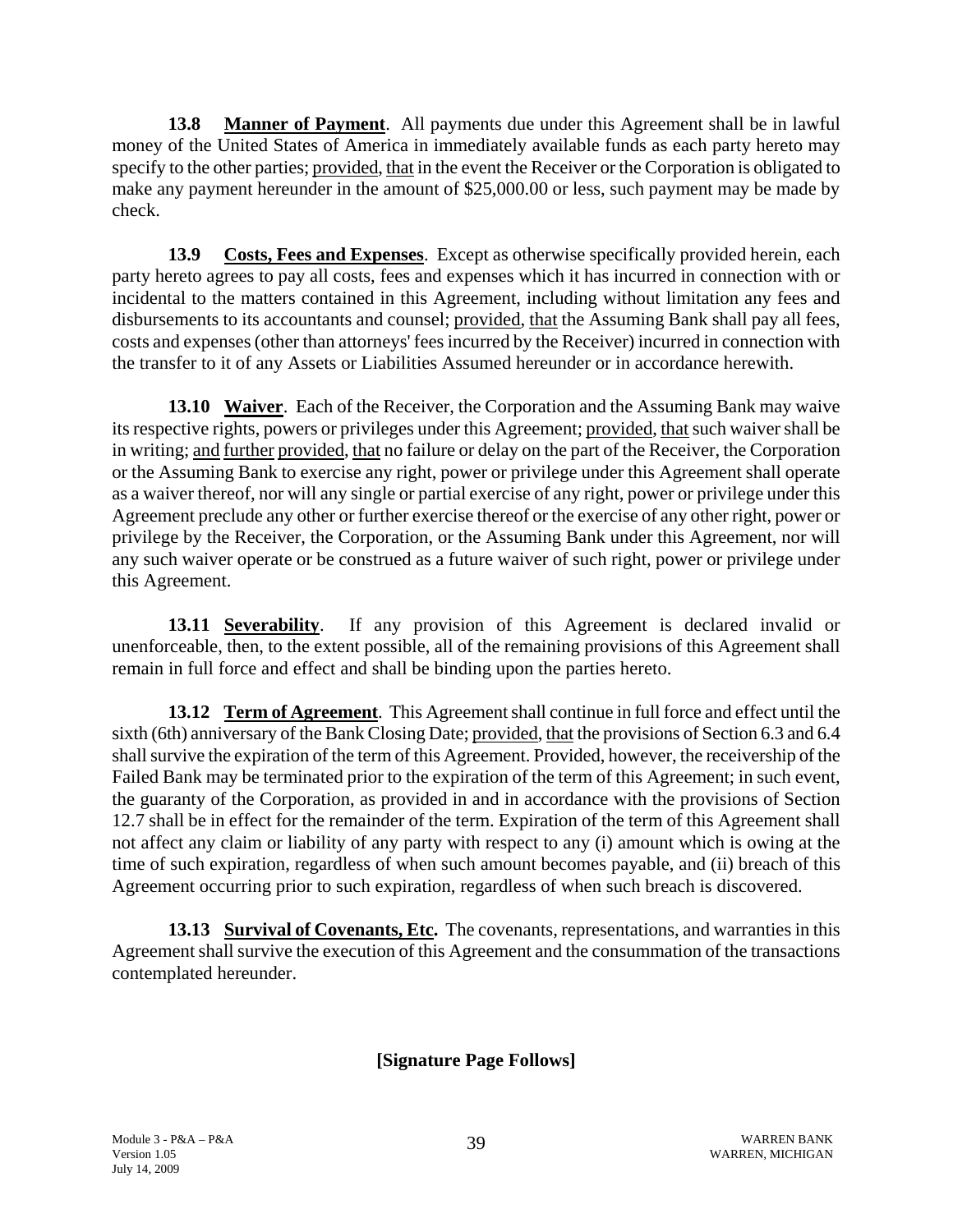IN WITNESS WHEREOF, the parties hereto have caused this Agreement to be executed by their duly authorized representatives as of the date first above written.



July 14, 2009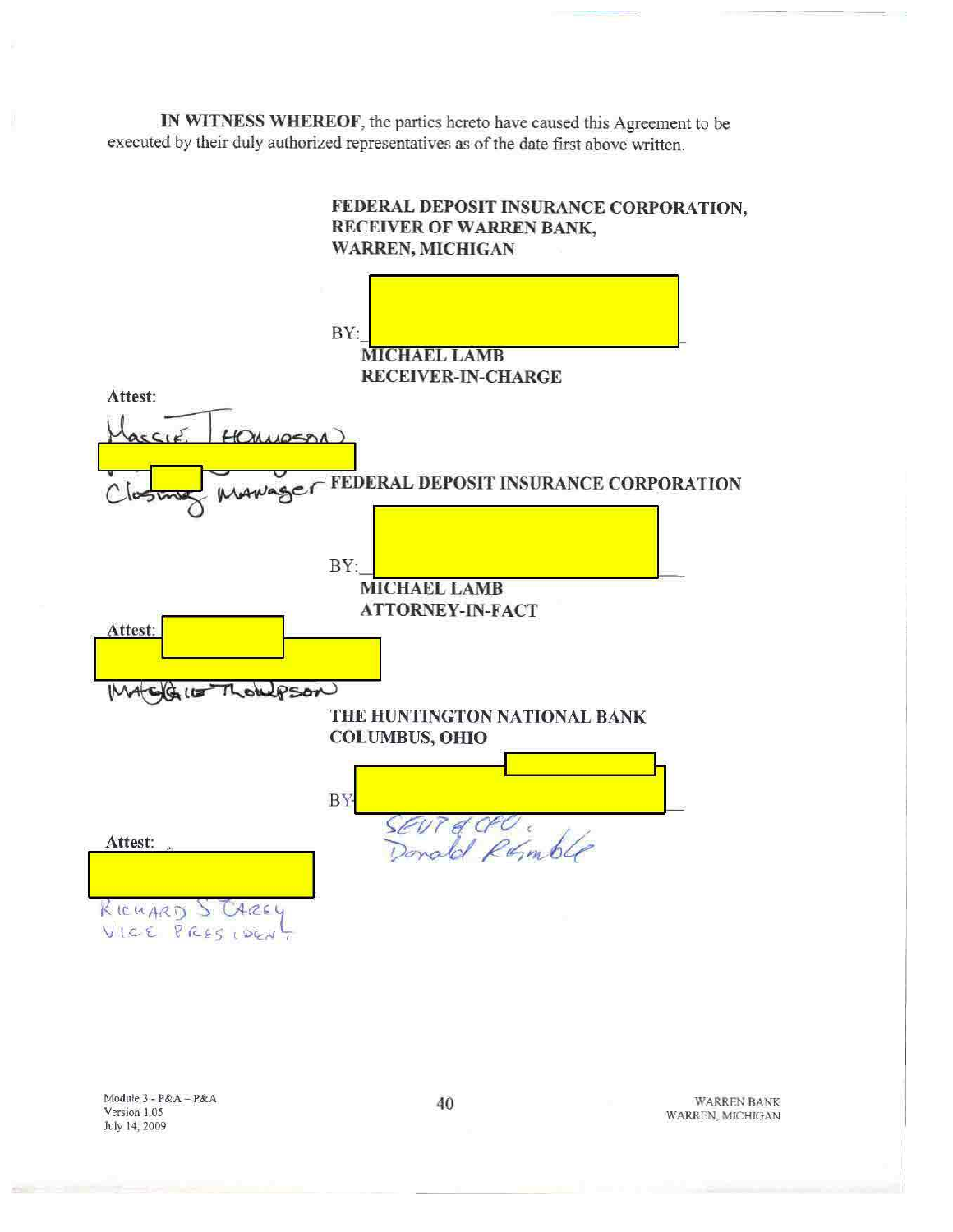**SCHEDULE 2.1 - Certain Liabilities Assumed**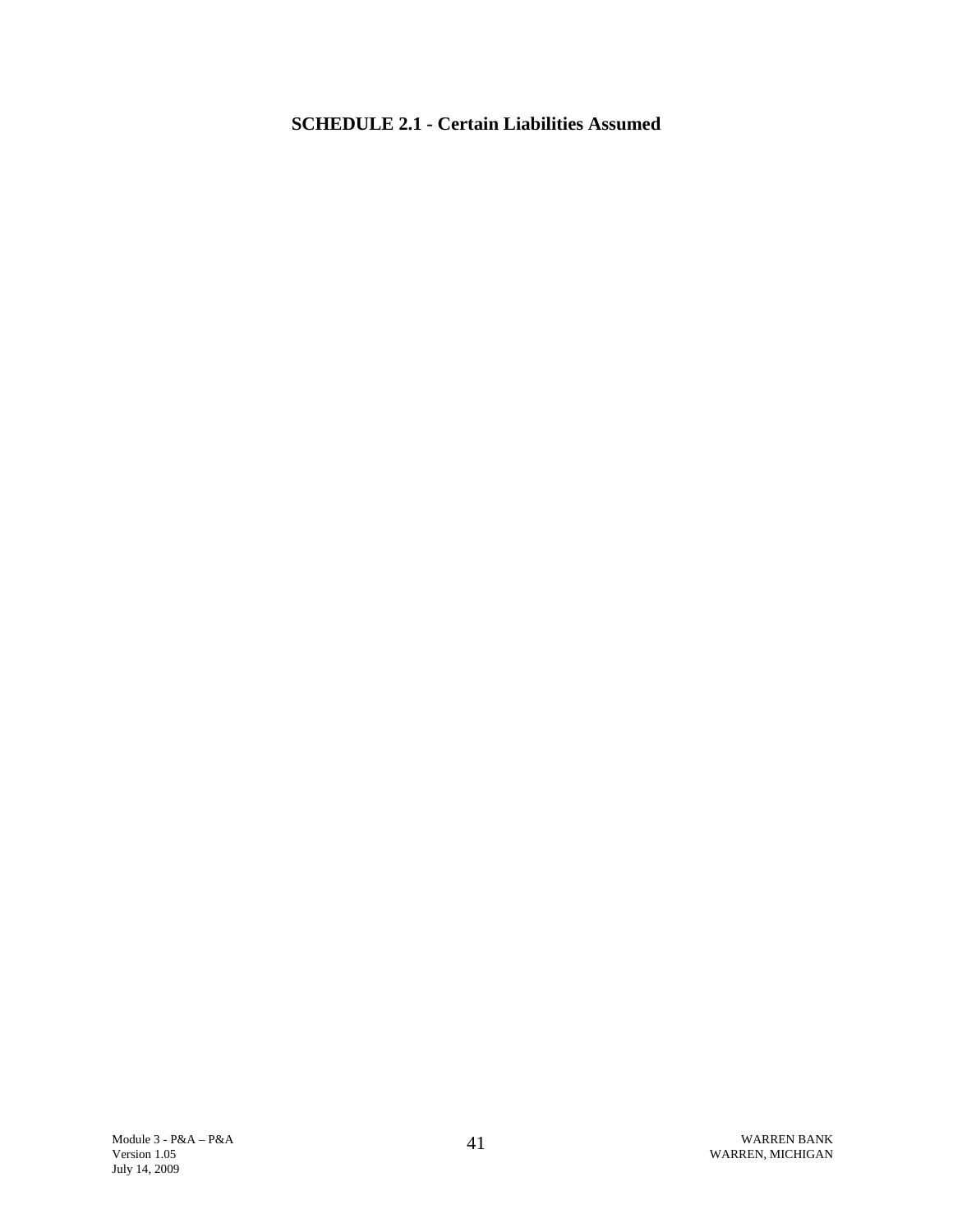SCHEDULE 2.1(a) - Excluded Deposit Liabilty Accounts

## Accounts Excluded from P&A Transaction

#### Warren Bank Warren, MI

Warren Bank of Warren, MI has deposits associated with the Depository Organization (DO) Cede & Co as Nominee for DTC. The DO accounts do not pass to the Assuming Bank and are excluded from the transaction as described in section 2.1 of the P&A Agreement. The attached Schedule 2.1.a DO Detail Report identifies the DO accounts as of the date of the deposit download. This schedule will be updated post closing with data as of Bank Closing date.

(Omitted from this disclosure)

 $\mathcal{A}$ 

 $\sim$ 

 $\hat{\mathcal{L}}$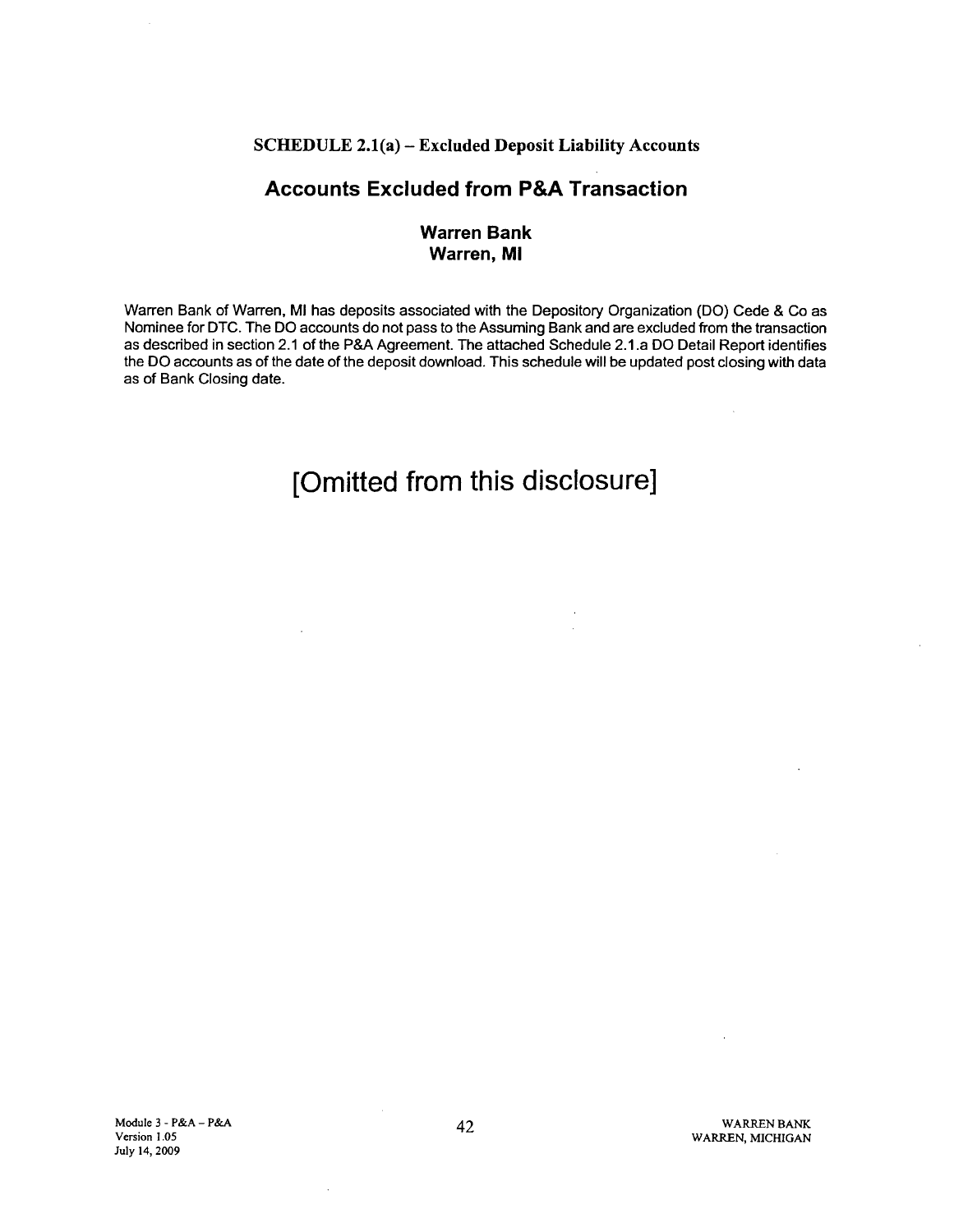**SCHEDULE 3.1 - Certain Assets Purchased**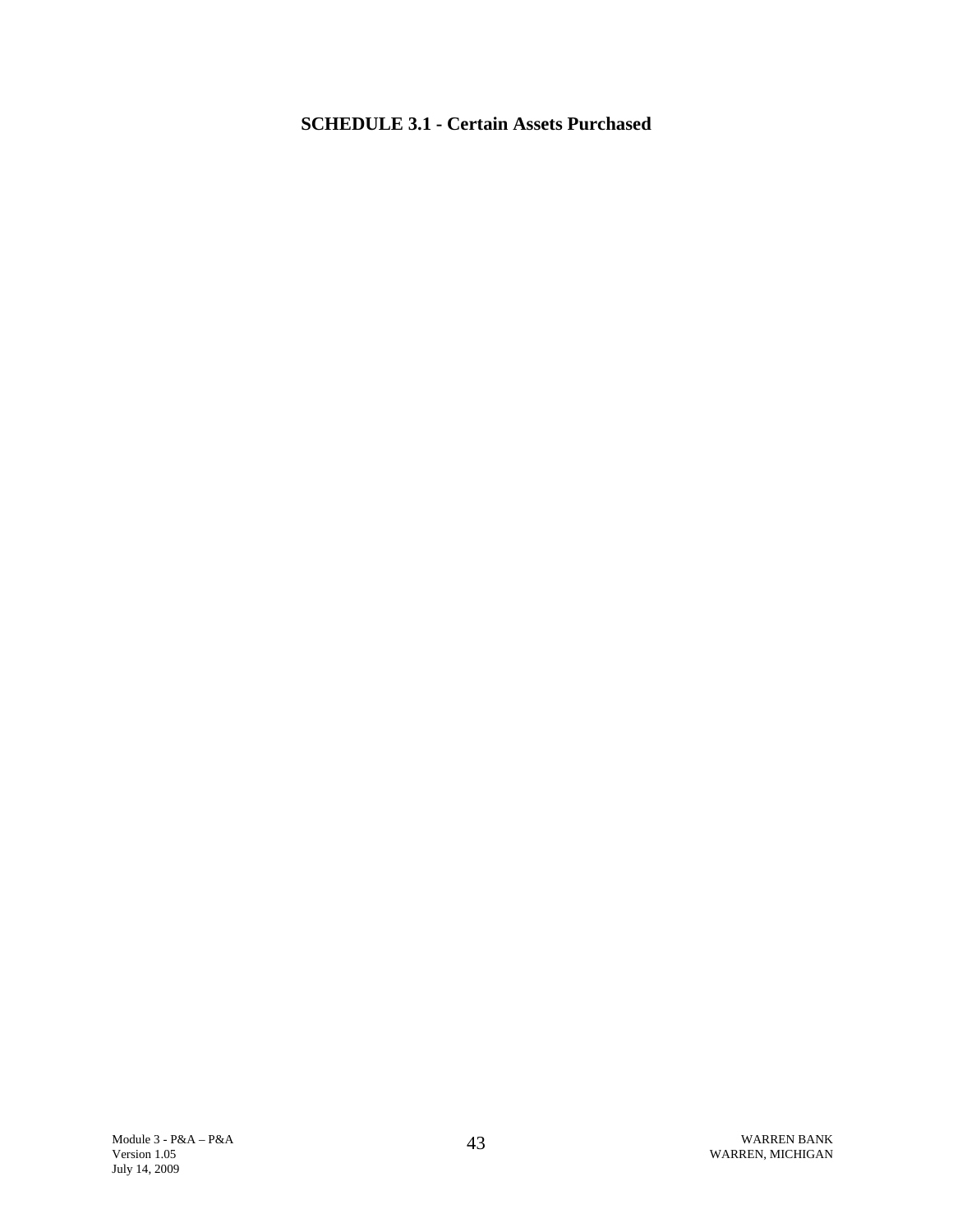### **SCHEDULE 3.1(e) - Loans Secured, In Whole or In Part, By Assumed Deposits or Deposits at Other Depository Institutions**

## **SEE ATTACHED LIST**

## **TO BE FURNISHED POST CLOSING**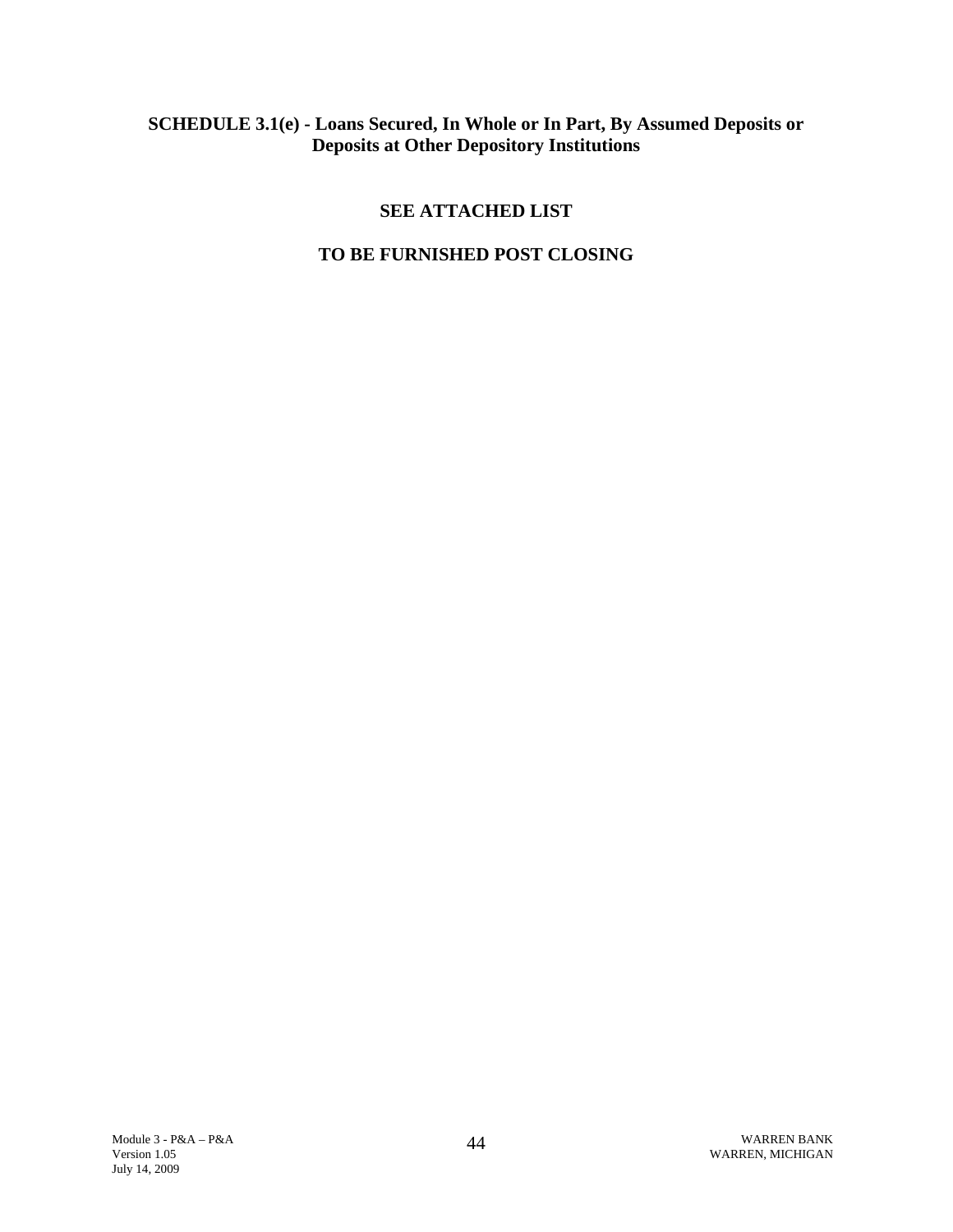**SCHEDULE 3.1(i) - Acquired Subsidiaries** 

**NONE**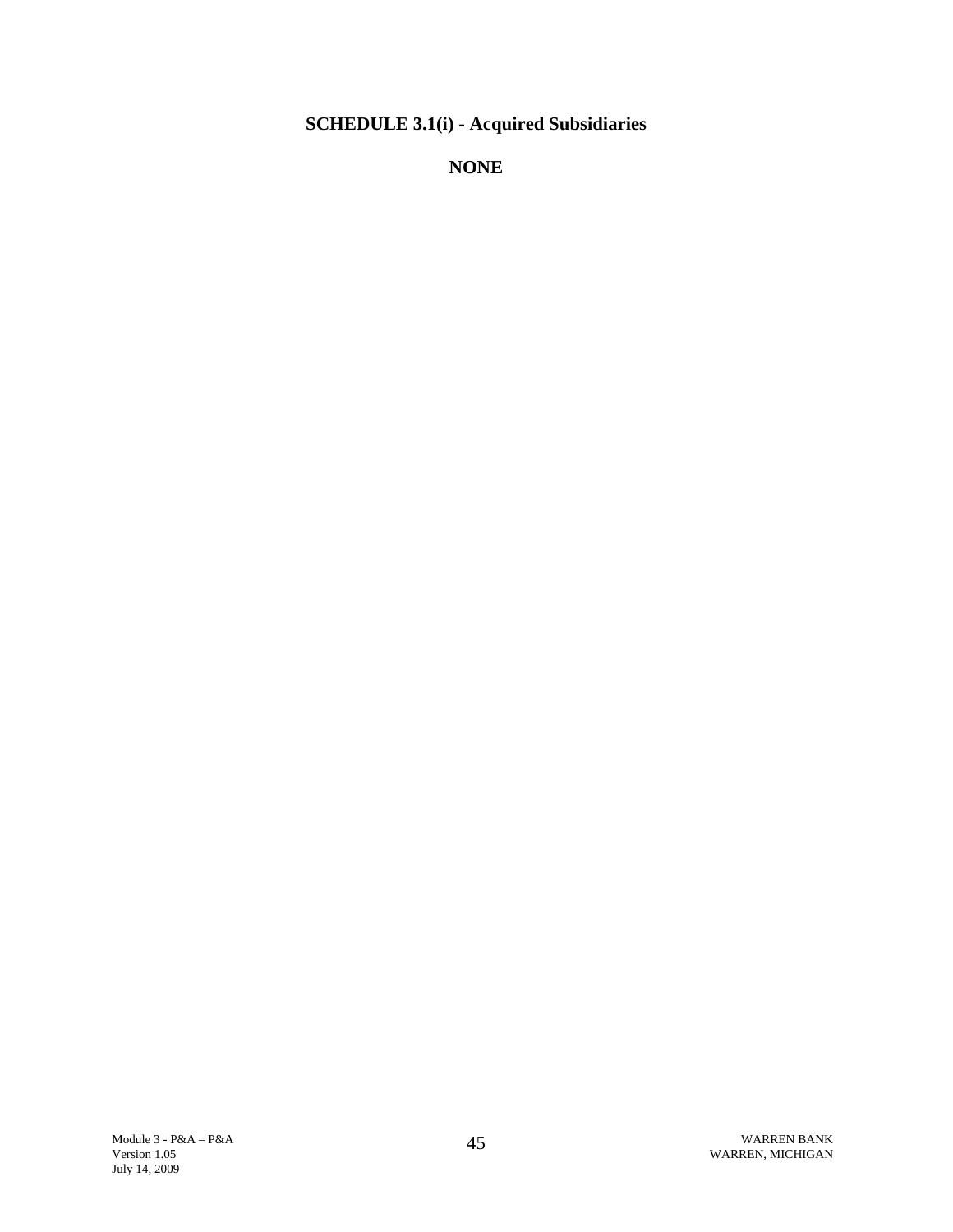## **SCHEDULE 3.2 - Purchase Price of Assets or assets**

| (a)                                      | cash and receivables from depository<br>institutions, including cash items in the<br>process of collection, plus<br>interest thereon: | <b>Book Value</b>               |  |
|------------------------------------------|---------------------------------------------------------------------------------------------------------------------------------------|---------------------------------|--|
| (b)                                      | securities (exclusive of the capital stock of<br>Acquired Subsidiaries), plus interest<br>thereon:                                    | As provided in Section $3.2(b)$ |  |
| (c)                                      | federal funds sold and repurchase<br>agreements, if any, including interest<br>thereon:                                               | <b>Book Value</b>               |  |
| (d)                                      | Omitted                                                                                                                               |                                 |  |
| (e)                                      | Loans purchased pursuant to Section $3.1(e)$ :                                                                                        | <b>Book Value</b>               |  |
| (f)                                      | credit card business, if any, including all<br>outstanding extensions of credit:                                                      | <b>Book Value</b>               |  |
| (g)                                      | Safe Deposit Boxes and related business,<br>safekeeping business and trust business, if<br>any:                                       | Fair Market Value               |  |
| (h)                                      | Records and other documents:                                                                                                          | <b>Book Value</b>               |  |
| (i)                                      | capital stock of any Acquired Subsidiaries:                                                                                           | <b>Fair Market Value</b>        |  |
| (j)                                      | amounts owed to the Failed Bank by any<br><b>Acquired Subsidiary:</b>                                                                 | Fair Market Value               |  |
| (k)                                      | assets securing Deposits of public money, to<br>the extent not otherwise purchased<br>hereunder:                                      | Fair Market Value               |  |
| (1)                                      | Overdrafts of customers:                                                                                                              | <b>Book Value</b>               |  |
| assets subject to an option to purchase: |                                                                                                                                       |                                 |  |
| (a)                                      | <b>Bank Premises:</b>                                                                                                                 | Fair Market Value               |  |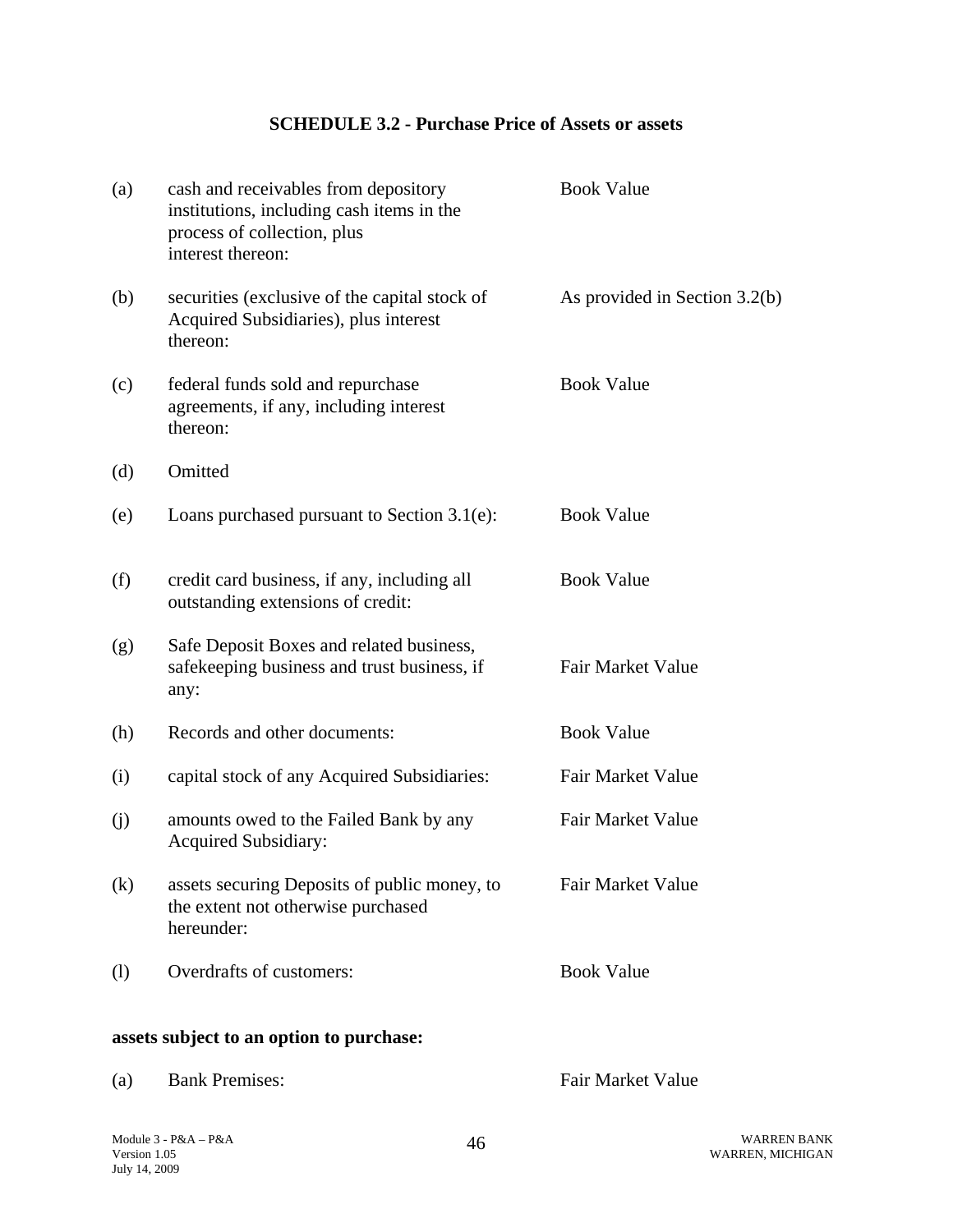- (b) Furniture and Equipment: Fair Market Value
- 
- (d) Other Equipment: Fair Market Value

(c) Fixtures: Fair Market Value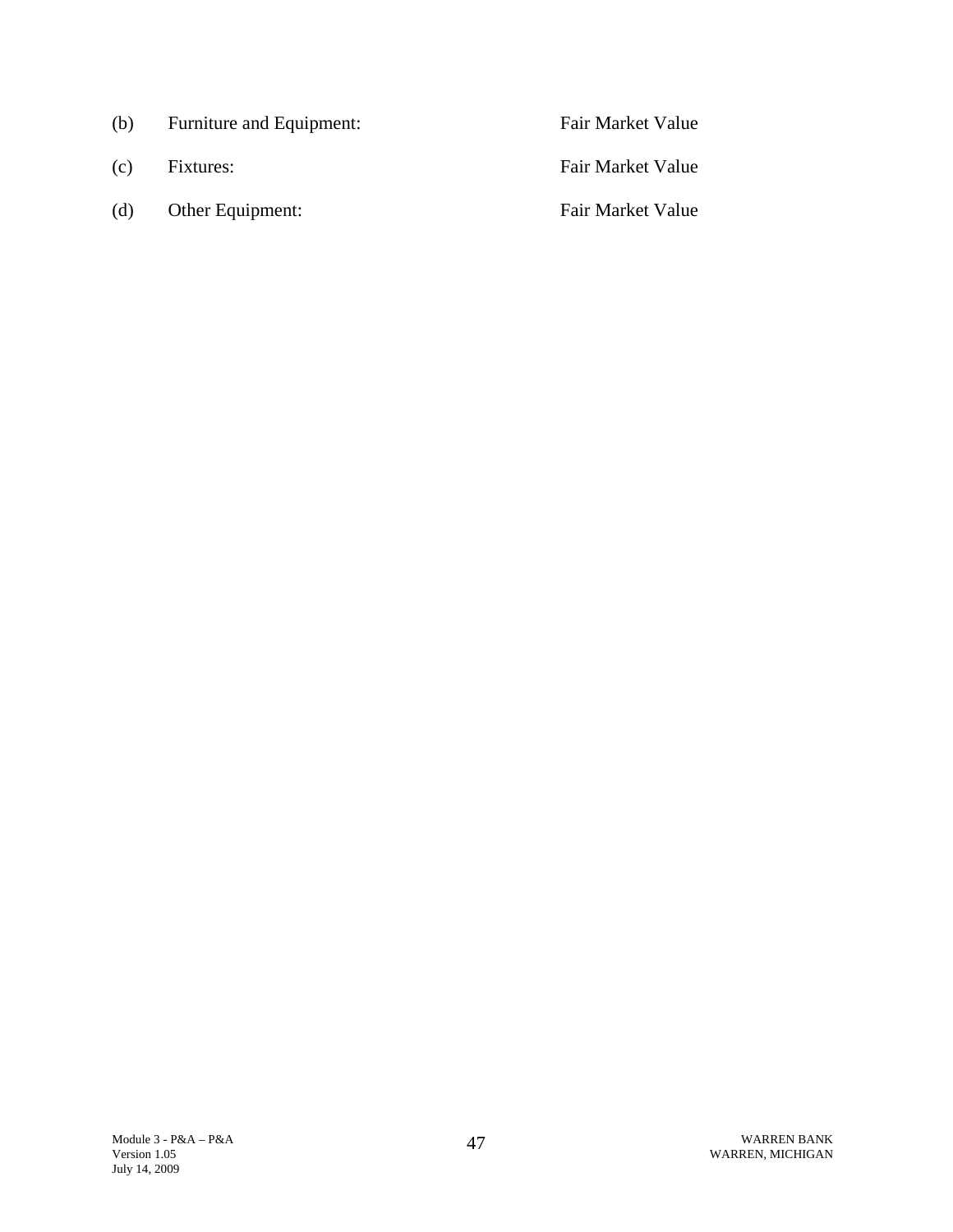## **SCHEDULE 3.5(k) - Securities Not Purchased**

## **AS SPECIFIED IN SECTION 3.5**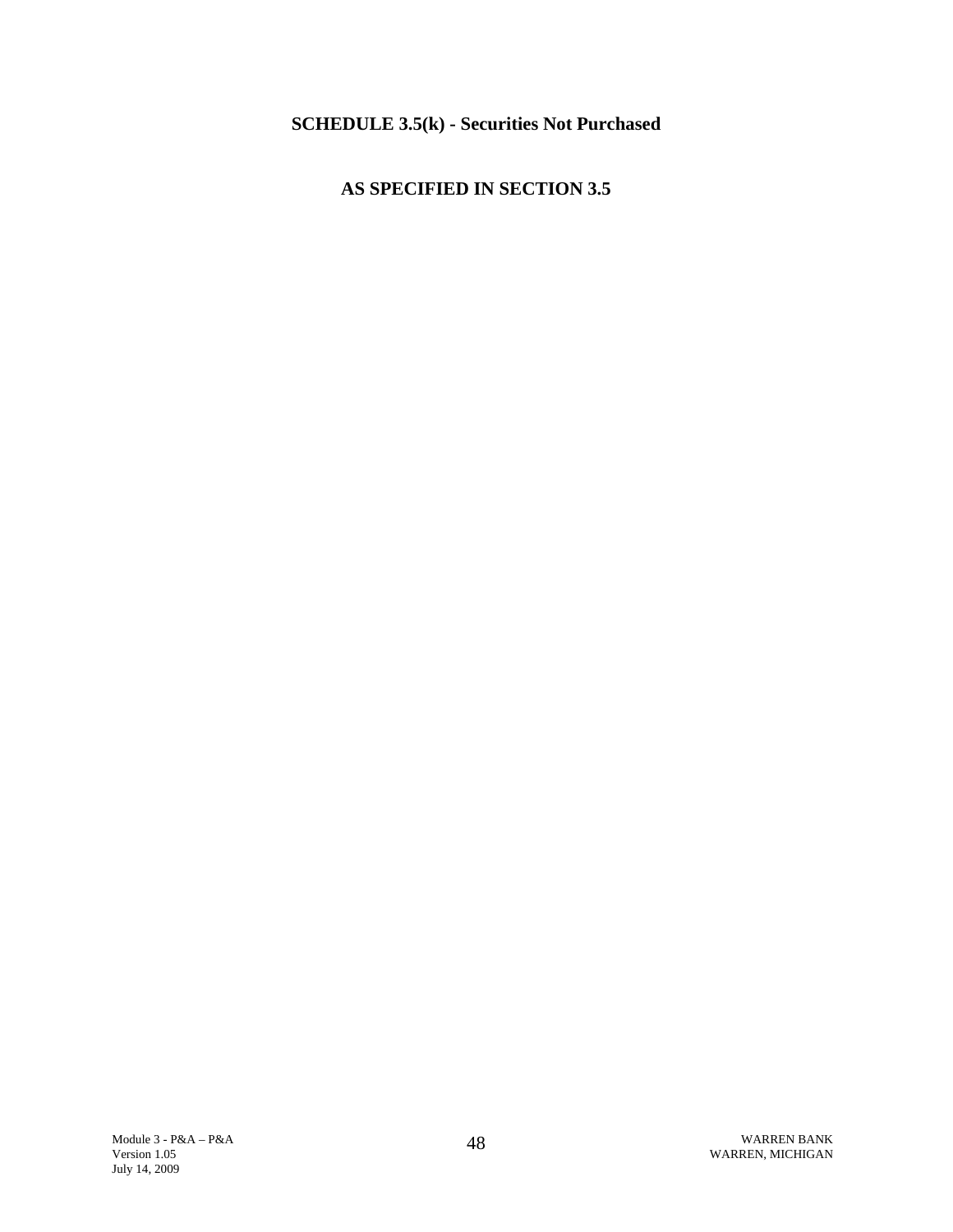### **SCHEDULE 7 -Accounts Excluded from Calculation of Deposit Franchise Bid Premium**

### **Warren Bank Warren MI**

The accounts identified below will pass to the Assuming Bank (unless otherwise noted). When calculating the premium to be paid on Assumed Deposits in a P&A transaction, the FDIC will exclude the following categories of deposit accounts:

| <b>Category</b> | <b>Description</b>                                  | <b>Amount</b>   |
|-----------------|-----------------------------------------------------|-----------------|
|                 | <b>Non-DO Brokered Deposits</b>                     |                 |
|                 | <b>CDARS</b>                                        |                 |
| Ш               | <b>Market Place Deposits</b>                        | \$62,226,917.20 |
|                 | Total deposits excluded from Calculation of premium | \$62,226,917,20 |
|                 |                                                     |                 |

### **Category Description**

#### **I. Brokered Deposits**

Brokered deposit accounts are accounts for which the "depositor of record" is an agent, nominee, or custodian who deposits funds for a principal or principals to whom "pass-through" deposit insurance coverage may be extended. The FDIC separates brokered deposit accounts into 2 categories: 1) Depository Organization (DO) Brokered Deposits and 2) Non-Depository Organization (Non-DO) Brokered Deposits. This distinction is made by the FDIC to facilitate our role as Receiver and Insurer. These terms will not appear on other "brokered deposit" reports generated by the institution.

Non-DO Brokered Deposits pass to the Assuming Bank, but are excluded from Assumed Deposits when the deposit premium is calculated. Please see the attached "Schedule 7 Non-DO Broker Deposit Detail Report" for a listing of these accounts. This list will be updated post closing with balances as of Bank Closing date.

DO Brokered Deposits (Cede & Co as Nominee for DTC), are typically excluded from Assumed Deposits in the P&A transaction. A list of these accounts is provided on "Schedule 2.1 DO Brokered Deposit Detail Report". If, however, the terms of a particular transaction are altered and the DO Brokered Deposits pass to the Assuming Bank, they will not be included in Assumed Deposits for purposes of calculating the deposit premium.

#### **II. CDARS**

CDARS deposits pass to the Assuming Bank, but are excluded from Assumed Deposits when the deposit premium is calculated.

Warren Bank did not participate in the CDARS program as of the date of the deposit download. If CDARS deposits are taken between the date of the deposit download and the Bank Closing Date, they will be identified post closing and made part of Schedule 7 to the P&A Agreement.

#### **III. Market Place Deposits**

"Market Place Deposits" is a description given to deposits that may have been solicited via a money desk, internet subscription service (for example, Qwickrate), or similar programs.

Warren Bank does have Qwickrate deposits as identified above. The Qwickrate deposits are reported as time deposits in the Call Report. Warren Bank uses "Branch 4" on their system to identify both brokered and Qwickrate deposits. Please see the attached Schedule 7 – Qwickrate Deposit Detail Report for a listing of these accounts as of June 8, 2009. This list will be updated post closing with balances as of Bank Closing date.

This schedule provides account categories and balances as of the date of the deposit download, or as indicated. The deposit franchise bid premium will be calculated using account categories and balances as of Bank Closing Date that are reflected in the general ledger or subsystem as described above. The final numbers for Schedule 7 will be provided post closing.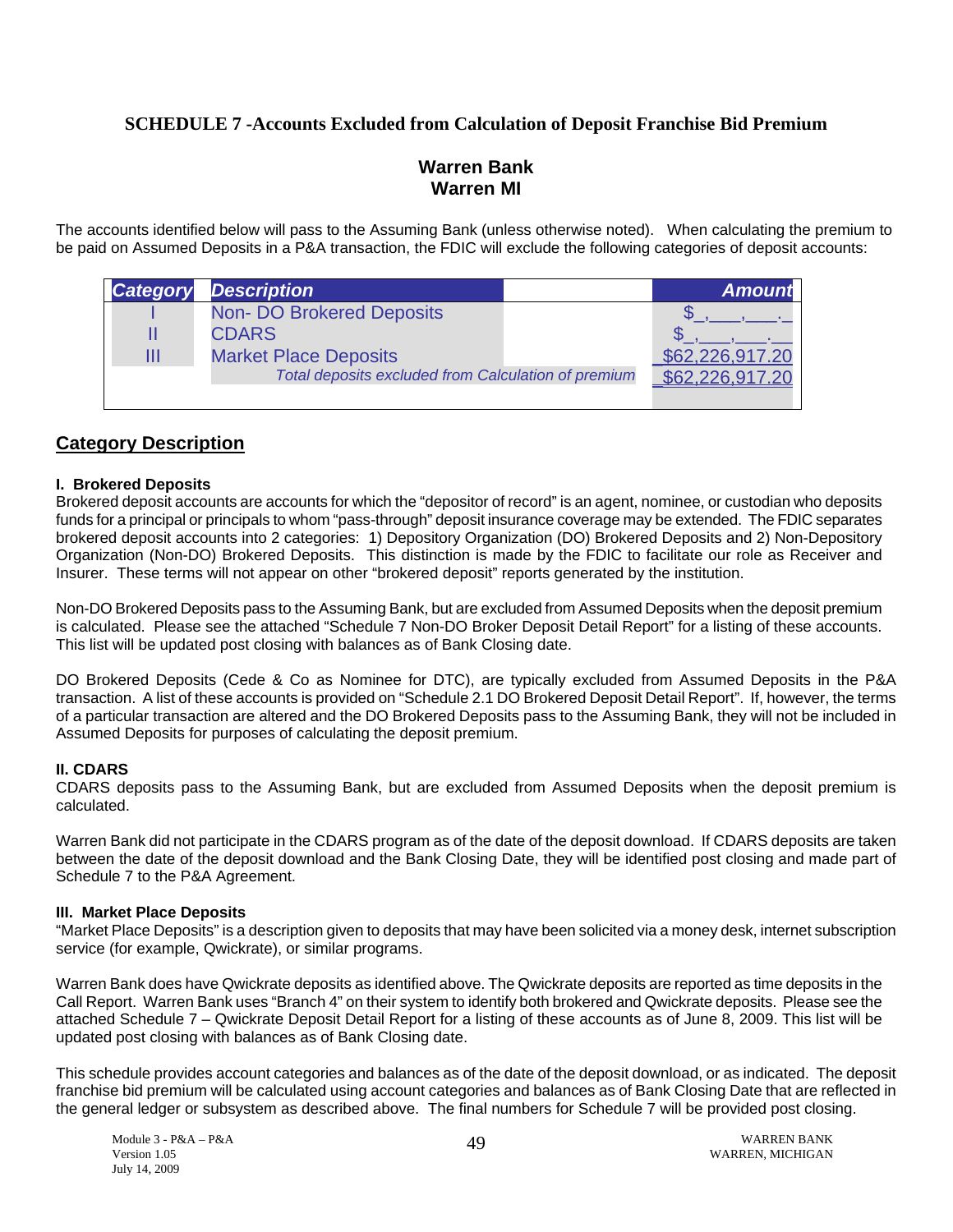$\sim$ 

 $\ddot{\phantom{0}}$ 

 $\ddot{\phantom{a}}$ 

 $\mathcal{L}_{\mathcal{L}}$ 

 $\ddot{\phantom{a}}$ 

 $\ddot{\phantom{0}}$ 

 $\bar{\mathcal{A}}$ 

 $\sim 10$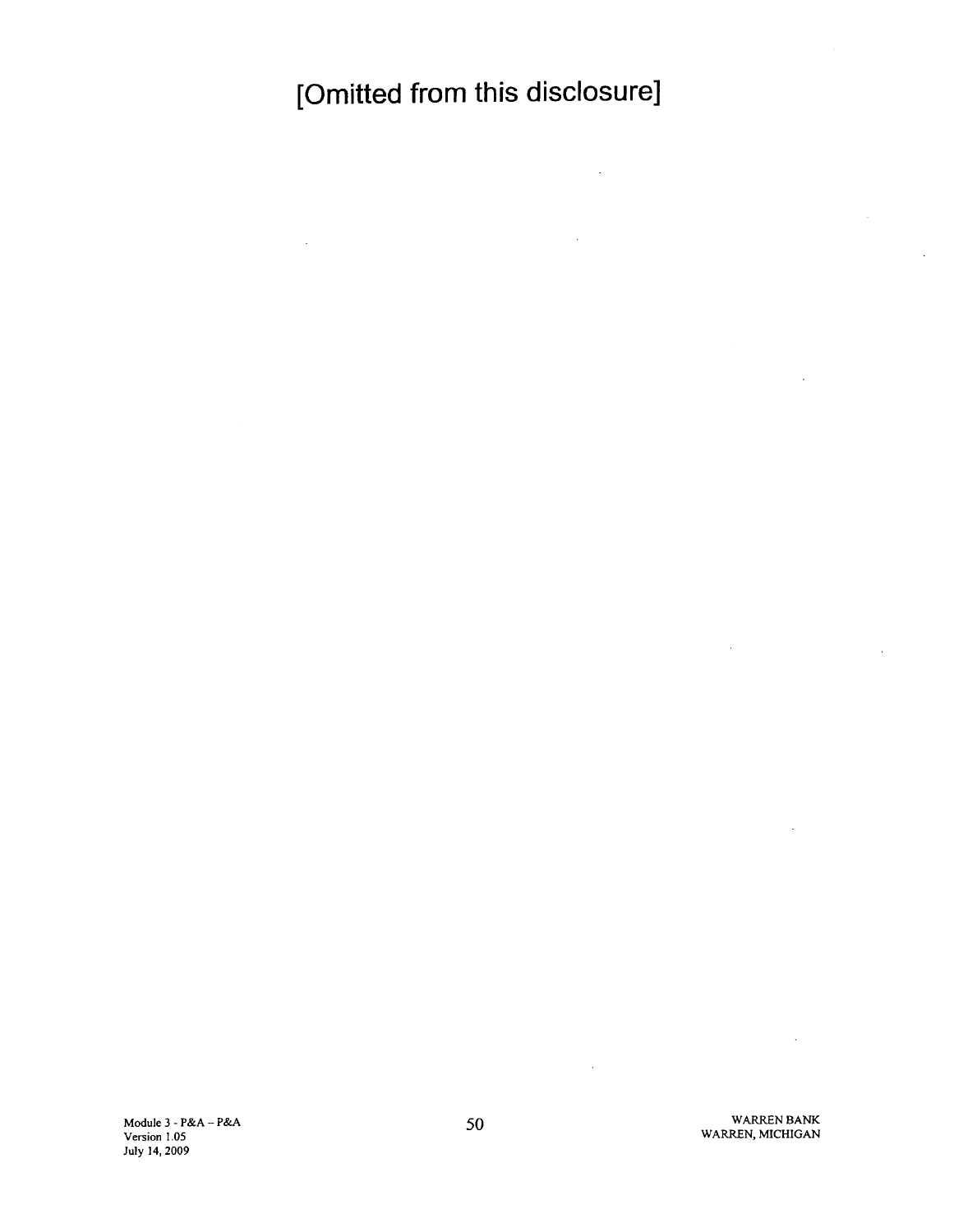$\mathcal{L}^{\mathcal{L}}$ 

 $\ddot{\phantom{a}}$ 

 $\ddot{\phantom{0}}$ 

 $\mathbf{r}$ 

 $\bar{z}$ 

 $\bar{z}$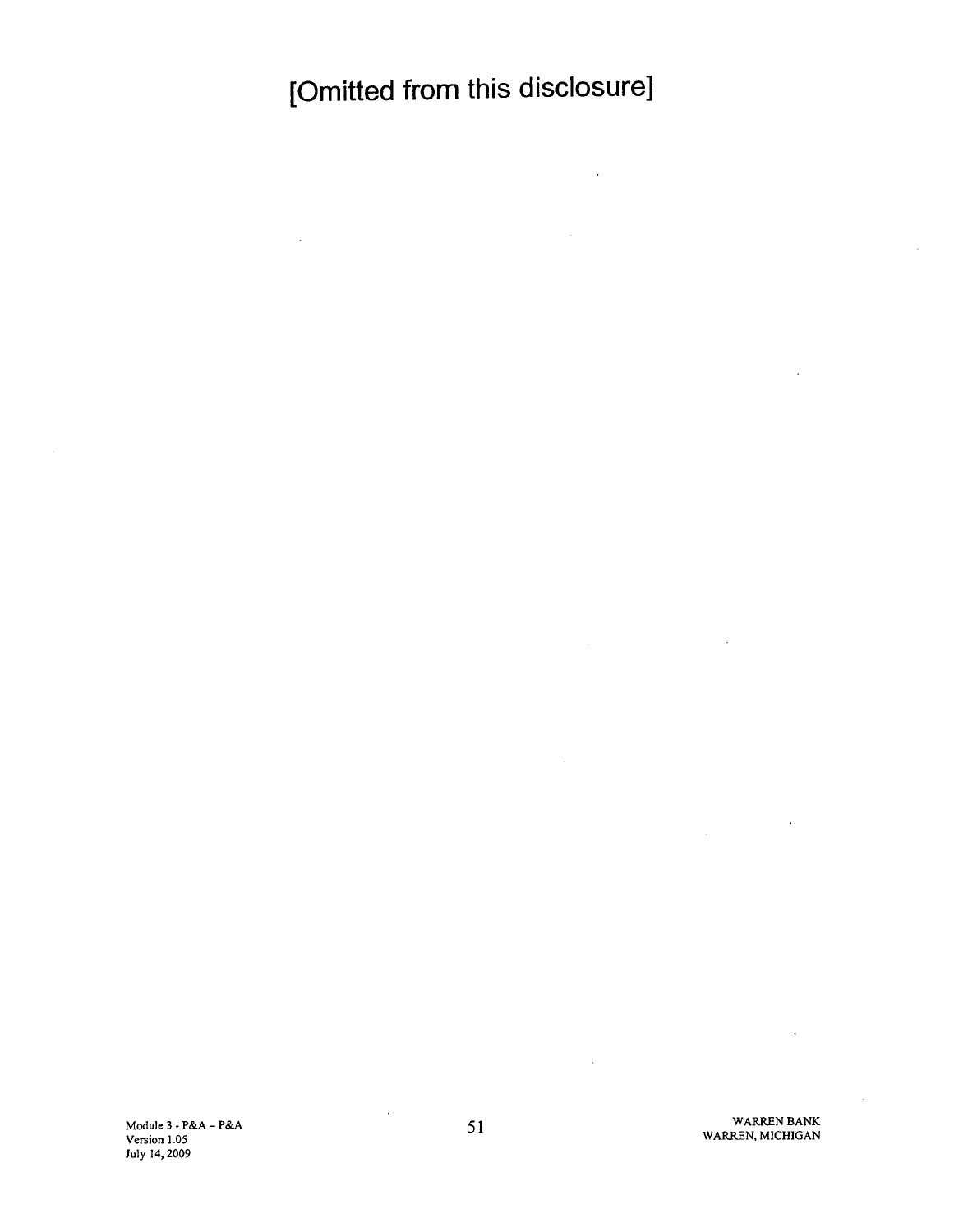$\mathcal{L}(\mathcal{A})$  and  $\mathcal{L}(\mathcal{A})$ 

 $\bar{z}$ 

 $\sim 10^{-11}$ 

 $\bar{\mathcal{A}}$ 

 $\sim$ 

 $\bar{z}$ 

 $\sim$ 

 $\sim$ 

 $\sim$ 

 $\sim 10^{11}$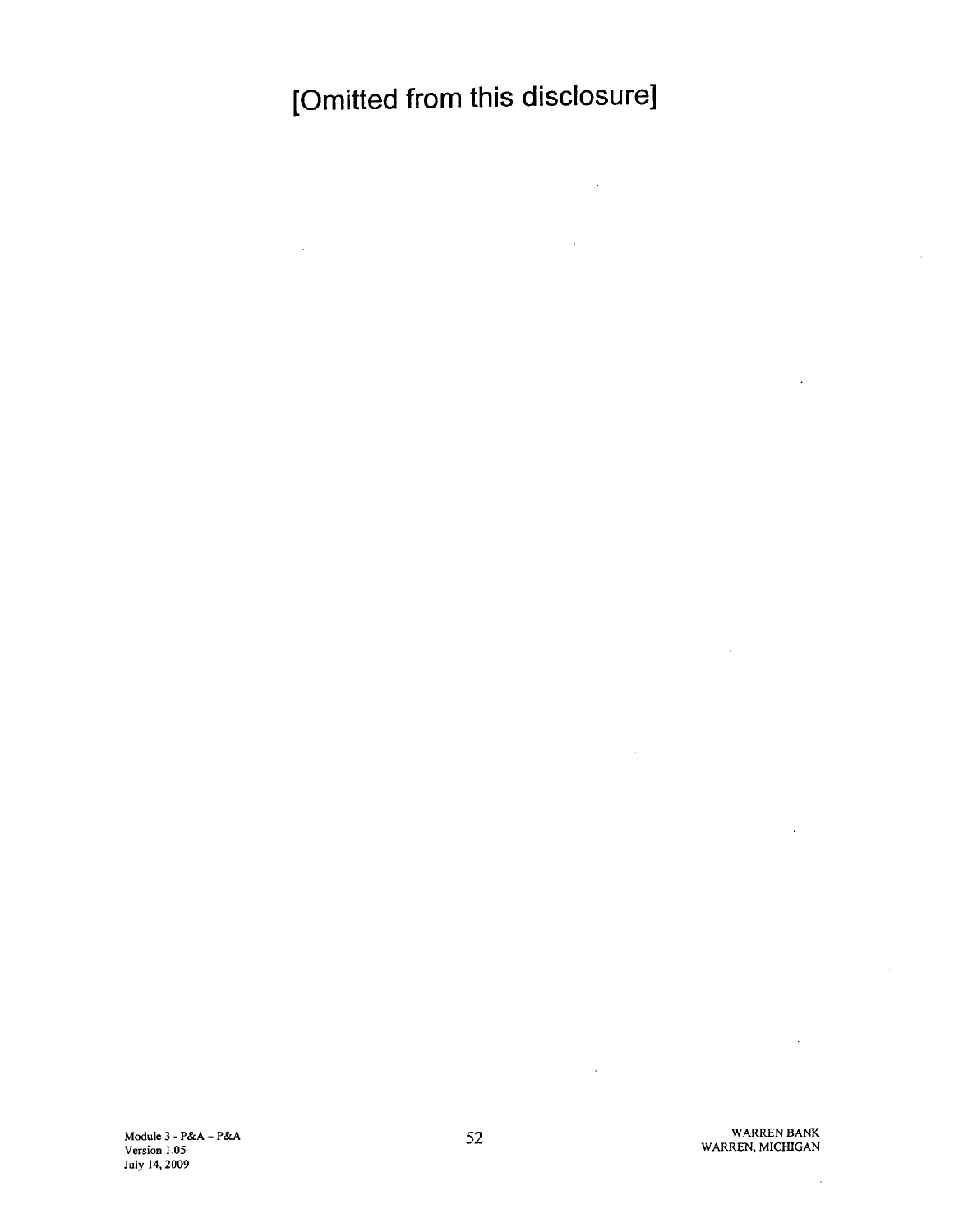$\ddot{\phantom{a}}$ 

 $\ddot{\phantom{a}}$ 

 $\bar{z}$ 

 $\bar{z}$ 

 $\ddot{\phantom{a}}$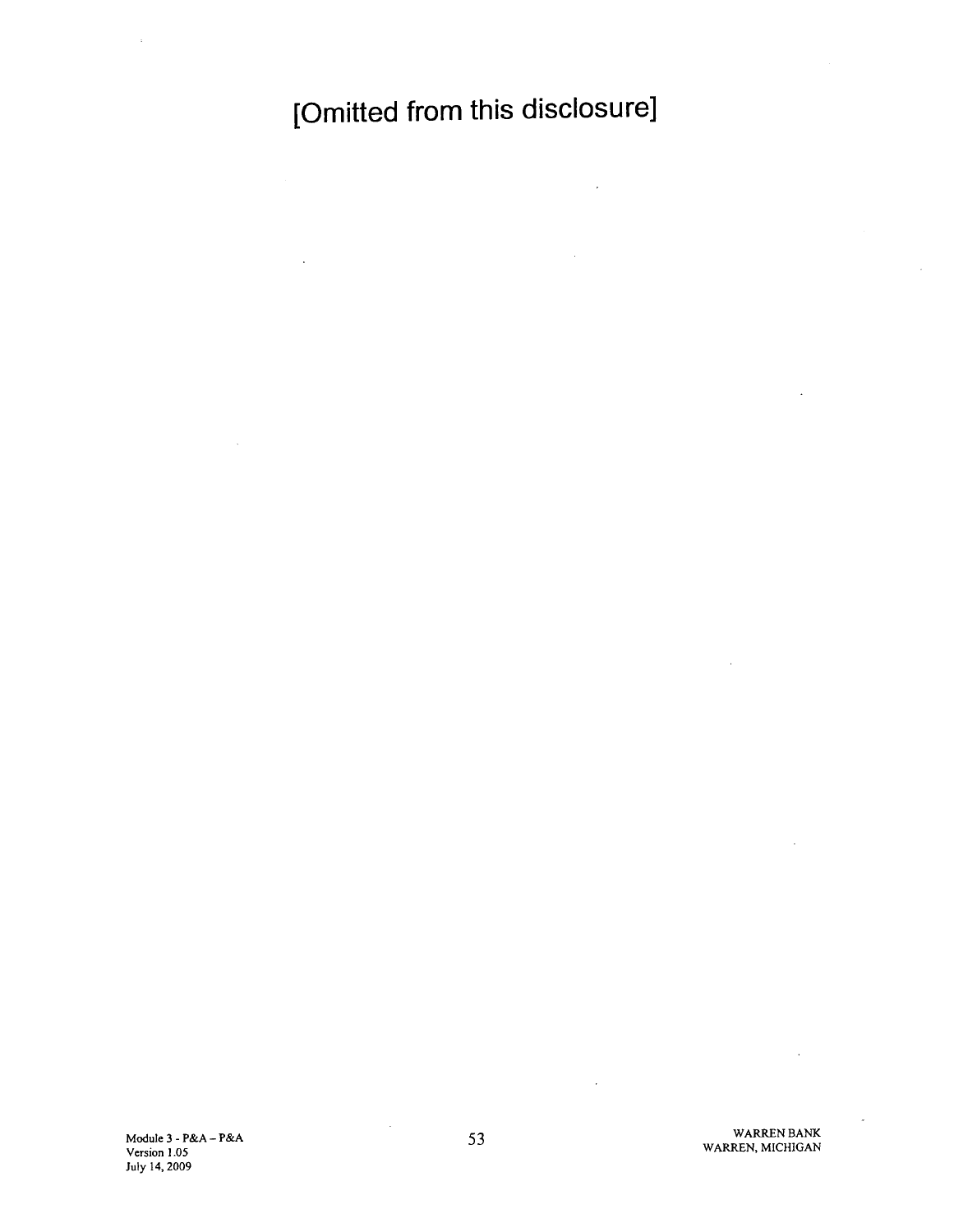$\bar{z}$ 

 $\ddot{\phantom{a}}$ 

 $\ddot{\phantom{a}}$ 

 $\ddot{\phantom{a}}$ 

 $\label{eq:2} \frac{1}{\sqrt{2}}\left(\frac{1}{\sqrt{2}}\right)^{2} \left(\frac{1}{\sqrt{2}}\right)^{2}$ 

 $\sim 10^{-1}$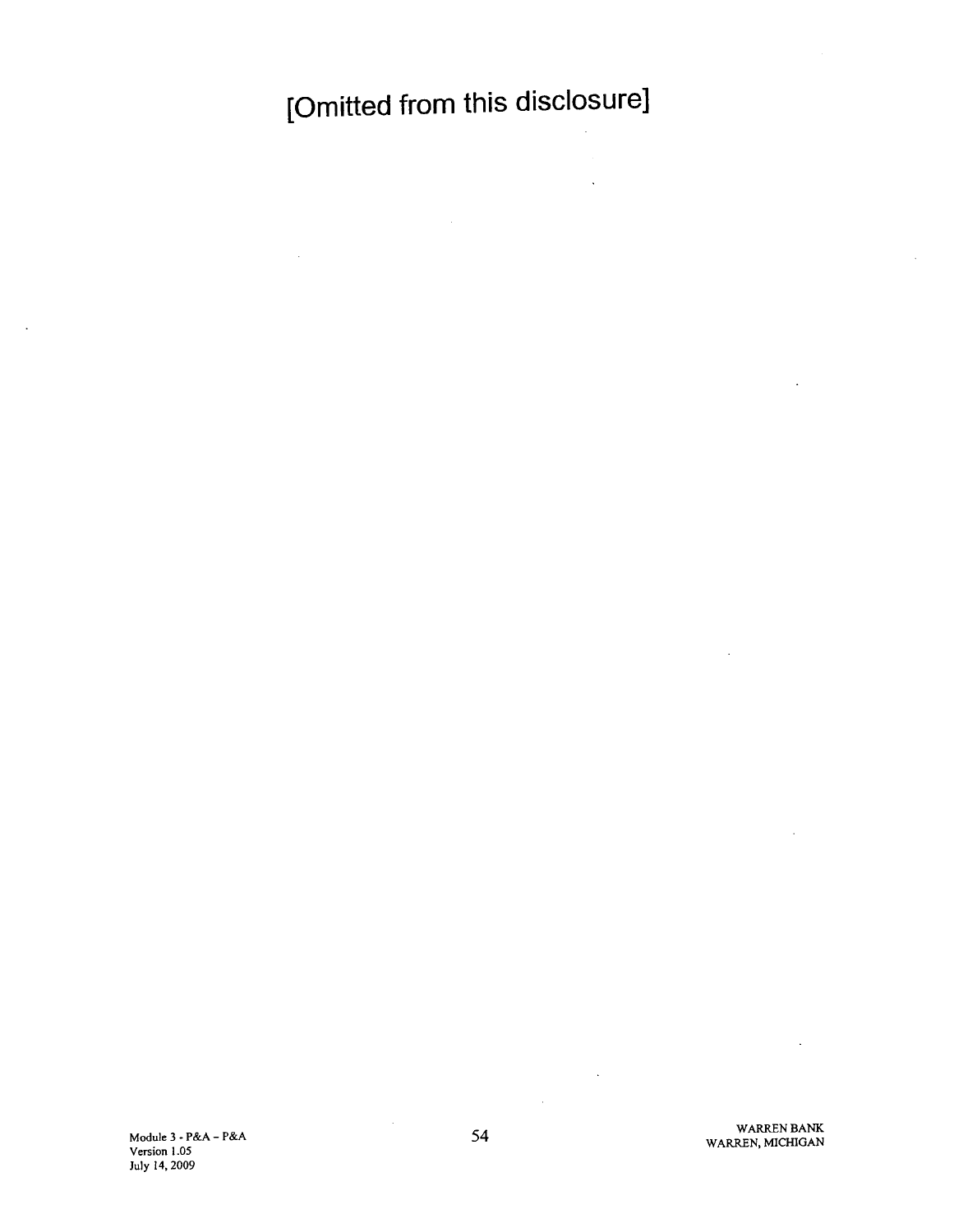$\bar{z}$ 

 $\bar{z}$ 

 $\bar{\mathcal{A}}$ 

 $\ddot{\phantom{0}}$ 

 $\mathcal{A}$ 

 $\cdot$ 

 $\ddot{\phantom{a}}$ 

 $\ddot{\phantom{a}}$ 

 $\mathcal{L}$ 

 $\sim 10^7$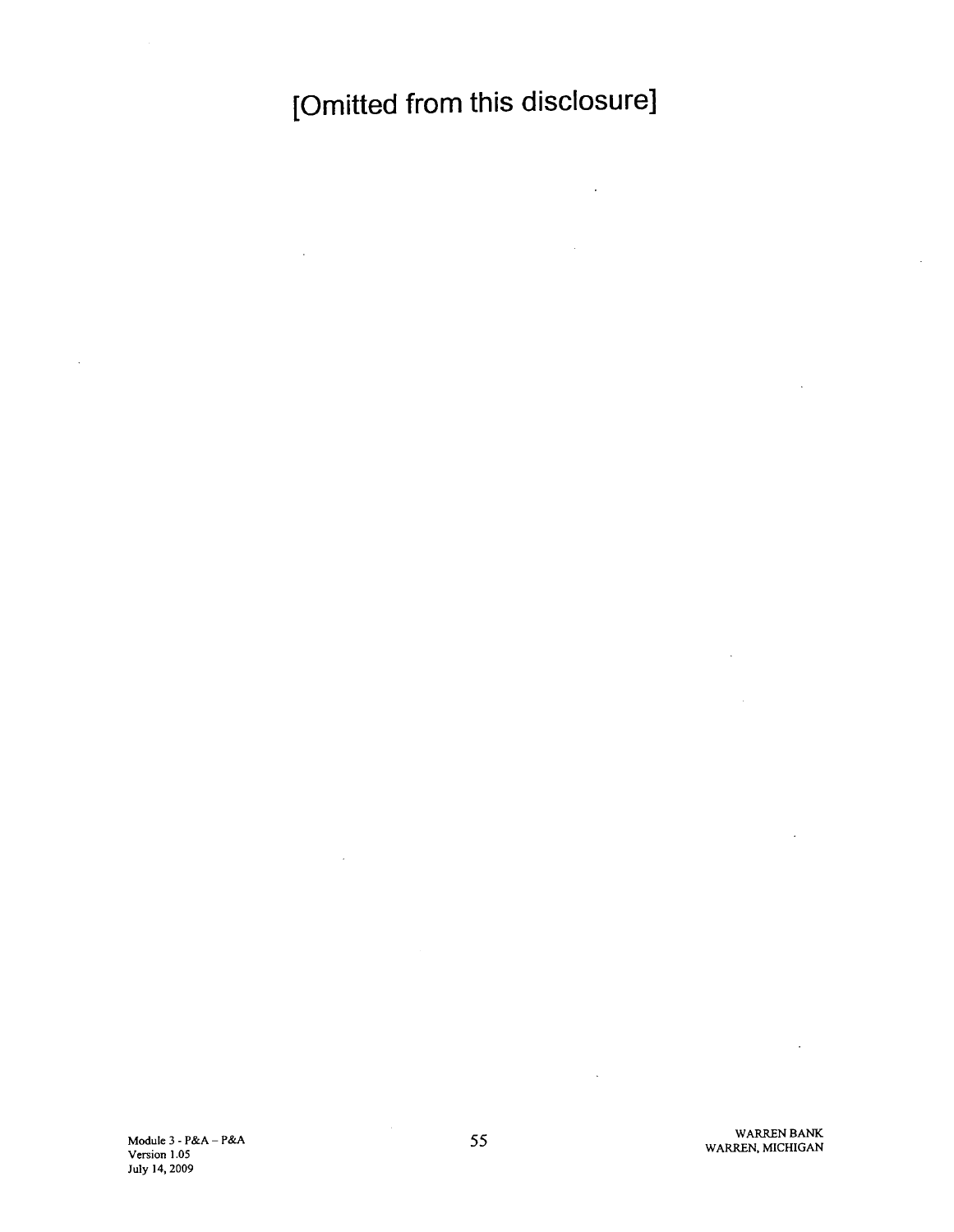$\bar{\mathcal{A}}$ 

 $\lambda$ 

 $\overline{a}$ 

 $\mathcal{L}$ 

 $\ddot{\phantom{a}}$ 

 $\bar{z}$ 

 $\bar{\beta}$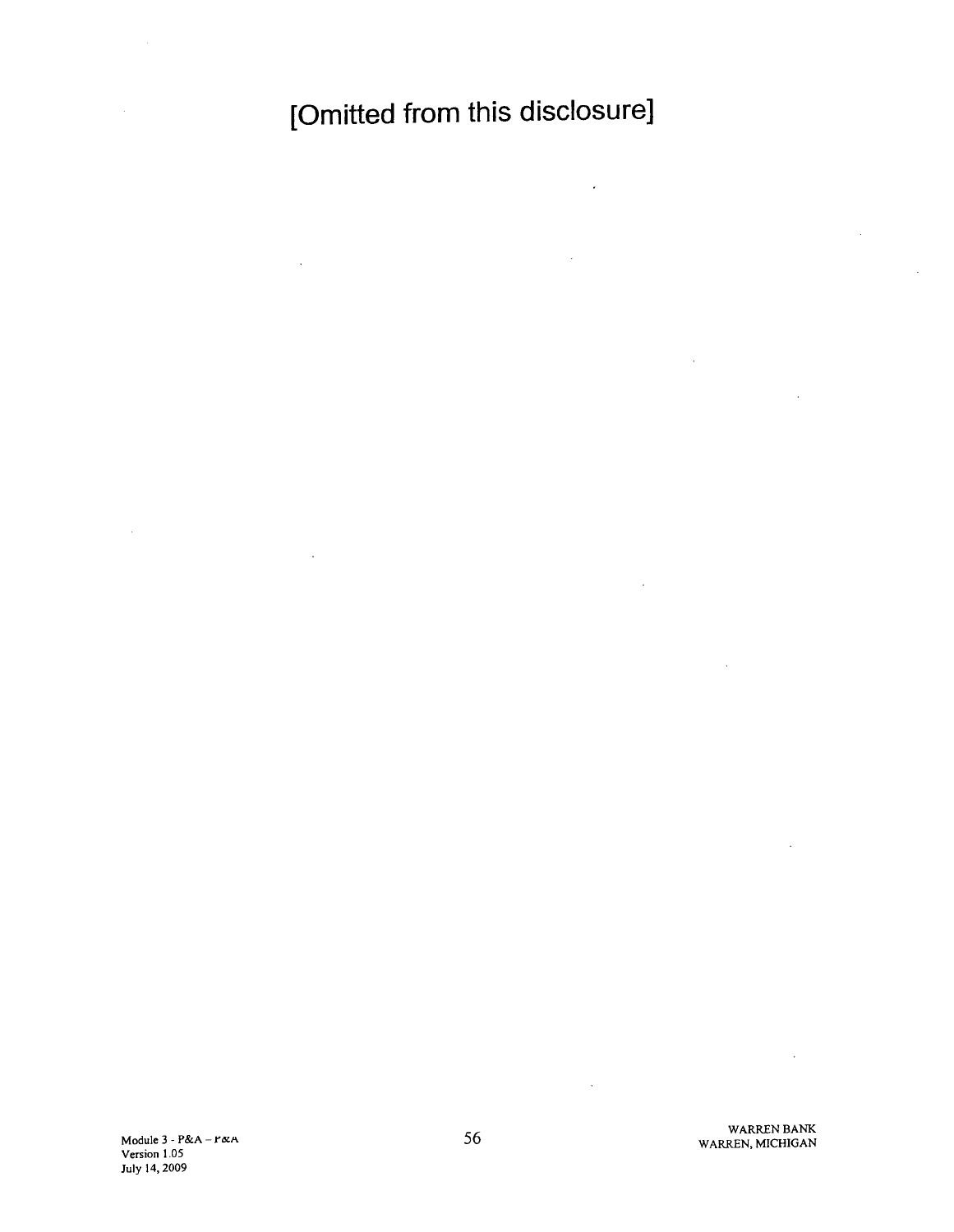$\ddot{\phantom{a}}$ 

 $\sim$ 

 $\sim$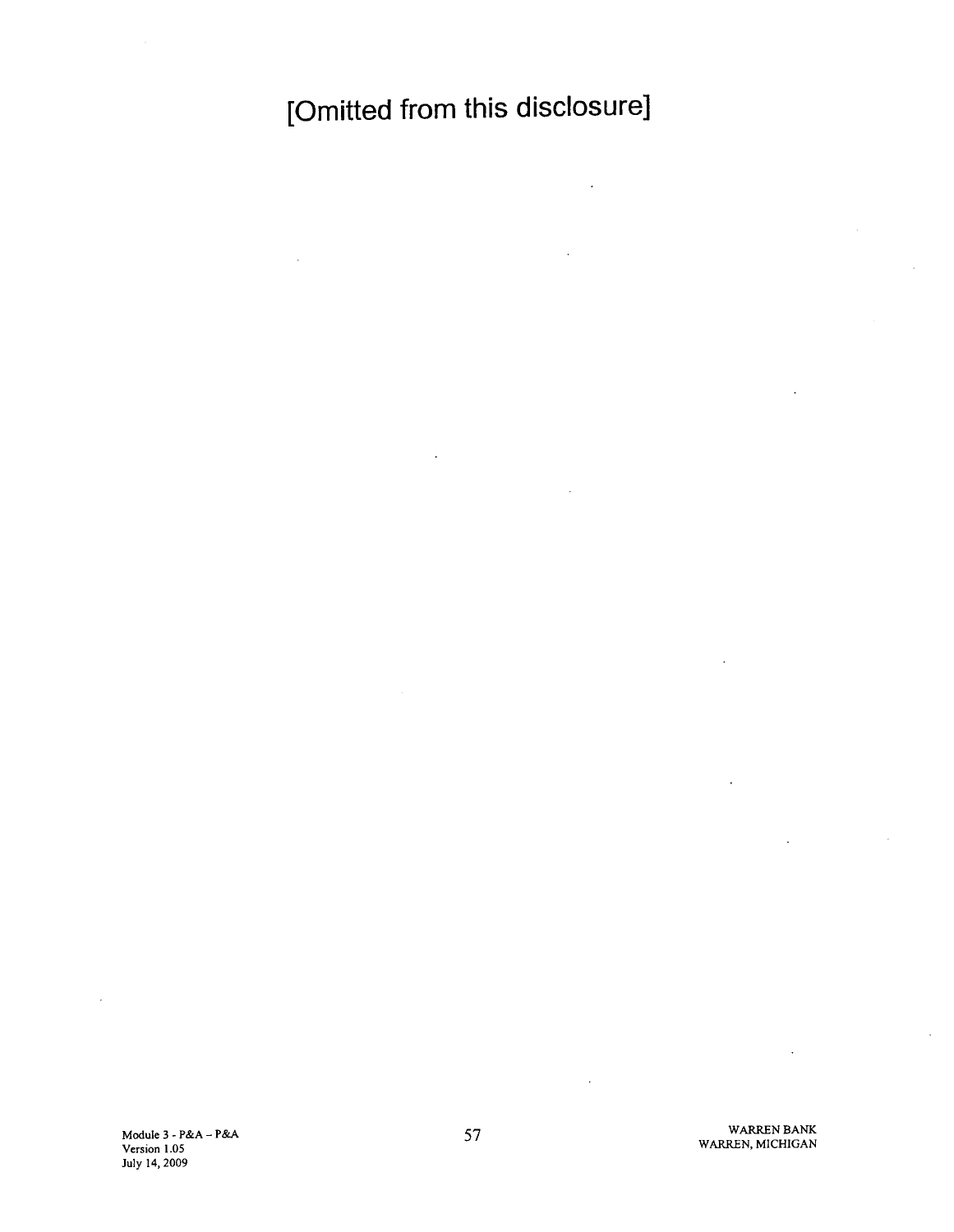$\ddot{\phantom{0}}$ 

 $\overline{\phantom{a}}$ 

 $\ddot{\phantom{a}}$ 

 $\bar{\mathcal{A}}$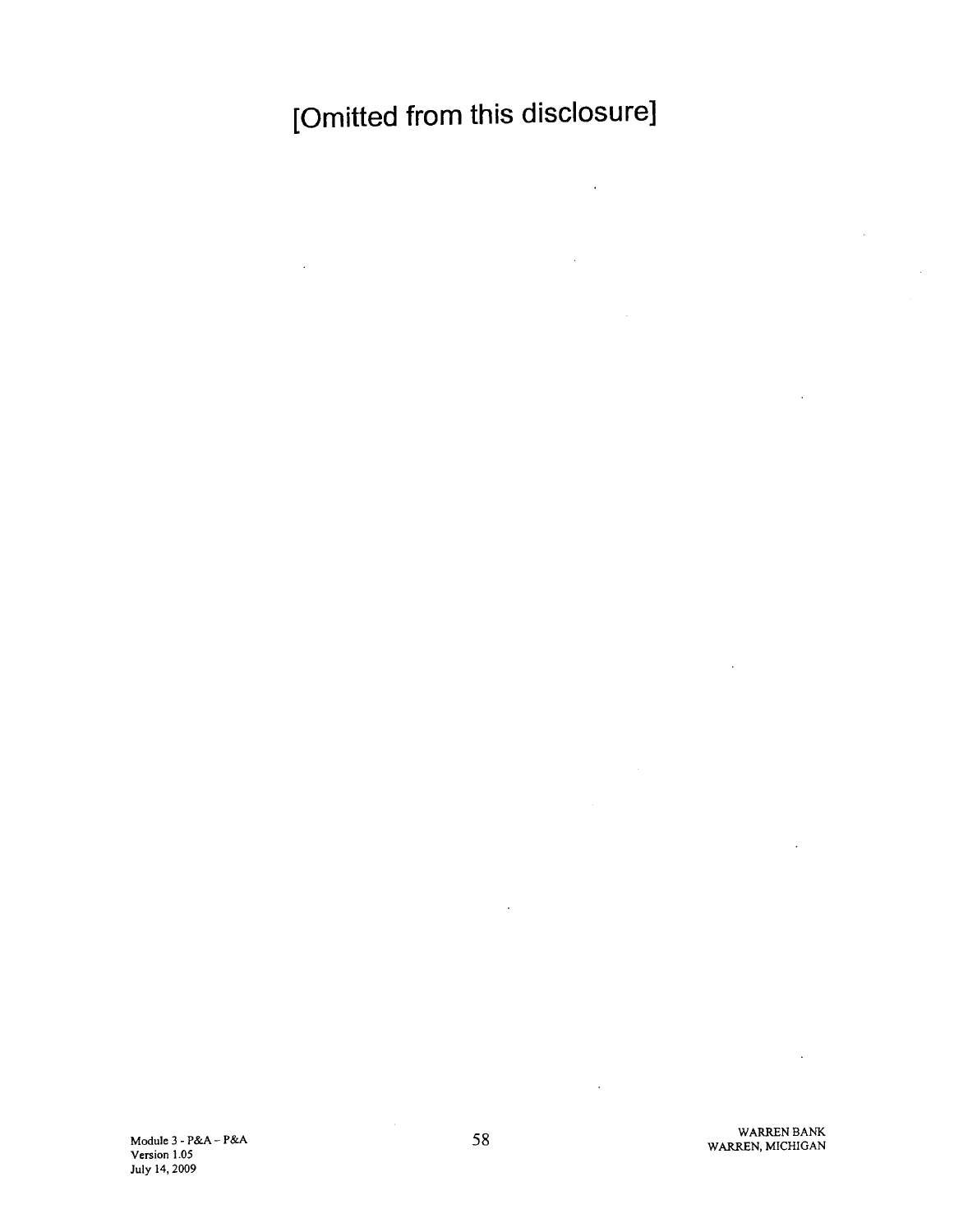$\epsilon$ 

 $\bar{\alpha}$ 

 $\mathcal{L}^{\text{max}}$ 

 $\sim$ 

 $\sim$   $\sim$ 

V.

 $\mathbb{R}^2$ 

 $\ddot{\phantom{a}}$ 

 $\bar{z}$ 

 $\bar{z}$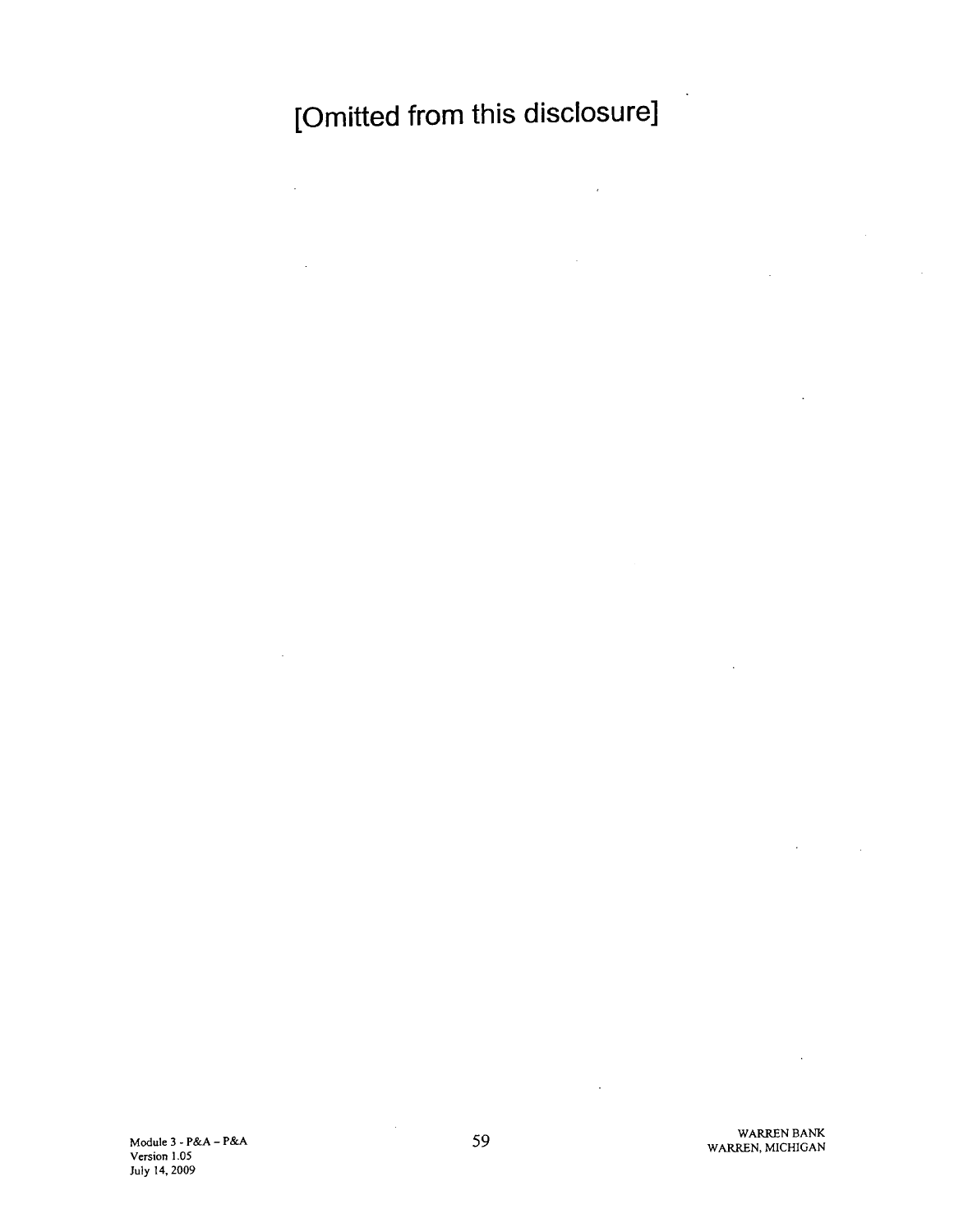$\bar{\beta}$ 

 $\sim$   $\sim$ 

 $\overline{\phantom{a}}$ 

 $\hat{\mathcal{L}}$ 

 $\bar{\mathcal{A}}$ 

 $\mathcal{A}$ 

 $\ddot{\phantom{a}}$ 

 $\ddot{\phantom{a}}$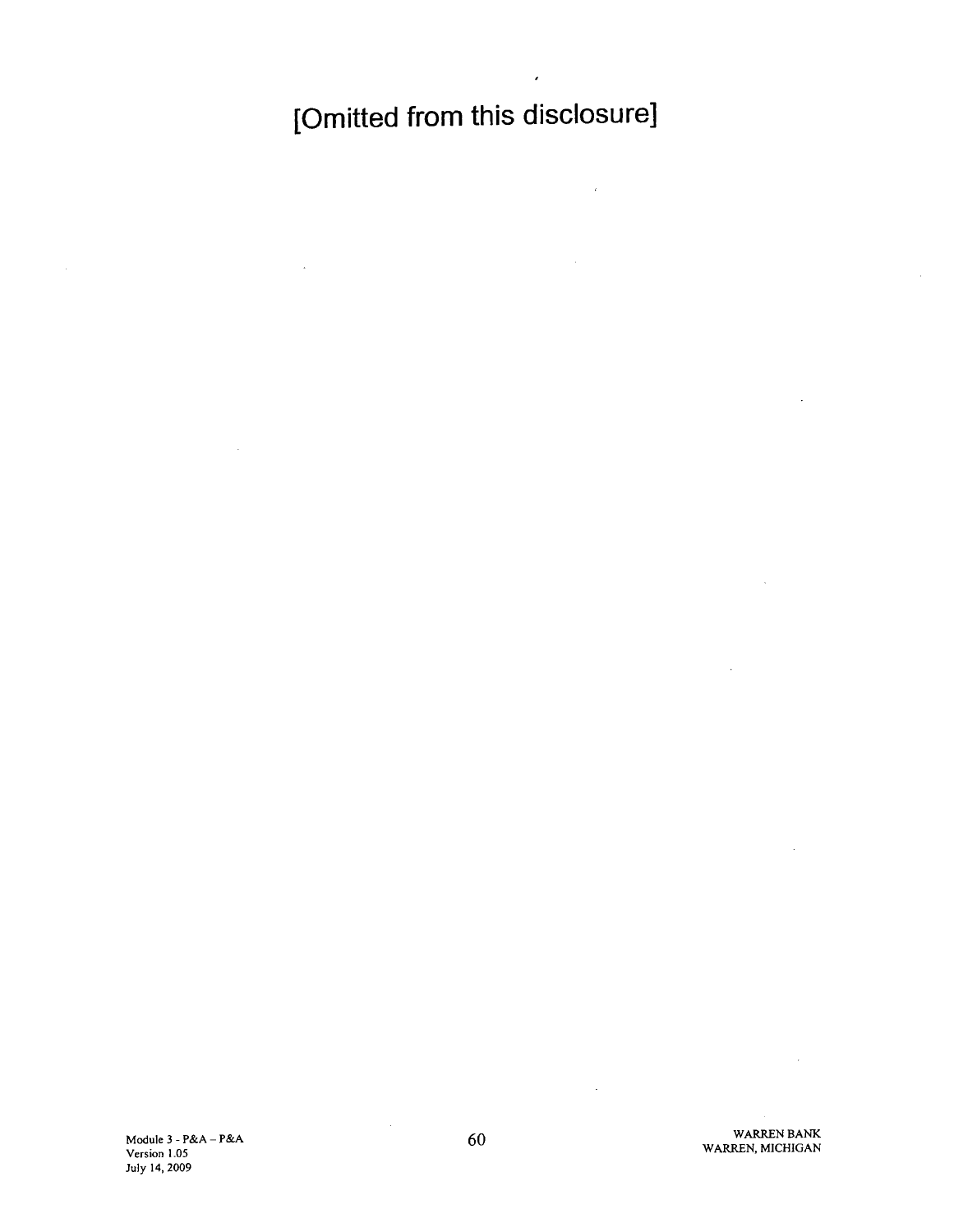$\mathcal{A}$ 

 $\bar{z}$ 

 $\mathbb{R}^2$ 

 $\ddot{\phantom{a}}$ 

 $\bar{\gamma}$ 

 $\overline{\phantom{a}}$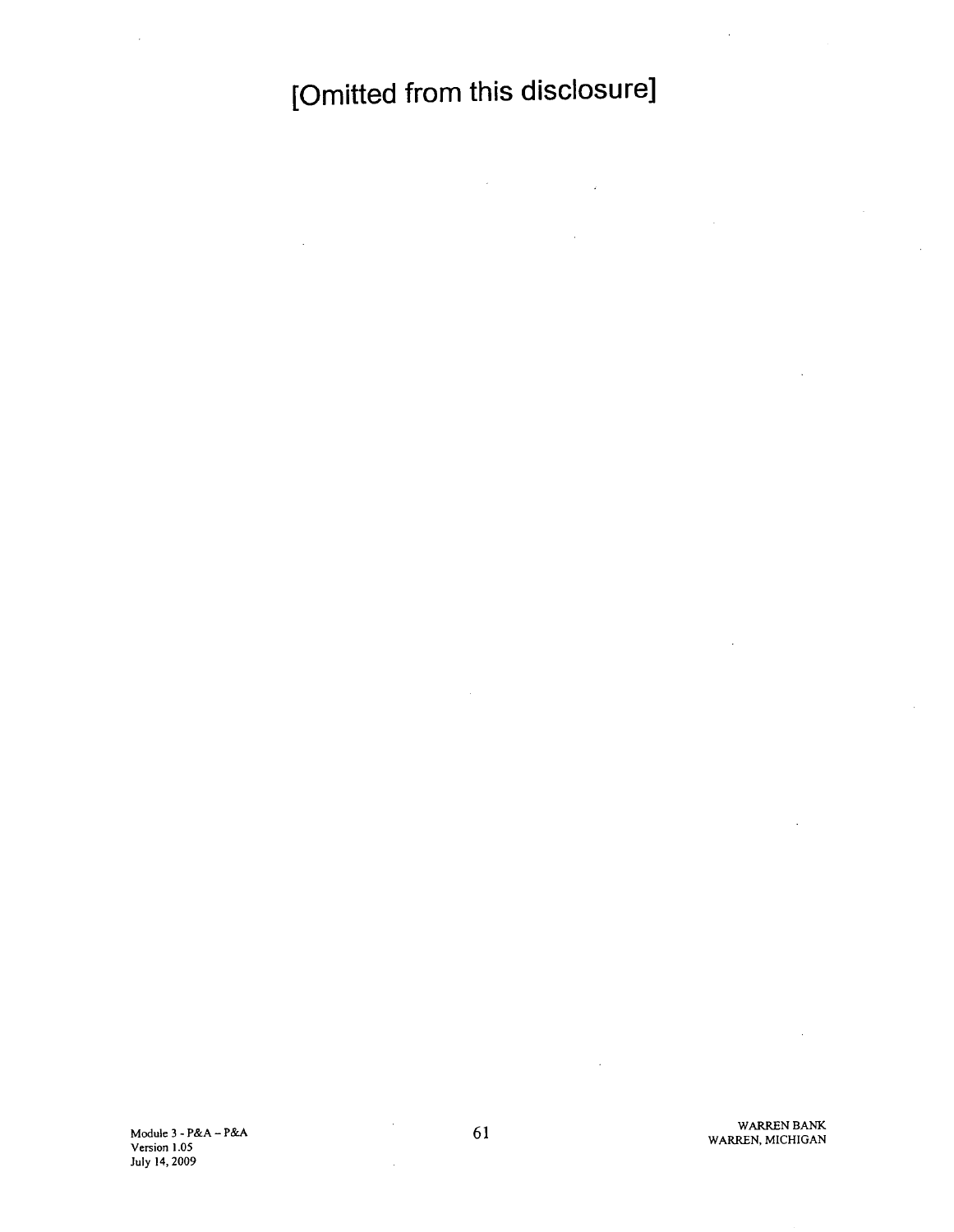والمساويدة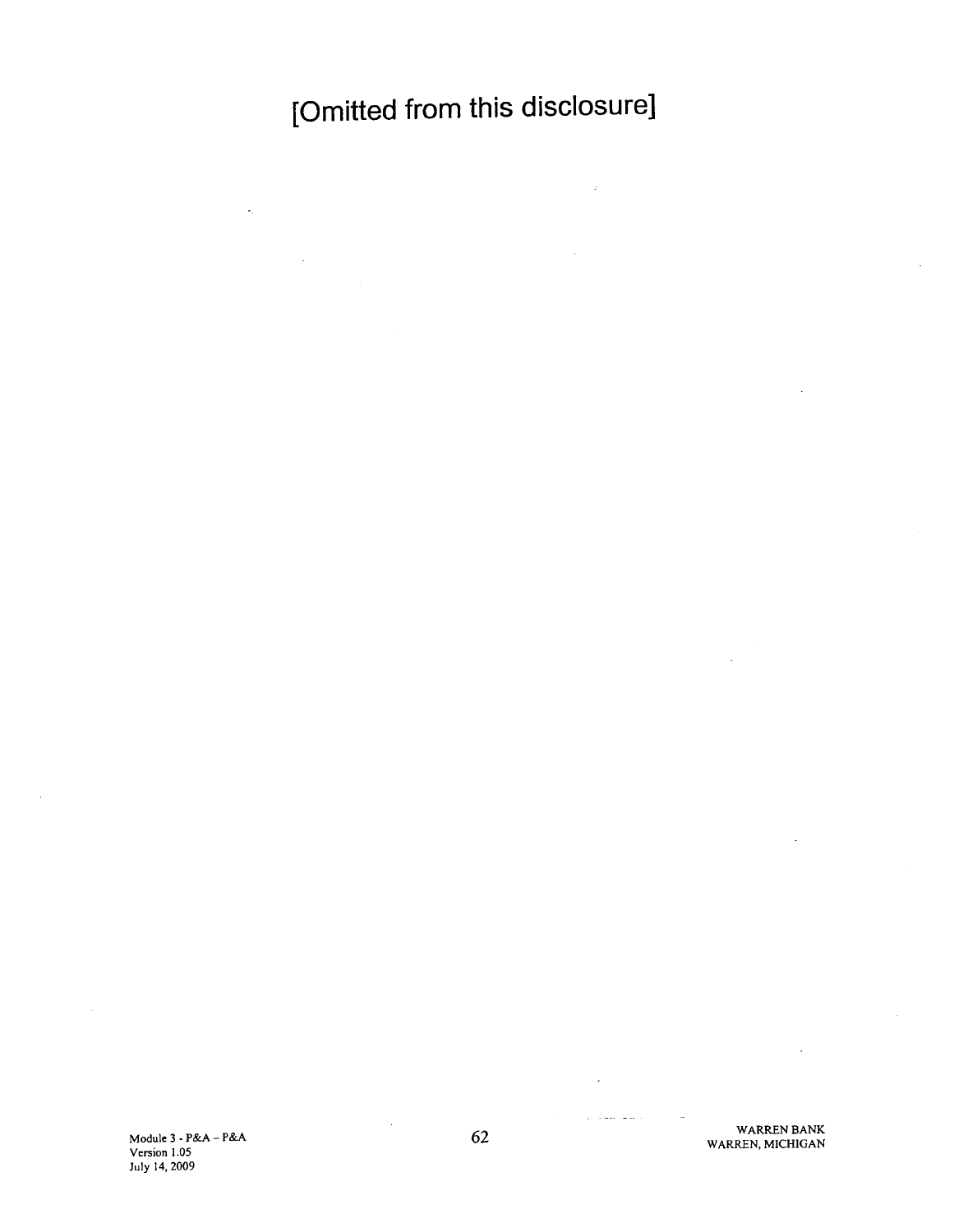$\mathcal{L}$ 

 $\hat{\mathcal{L}}$ 

 $\bar{z}$ 

 $\bar{z}$ 

 $\sim$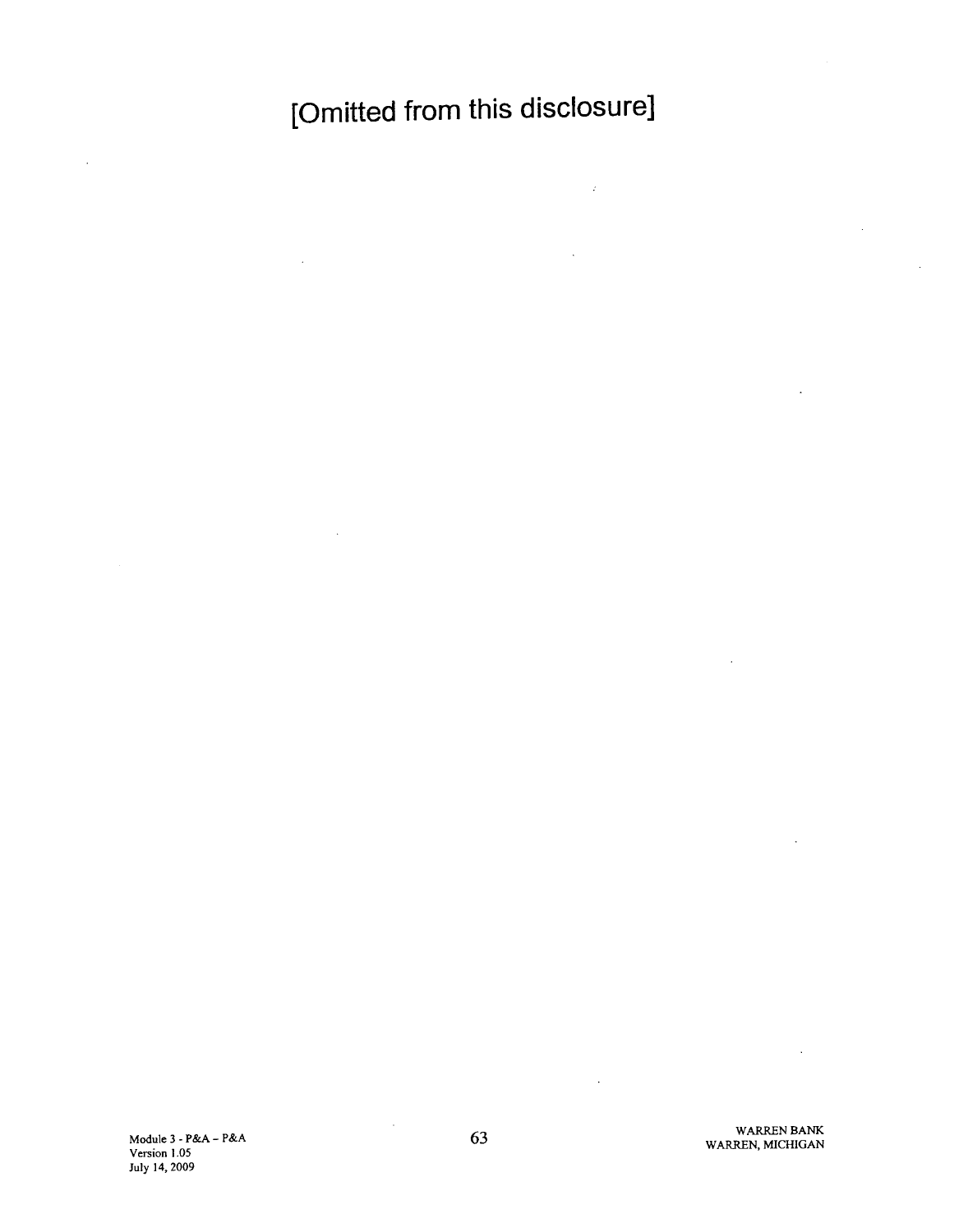$\hat{I}$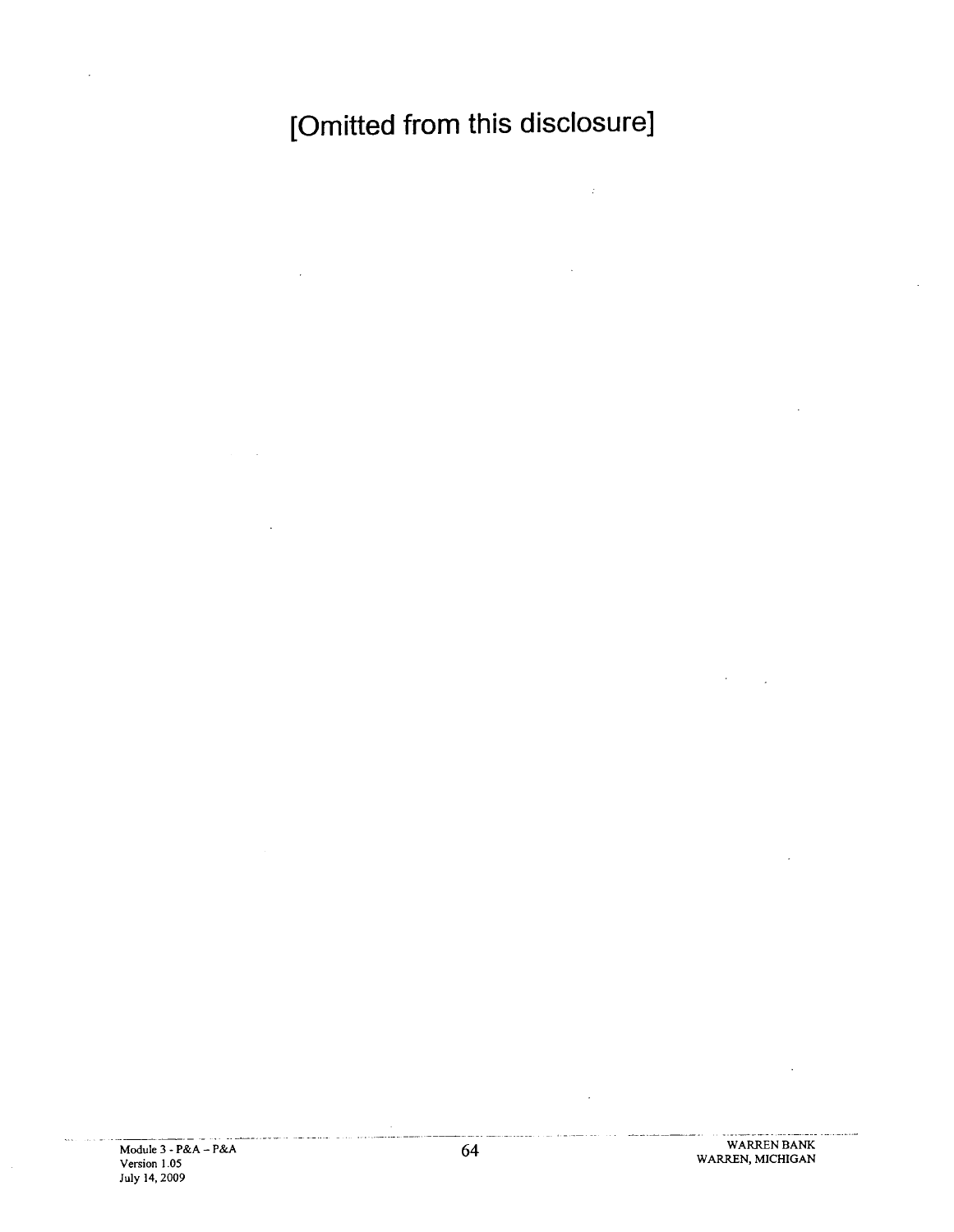$\frac{1}{2}$ 

.<br>مسند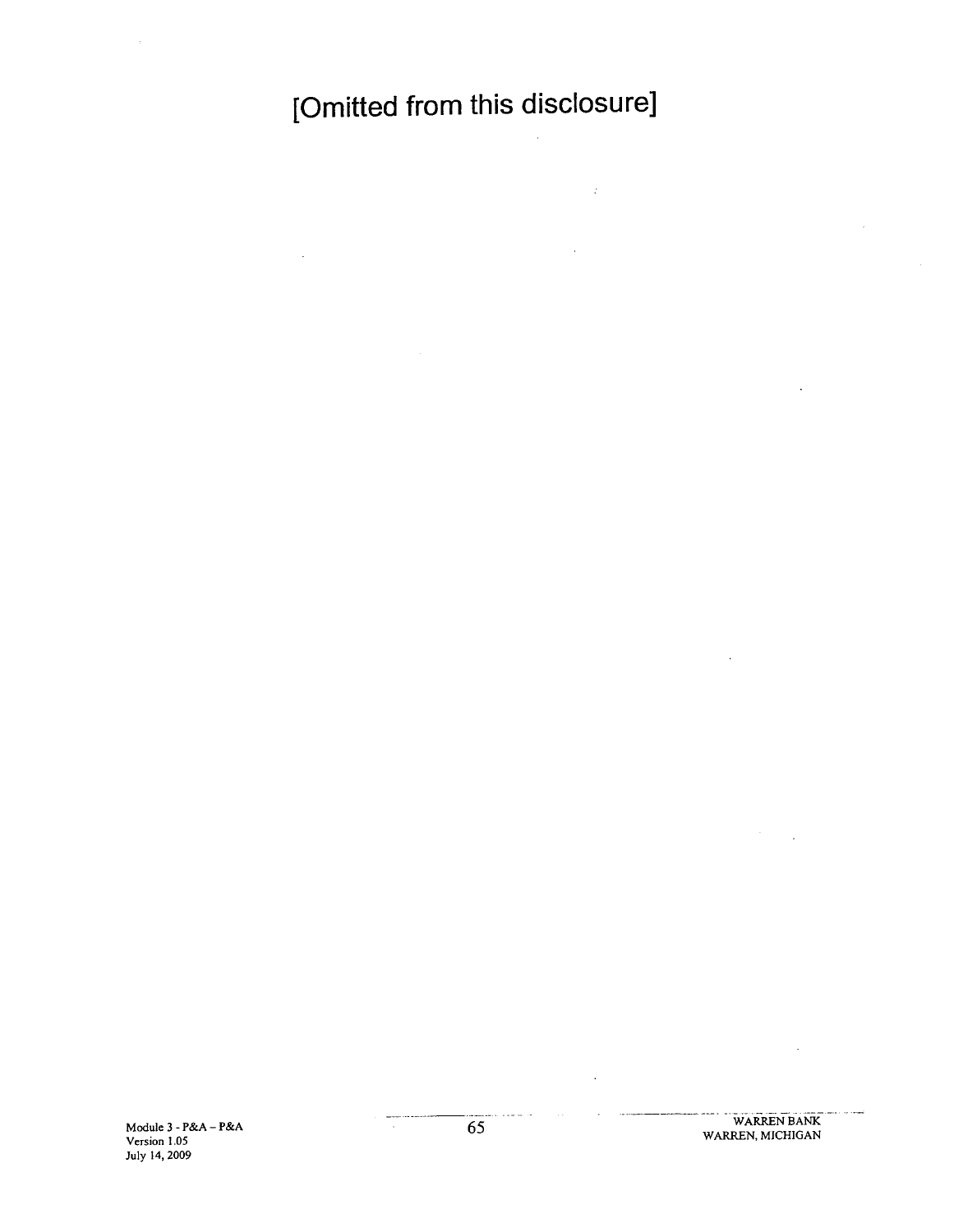$\bar{z}$ 

 $\mathcal{A}=\mathcal{A}$ 

 $\hat{\mathcal{L}}$ 

 $\bar{z}$ 

 $\overline{\phantom{a}}$ 

 $\bar{z}$ 

 $\sim$ 

 $\bar{z}$ 

 $\bar{a}$ 

 $\bar{z}$ 

 $\sim$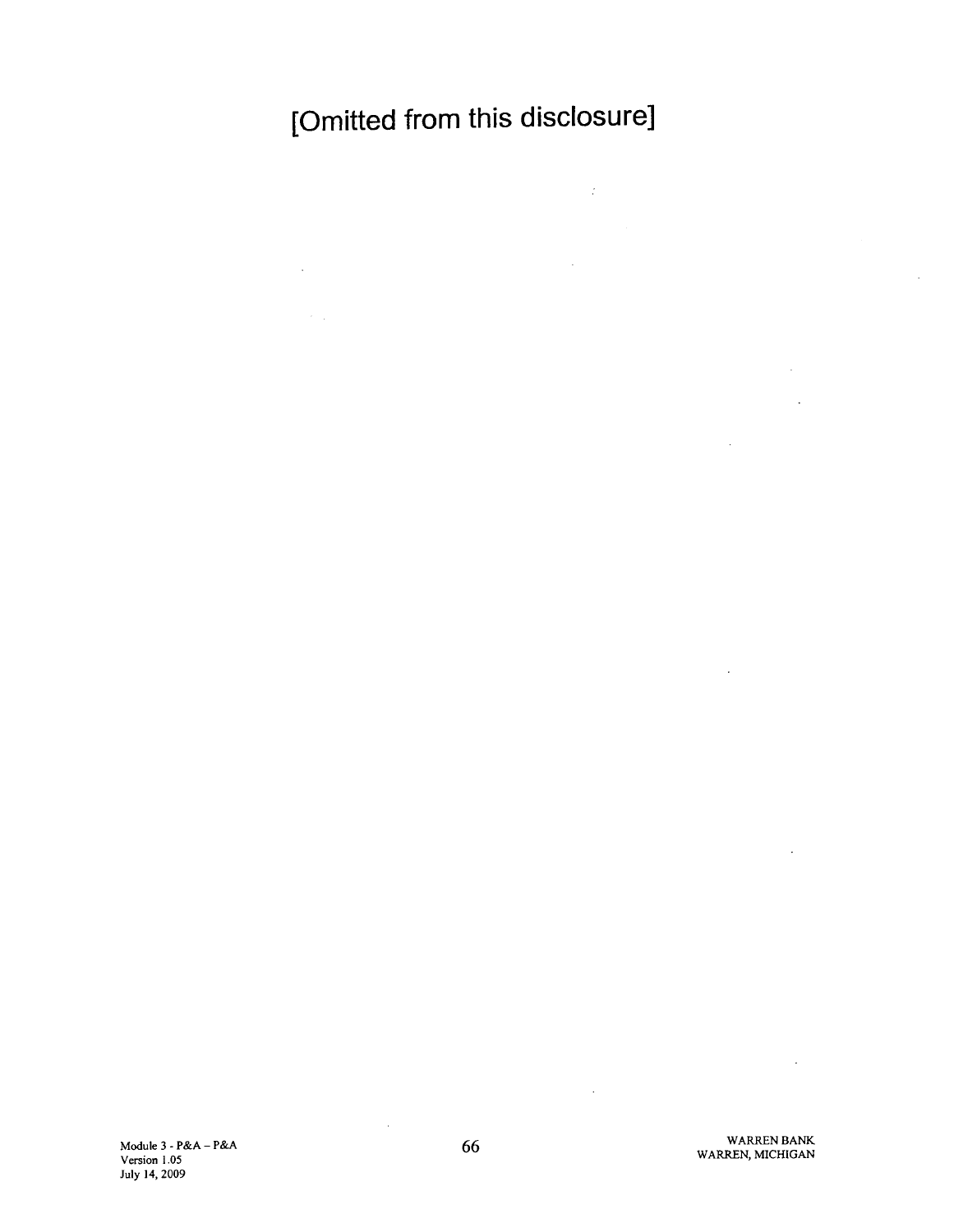$\label{eq:2.1} \frac{1}{\sqrt{2}}\int_{\mathbb{R}^3}\frac{1}{\sqrt{2}}\left(\frac{1}{\sqrt{2}}\right)^2\left(\frac{1}{\sqrt{2}}\right)^2\left(\frac{1}{\sqrt{2}}\right)^2\left(\frac{1}{\sqrt{2}}\right)^2.$ 

 $\mathcal{L}$ 

 $\bar{z}$ 

 $\ddot{\phantom{a}}$ 

 $\ddot{\phantom{a}}$ 

 $\bar{\mathcal{A}}$ 

 $\label{eq:2.1} \frac{d\mu}{d\mu} = \frac{1}{2\pi}\sum_{i=1}^n \frac{d\mu}{d\mu} \frac{d\mu}{d\mu} \frac{d\mu}{d\mu} \frac{d\mu}{d\mu} \frac{d\mu}{d\mu} \frac{d\mu}{d\mu} \frac{d\mu}{d\mu} \frac{d\mu}{d\mu} \frac{d\mu}{d\mu} \frac{d\mu}{d\mu} \frac{d\mu}{d\mu} \frac{d\mu}{d\mu} \frac{d\mu}{d\mu} \frac{d\mu}{d\mu} \frac{d\mu}{d\mu} \frac{d\mu}{d\mu} \frac{d\mu$ 

 $\mathbb{I}$ 

 $\mathcal{A}_\mathrm{c}$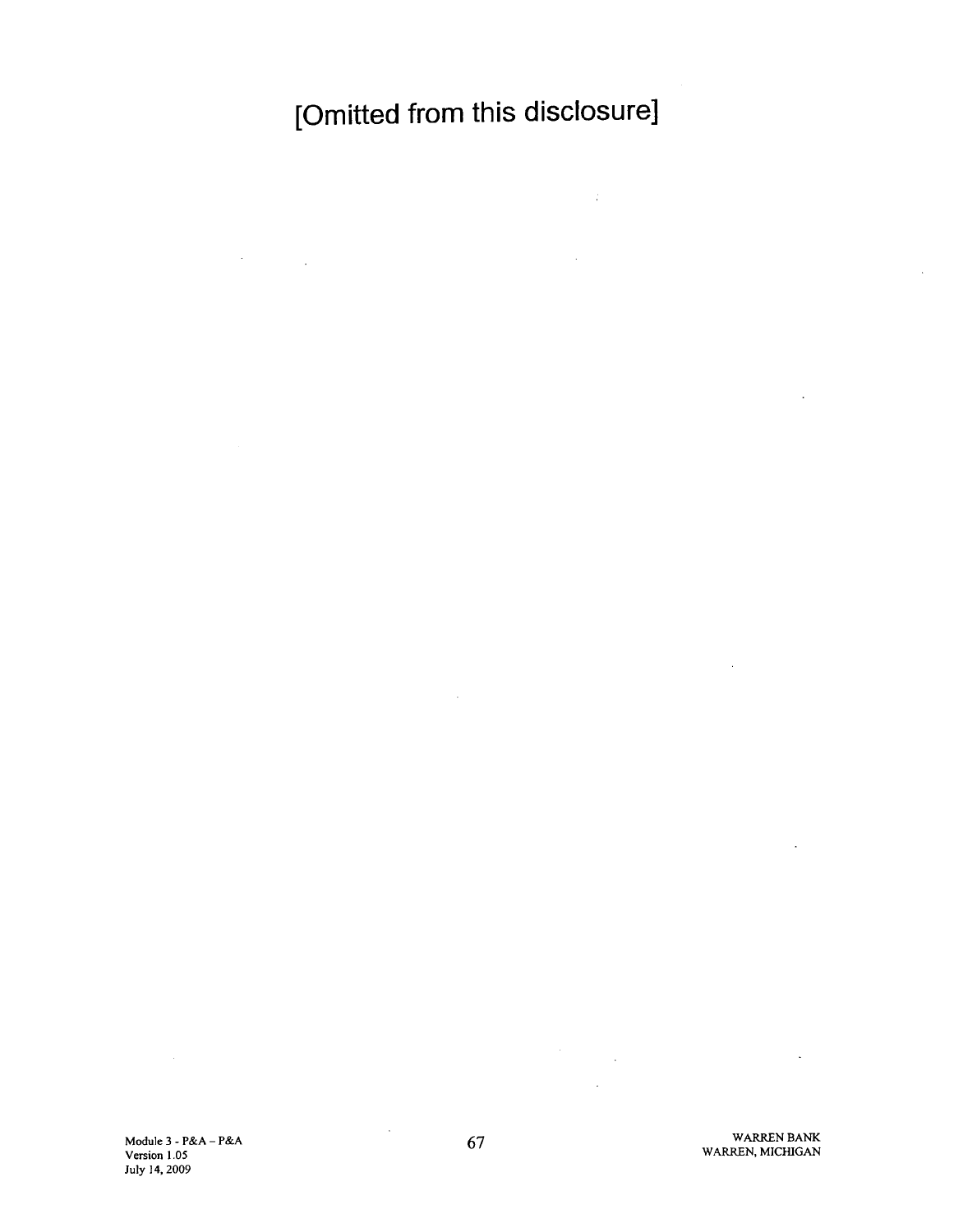$-1 -$ Jun 9, 2009 - 1 - 1 - 10:12:44 AM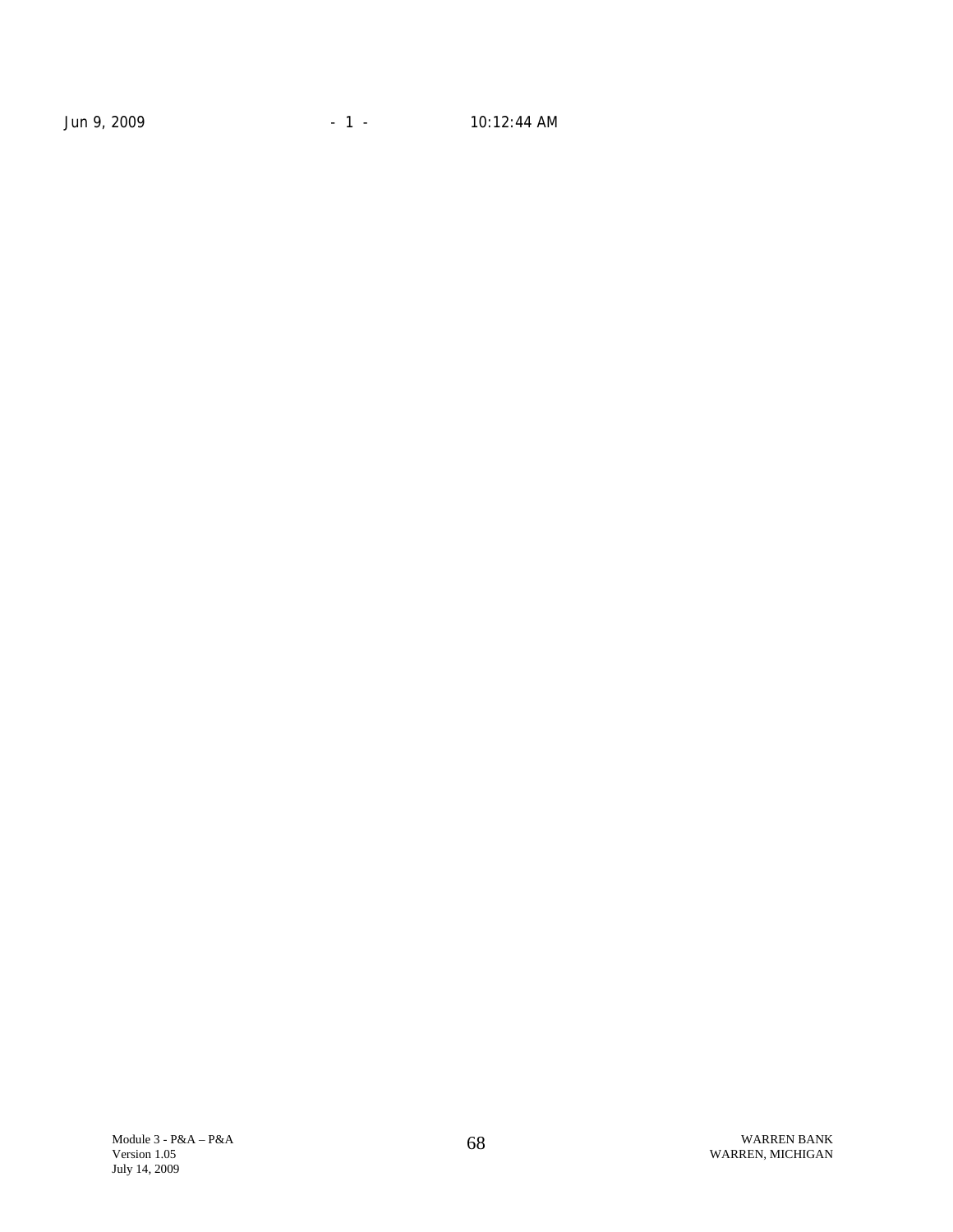## **EXHIBIT 4.13 INTERIM ASSET SERVICING ARRANGEMENT**

(a) With respect to each asset (or liability) designated from time to time by the Receiver to be serviced by the Assuming Bank pursuant to this Arrangement (such being designated as "Pool Assets"), during the term of this Arrangement, the Assuming Bank shall:

(i) Promptly apply payments received with respect to any Pool Assets;

(ii) Reverse and return insufficient funds checks;

(iii) Pay (A) participation payments to participants in Loans, as and when received; and (B) tax and insurance bills on Pool Assets as they come due, out of escrow funds maintained for purposes;

(iv) Maintain accurate records reflecting (A) the payment history of Pool Assets, with updated information received concerning changes in the address or identity of the obligors and (B) usage of data processing equipment and employee services with respect to servicing duties;

(v) Send billing statements to obligors on Pool Assets to the extent that such statements were sent by the Failed Bank;

(vi) Send notices to obligors who are in default on Loans (in the same manner as the Failed Bank);

(vii) Send to the Receiver, Attn: Managing Liquidator, at the address provided in Section 13.7 of the Agreement, via overnight delivery: (A) on a weekly basis, weekly reports for the Pool Assets, including, without limitation, reports reflecting collections and the trial balances, transaction journals and loan histories for Pool Assets having activity, together with copies of (1) checks received, (2) insufficient funds checks returned, (3) checks for payment to participants or for taxes and insurance, (4) pay-off requests, (5) notices to defaulted obligors, and (6) data processing and employee logs and (B) any other reports, copies or information as may be periodically or from time to time requested;

(viii) Remit on a weekly basis to the Receiver, Attn: Division of Finance, Cashier Unit, Operations, at the address in (vii), via wire transfer to the account designated by the Receiver, all payments received on Pool Assets managed by the Assuming Bank or at such time and place and in such manner as may be directed by the Receiver;

(ix) prepare and timely file all information reports with appropriate tax authorities, and, if required by the Receiver, prepare and file tax returns and pay taxes due on or before the due date, relating to the Pool Assets; and

(x) provide and furnish such other services, operations or functions as may be required with regard to Pool Assets, including, without limitation, as may be required with regard to any business, enterprise or agreement which is a Pool Asset, all as may be required by the Receiver.